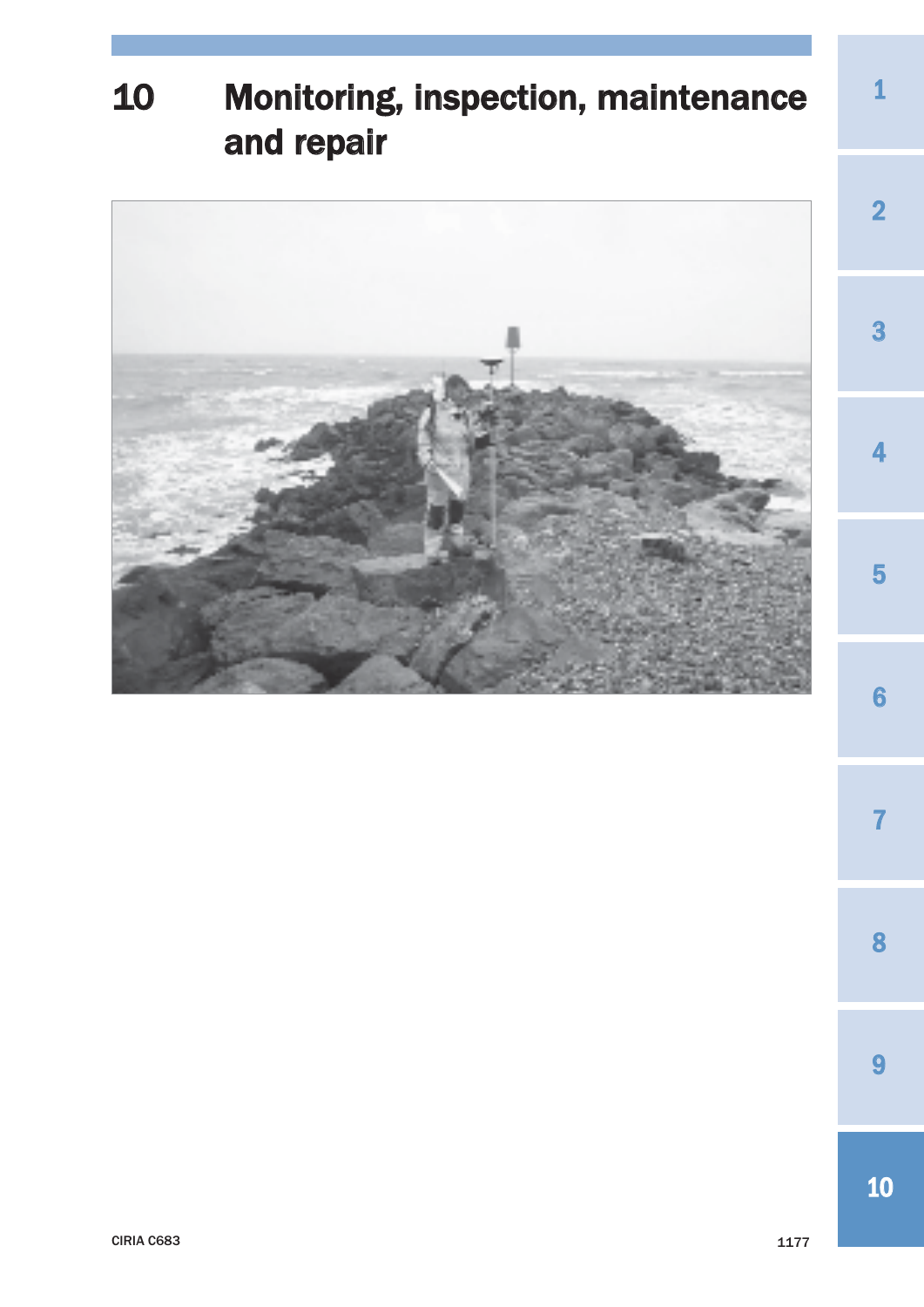# CHAPTER 10 CONTENTS

| 10.1 Conceptual management approaches 1181                                 |
|----------------------------------------------------------------------------|
|                                                                            |
|                                                                            |
|                                                                            |
|                                                                            |
|                                                                            |
|                                                                            |
|                                                                            |
|                                                                            |
|                                                                            |
|                                                                            |
| 10.3.2.1 Guidelines for developing a monitoring programme 1189             |
|                                                                            |
|                                                                            |
|                                                                            |
|                                                                            |
|                                                                            |
|                                                                            |
|                                                                            |
| 10.3.4.2 Armour layer and armourstone degradation  1198                    |
|                                                                            |
|                                                                            |
|                                                                            |
| 10.3.5.1 Single- and multi-beam bathymetric surveys 1207                   |
|                                                                            |
| 10.3.5.3 Airborne remote sensing of submerged structures 1209              |
|                                                                            |
|                                                                            |
| 10.4 Evaluation of structure condition and performance 1211                |
|                                                                            |
|                                                                            |
| 10.4.2.1 Subdivision of strutures into structural and length elements 1214 |
| 10.4.2.2 Establishing functional performance criteria 1215                 |
|                                                                            |
|                                                                            |
|                                                                            |
|                                                                            |
|                                                                            |
|                                                                            |
|                                                                            |
|                                                                            |
|                                                                            |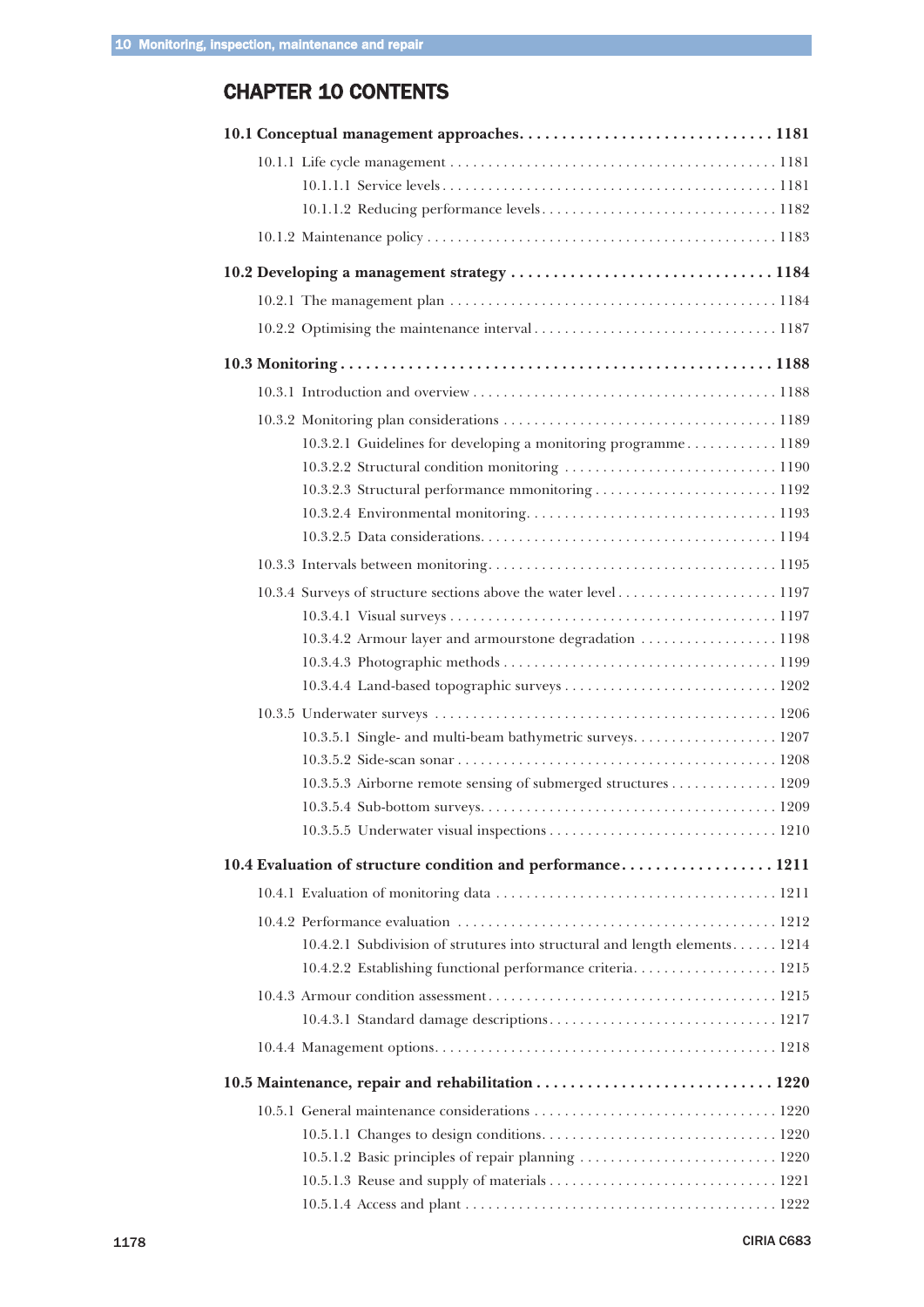# *Contents*

| 10.5.2 Repair and rehabilitation of rock-armoured structures  1223        |
|---------------------------------------------------------------------------|
|                                                                           |
|                                                                           |
| 10.5.3.2 Spot or localised replacement of broken or dislodged armourstone |
|                                                                           |
|                                                                           |
|                                                                           |
|                                                                           |
|                                                                           |
|                                                                           |
|                                                                           |
| 10.5.5 Armoured structure repair case histories 1229                      |
|                                                                           |

2

1

# 3

4

7

#### CIRIA C683 1179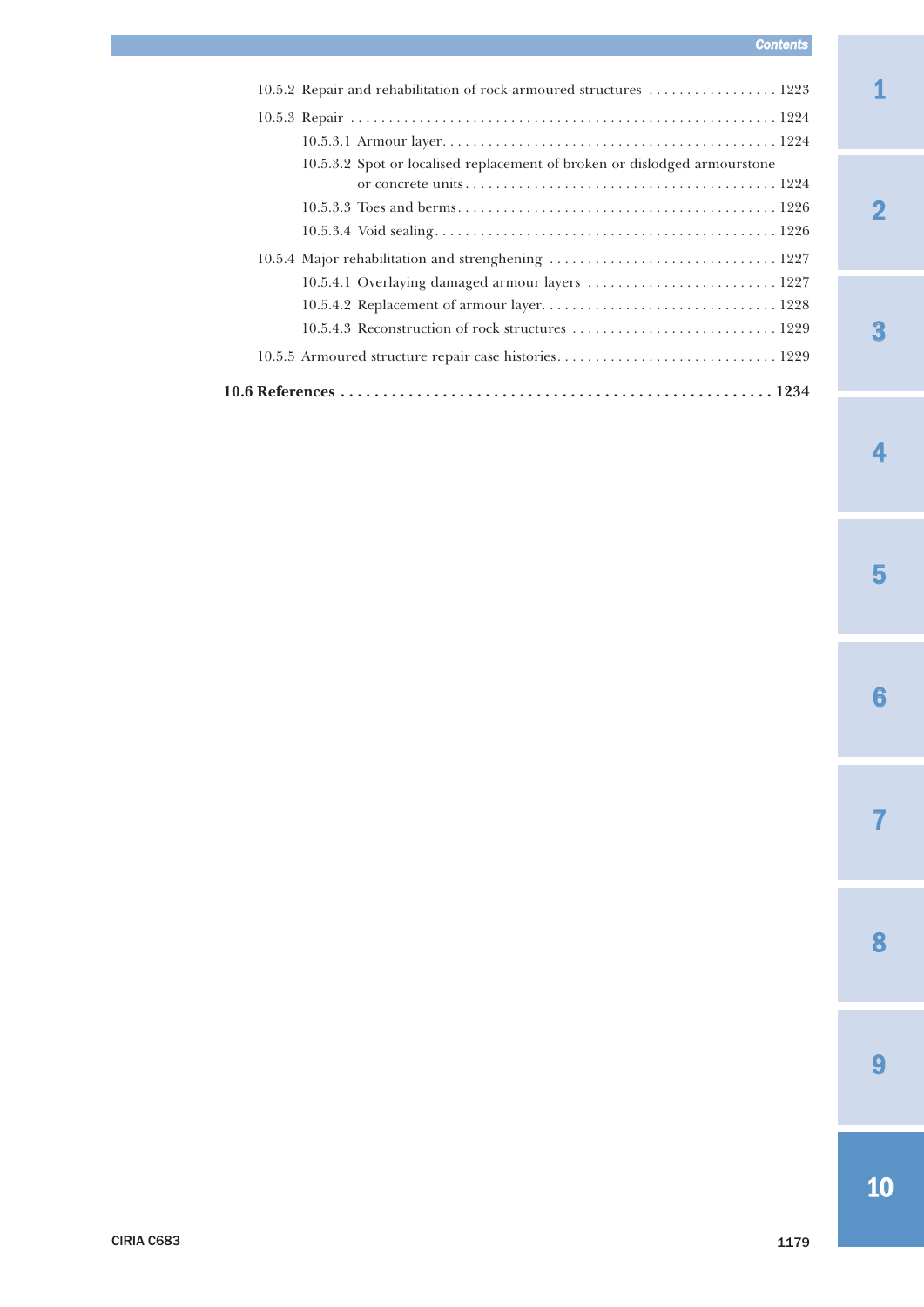# 10 Monitoring, inspection, maintenance and repair

Chapter 10 discusses maintenance and monitoring considerations for all stages of the project life cycle including design.

Key inputs from other chapters

- $\bullet$ Chapter 2  $\Rightarrow$  project requirements
- $\bullet$ Chapter 3  $\Rightarrow$  material properties
- $\bullet$ Chapter  $4 \Rightarrow$  physical site conditions
- $\bullet$ Chapter 6, 7 and 8  $\Rightarrow$  structure design
- $\bullet$ Chapter  $9 \Rightarrow$  construction methods and constraints

Key outputs to other chapters

 $\bullet$ maintenance considerations  $\Rightarrow$  Chapters 6, 7 and 8

NOTE: The project process is iterative. The reader should revisit Chapter 2 throughout the project life cycle for a reminder of important issues.

This flow chart shows where to find information in the chapter and how it links to other chapters. Use it in combination with the contents page and the index to navigate the manual.

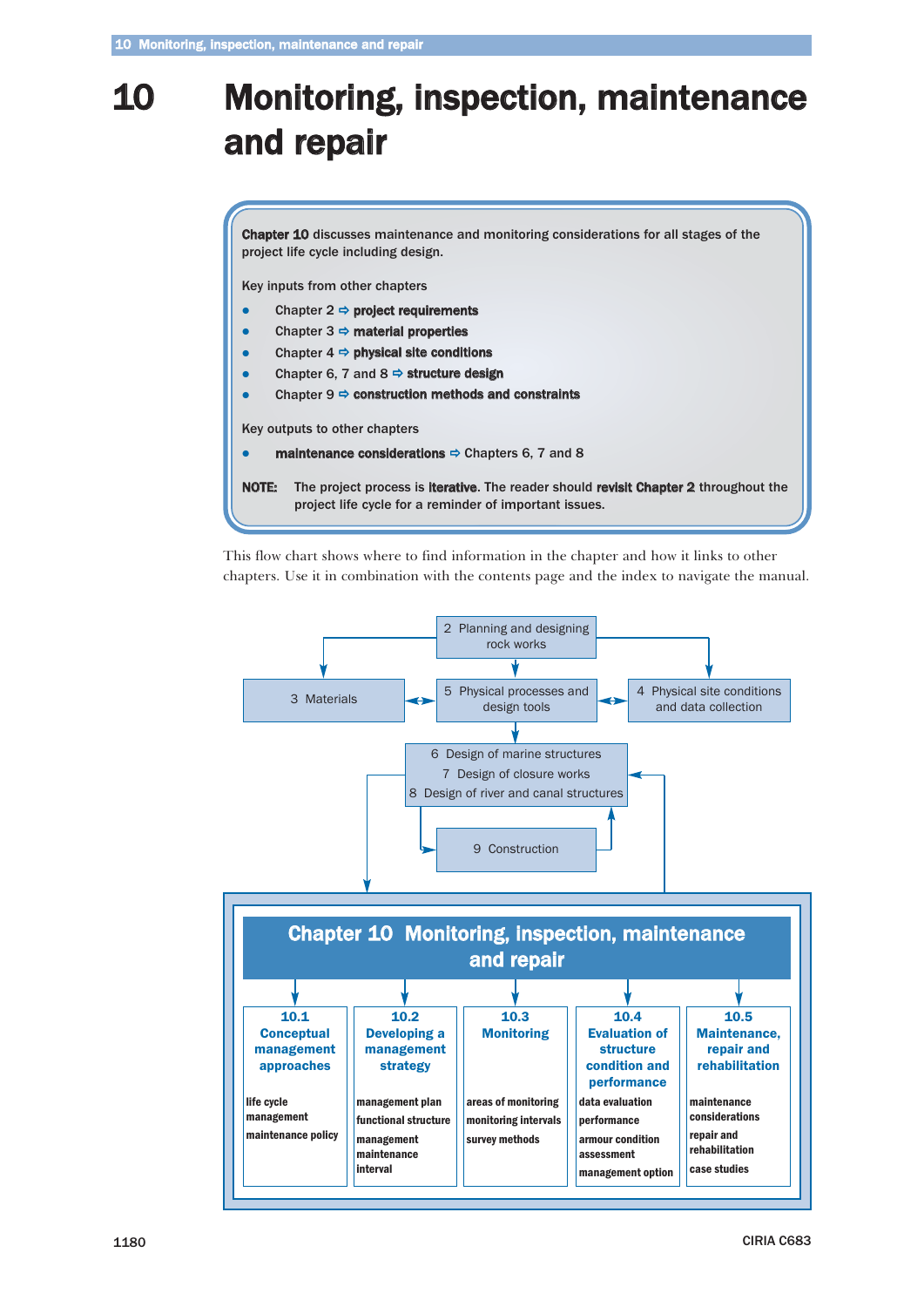1

2

3

4

5

# <span id="page-4-0"></span>10.1 CONCEPTUAL MANAGEMENT APPROACHES

USACE (2003).

Most rock and concrete armoured structures need ongoing maintenance to ensure they continue to perform acceptably. This chapter introduces conceptual management approaches, structure monitoring, evaluation of condition and performance, repair and rehabilitation guidelines, and structure modifications. Guidance related to specific repair and rehabilitation issues is included, but in many cases design guidance for new construction is also applicable to the design of repairs (see Chapters 6, 7 and 8). Intervention may require measures for improving, extending, replacing, repairing and/or maintaining the structure.

Substantial elements of this chapter are based on edited original text and practices described in Part VI Chapter 8 of the *Coastal engineering manual* [*CEM*] Engineer Manual 1110-2-1100

The concepts behind structure maintenance are not difficult (USACE, 2003), but it can be difficult to determine:

- $\bullet$ the management strategy (see Section 10.2)
- $\bullet$ what and how to monitor (see Section 10.3)
- $\bullet$ how to evaluate the monitoring data (see Section 10.4)
- $\bullet$ how to assess the economic benefits of the possible responses (see Section 10.4)
- $\bullet$ whether or not to undertake preventative or corrective action (see Section 10.4)
- $\bullet$ how to implement repairs (see Section 10.5).

Although the same conceptual management approach is equally valid for large- and smallscale structures, in both the fluvial and coastal environments, many of the more complex techniques are of greatest relevance to large structures. The techniques discussed are generic and equally applicable to large and small structures, but a sense of proportion and risk should be applied when considering both monitoring and maintenance.

# 10.1.1 Life cycle management

Chapter 2 discusses the principles of life cycle management, including design methods that allow for high performance and minimal maintenance, and for low capital cost with regular maintenance (see Section 2.4.6). These design methods are implemented through the life cycle management process. This process combines and balances life cycle costs of monitoring (see Section 2.4.1), maintenance and performance within a management framework.

# *10.1.1.1 Service levels*

Service levels are defined at the design stage by setting design conditions for the system, for individual rock structures and for structure elements. The standards may differ for each of these. For example, the structure may be designed to limit overtopping in a 1:200-year return period event, whereas the armour may only be able to withstand a 1:10-year storm without sustaining significant damage, perhaps because only limited armourstone size is available.

Functional performance is generally the most important factor and is measured by variables such as permissible overtopping or sediment control. Low-cost structures that have been designed to below-optimum stability or durability standards will demand intensive monitoring and maintenance if service levels are to be kept up (see Section 2.4). This is often the case in developing countries, where rigorous design standards may not be adopted, where high-quality or adequate-sized materials may not be available, or where suitable construction plant cannot be obtained. Conventional or high-performance designs do not permit damage under the stated design conditions and so may need little maintenance.

8

7

6

 $\mathbf Q$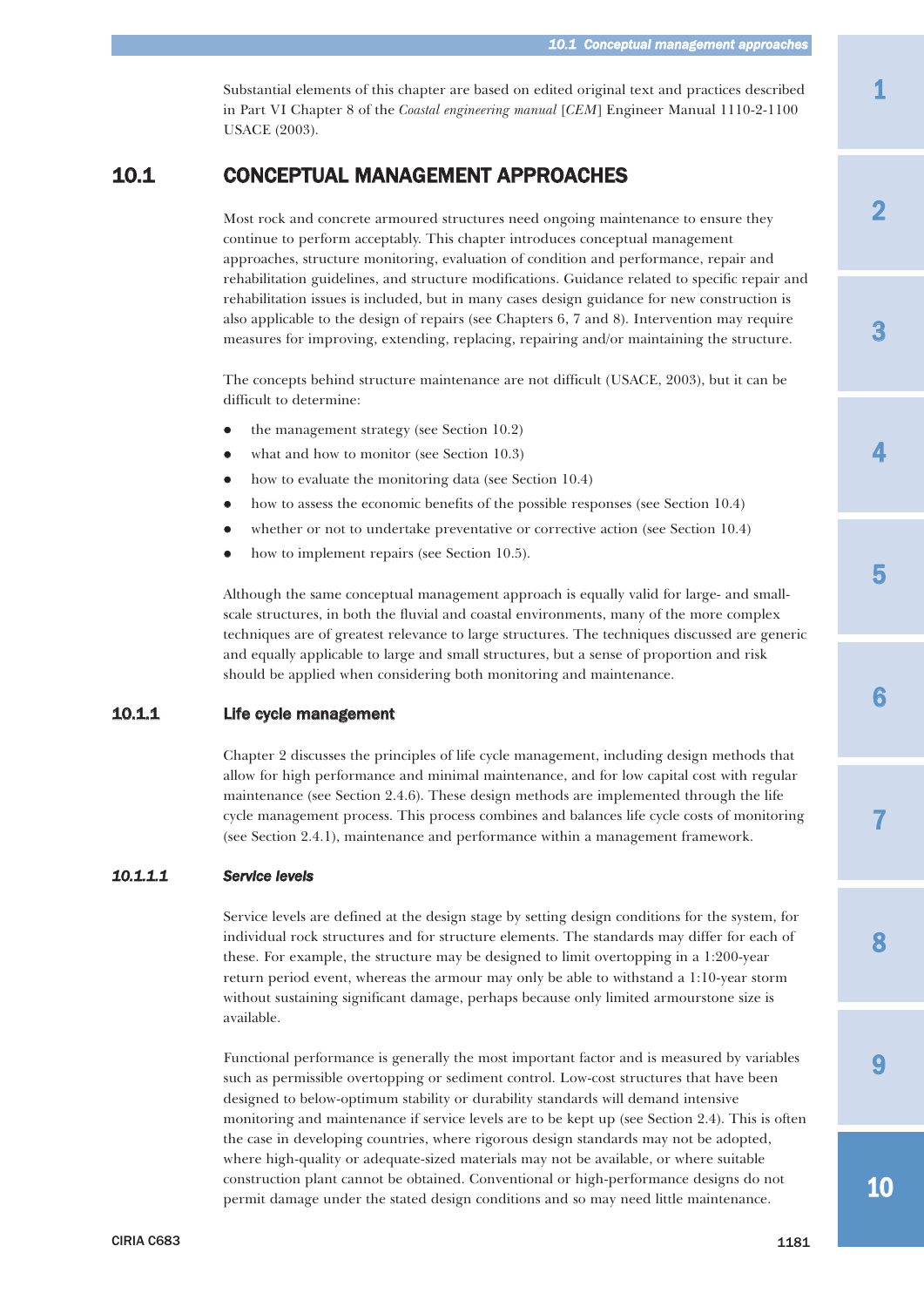<span id="page-5-0"></span>Many assumptions are made during the design and construction process. By developing inservice management programmes, the infrastructure manager can decide on the required service level of the complete structure and entire system. Both the initial design conditions and any changes arising from physical, economic and social drivers during the life of the structure are considered at this stage. The financial consequences of management and maintenance for the structure life cycle should also be taken into account.

#### *10.1.1.2 Reducing performance levels*

The destructive mechanisms of wave, tidal and fluvial action on armoured structures are manifested through changes in the profile of the structure and alterations to the size and shape of its component parts. Failure modes with a low probability of occurrence may cause immediate damage, such as catastrophic failure during a major storm. Other failure modes – such as scour at the toe of river or coastal structures – have a greater likelihood but occur gradually and without immediately affecting the structure's functionality. The armour layers gradually deteriorate as armourstone settles, individual stones are displaced, abraded, fractured or even dissolved. Degradation of armoured structures such as those covered in Chapter 7 is generally similar to degradation of coastal and river structures described below.

#### **Degradation of armoured coastal structures**

A review of 265 coastal projects in the United States (Pope, 1992) noted that 77 per cent were more than 50 years old and about 40 per cent of the breakwaters and jetties originated in the 19th century. This means that most of the structures were designed and built before the introduction of even rudimentary design guidance and armour stability criteria. In many cases the structures have survived well beyond their intended service life because they have been well maintained or were over-designed initially. A similar situation undoubtedly applies in most developed countries (USACE, 2003). In developing countries lacking rigorous design methodologies, structure life may be highly variable, with either shorter or (more rarely) longer life cycles.

Major failures by storm action are easily identified. In contrast, gradual degradation often goes undetected, because the structure continues to function as originally intended even in its diminished condition. If left uncorrected, however, this continuing deterioration can lead to partial or complete structure failure (USACE, 2003). Such damage often remains unquantified until major rehabilitation is needed or a significant failure has occurred. Structure ageing may be caused by settlement, scour, solution, loss of slope toe support, partial slope failure, loss of core or backfill material, and/or loss of armour units (USACE, 2003). Unit ageing is defined as deterioration of individual components that could eventually affect the structure's function (Pope, 1992). Examples of unit ageing include breakage of concrete armour units, fracturing or abrasion of armourstone, and concrete spalling. Because structure ageing is a slow process, and the severity of deterioration may be hidden from casual inspection, rehabilitation is often given a low priority if the structure is still functioning at an acceptable level. Neglecting necessary repairs to save money creates the risk that a far more expensive (and possibly urgent) repair will become essential later (USACE, 2003). Any quantitative analysis of the structure must be able to identify these different responses.

#### **Degradation of rock structures in rivers and canals**

Revetments and groynes along rivers, and canal bank protection, experience a range of damage mechanisms (Section 8.2.6.1). Where there is sufficient moisture and fine sediment has become trapped between the stones, plants (especially willow) may begin to grow in the armour layer. As the roots and trunks expand, the structure is damaged. During storms old trees may collapse and weaken the armour. Near groyne heads, armour can slide into growing scour holes, as the side slopes steepen. General riverbed degradation can have a similar effect. Ship collision may cause damage. For example on the intensively trafficked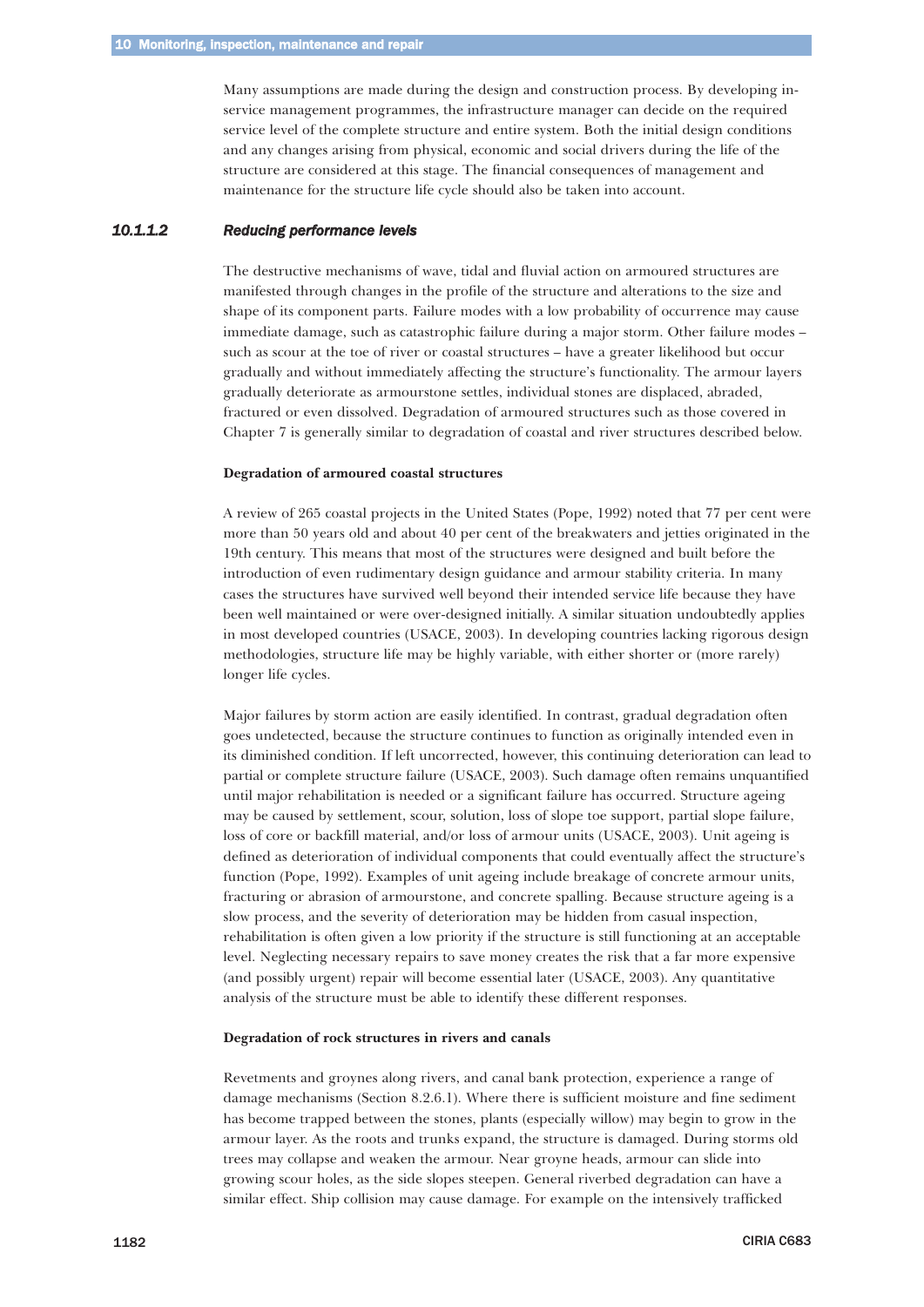<span id="page-6-0"></span>River Waal (Netherlands) a ship collides with, and causes significant damage to, groyne armour once every decade, on average. There is a high incidence of damage at transition points between armour layer and bank, arising from outflanking erosion and undermining. Small armourstone pieces are sometimes moved by recreational users, such as fishermen. Bed protection around hydraulic structures can be degraded by extreme scour during a high flood. Vessels with a small keel clearance can cause damage when they pass over bed protection by generating high return flow velocities or extreme turbulent fluctuations in the screw race. Anchoring above armourstone bed protection often results in local damage.

Armourstone can be damaged when ice is frozen to the armourstone near the water level. As the water drops, large forces are exerted on the armourstone by the weight of the adhered ice. This can cause the armour layer to slide from above to below the water level. Individual stones may also become caught up in large ice flows and drift away. In lake bank protection, an ice sheet can push the stones up the slope of a revetment. In general, these phenomena are not included in the deterministic design process. Ship and wind waves often cause erosion near the water level, where the erosion develops the profile. Specific measures might be required to deal with waves from high-powered recreational craft. Ships that are manoeuvring, meeting or overtaking in narrow canal sections may accidentally collide with the bank protection. In sharp bends and in harbours the screw race of ships can attack the bank, eroding the protection layer.

### 10.1.2 Maintenance policy

Maintenance activities should be based on a management strategy developed at the design stage for the whole-life performance and costs of the hydraulic structure. The conceptual framework linking the design, maintenance and the risk of failure is the minimal lifetime cost:

$$
\text{Minimise } \{I + \text{PV}(M) + \text{PV}(R) + \text{PV}(P_F C_F)\}\tag{10.1}
$$

where:

| I | $=$ investment in the structure         | $R = \text{cost of repair or replacement}$ |
|---|-----------------------------------------|--------------------------------------------|
|   | $PV = present value$ (see Equation 2.2) | $P_F$ = probability of failure             |
|   | $M = \text{cost of monitoring}$         | $C_F$ = cost involved with failure.        |

Methods are needed to evaluate the condition of the structure (see Section 10.3) so that the owner can:

- $\bullet$ assess damage caused by particular events
- $\bullet$ predict the future working life of the structure
- $\bullet$ plan maintenance or rehabilitation expenditure.

The extent of monitoring required will be determined by the selected management strategy. Depending on individual structure considerations, the following management strategies may be selected:

- $\bullet$  **failure-based maintenance** – repair is undertaken only if the structure or part of it has failed. This type of management is advisable only if the consequences of failure (risk) are very limited
- $\bullet$ **periodic maintenance** – assumes that the structural condition deteriorates according to a known function of time. Repair is due after a certain time has elapsed
- $\bullet$  **use-based maintenance** – suggests that the structural condition deteriorates as a known function of the number of times the structure is used. Usage has to be monitored and repair is due after a certain number of cycles of structure operation
- $\bullet$  **load-based maintenance** – attributes the structural deterioration to heavy loading (eg storms). Loading has to be monitored and repair is due after a certain number of heavy loadings have occurred

3

2

4

10

9

8

7

6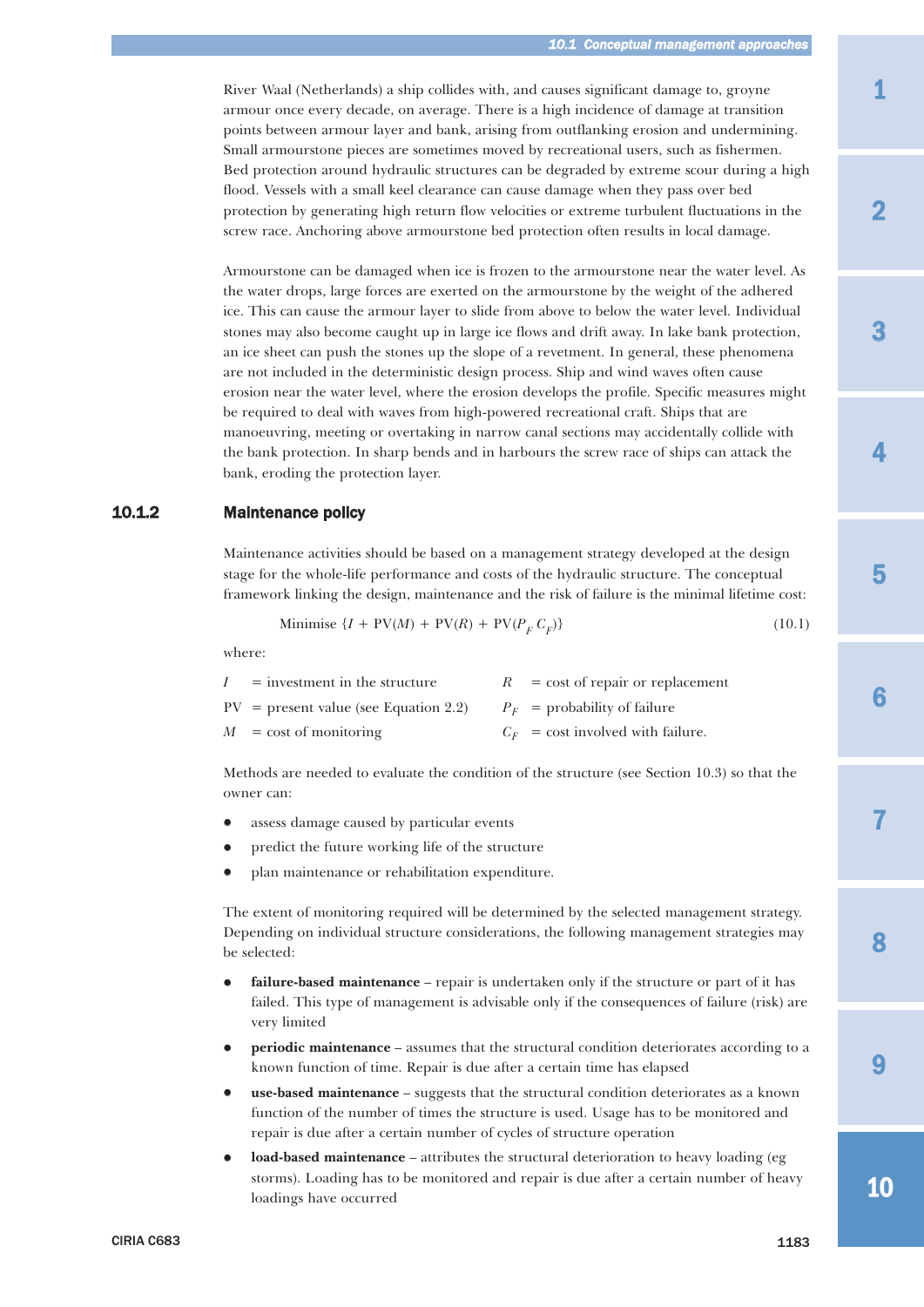<span id="page-7-0"></span> $\bullet$  **condition-based maintenance** – depends on the inspection of the physical condition of the structure. If this condition seems no longer adequate, then repair is necessary.

In the above definitions all the strategies except failure-based maintenance are preventative, so monitoring is essential. Therefore the management policy developed should consider:

- $\bullet$ access for monitoring and maintenance
- $\bullet$ the owner's likely engineering and financial resources for executing practical monitoring
- $\bullet$ repair activities and interpretation of structure performance.

From this approach the choice of the management strategy depends on:

- $\bullet$ predictability of the structural deterioration
- $\bullet$  cost of inspection and monitoring – including the engineering and financial resources required for carrying out both the required monitoring and appraisal
- $\bullet$ availability of methods to measure the physical condition accurately
- $\bullet$  cost of repair – including mobilisation, plant, labour and materials needed for repair, access for monitoring and maintenance
- $\bullet$ consequences of failure (risk) – including safety requirements, damage to infrastructure.

# 10.2 DEVELOPING A MANAGEMENT STRATEGY

# 10.2.1 The management plan

A clear management strategy is needed throughout the structure life to maintain functionality and to ensure that the structure or system satisfies the expectations of the endusers in a cost-effective manner. Such management plans should allow for continuous learning, adjustment and refinement (see Figure 10.1). In many countries the designer is responsible for preparing the outline of the management plan, which is passed to the client when construction is complete. This may include aspects of safety, risk, operation and maintenance. Development of a management strategy should be followed at the design/ construction stage by production of a management manual. Although this can be very simple, particularly where the structure has been designed to minimise maintenance, it needs to contain basic guidance on techniques and criteria for the main elements of the management plan. It will also set out the interrelationships between the various activities involved.

The management plan should enable the manager to:

- $\bullet$ maximise performance of the structure or system at minimal cost
- $\bullet$ identify which maintenance and monitoring measures are required and with what purpose
- $\bullet$ programme maintenance and monitoring measures
- $\bullet$ determine the current service level and condition of all structures within the system
- $\bullet$ make adjustments to reflect changes in policy, budgets and priorities
- $\bullet$ record knowledge and experiences to prevent loss of information.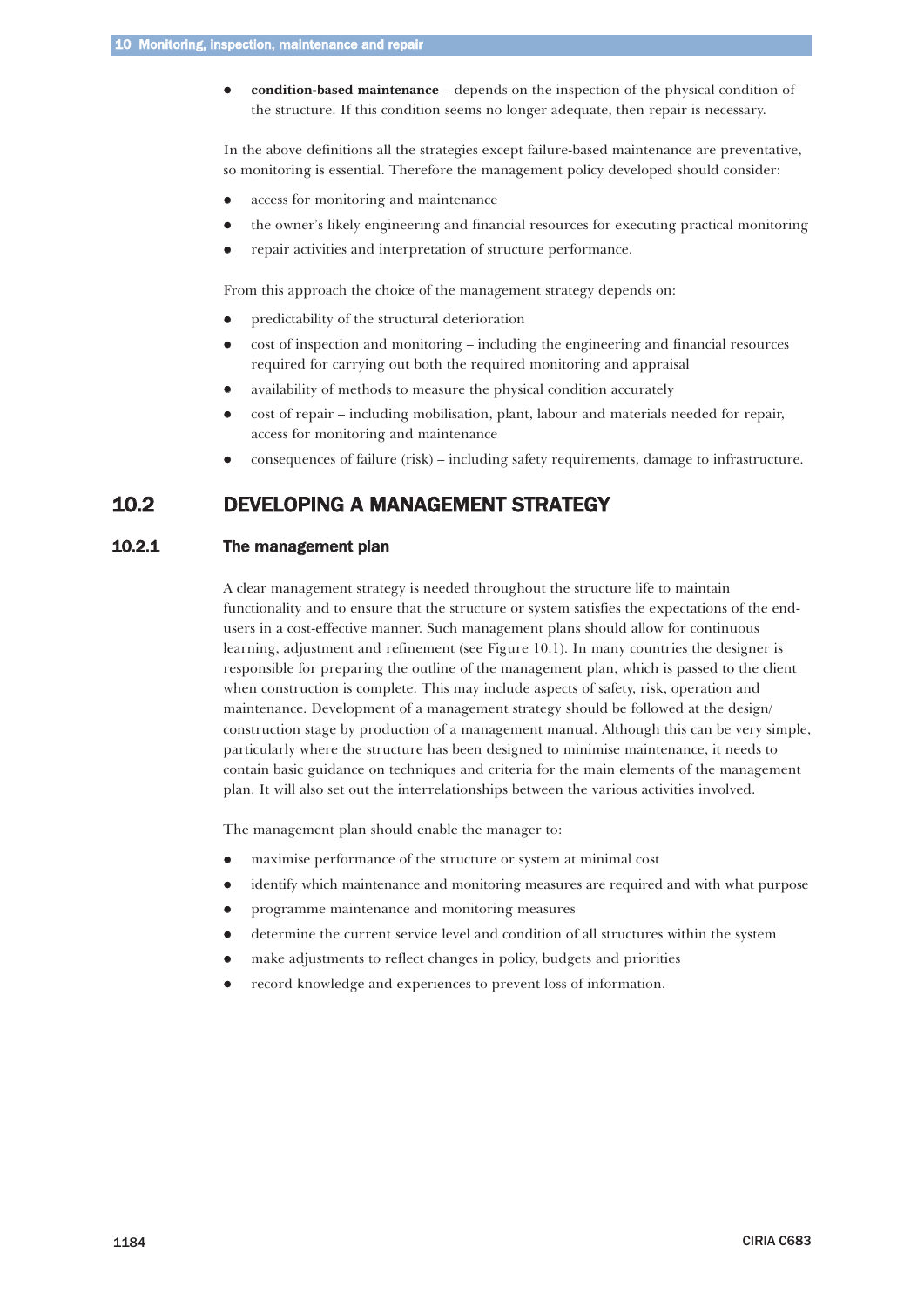1

3

2

4

5



Figure 10.1 *The process of functional management* 

Management plans include static and dynamic elements (see Table 10.1).

Table 10.1 *Contents of a management plan*

| Static part (typically adjusted every five years)                                                                              |
|--------------------------------------------------------------------------------------------------------------------------------|
| Introduction                                                                                                                   |
| Description of the infrastructure system and its division into managerial units                                                |
| National policy                                                                                                                |
| Regional policy and formulation of target situations and functional requirements                                               |
| Management philosophy                                                                                                          |
| Dynamic part (adjusted annually)                                                                                               |
| Evaluation of the past year: input, output and outcome, measures that were taken and the planned effects<br>that were achieved |
|                                                                                                                                |
| Planning for the next five years: measures and costs                                                                           |

The static elements form the strategic management framework. It sets out the general management objectives reflecting the structure or system role and policy requirements that are unlikely to alter frequently. The service level is defined by specifying performance parameter limits for each structure function, eg stability, scour, overtopping. These are usually, but not always, defined at the design stage (see Chapters 6, 7 and 8). The static part of the plan is reviewed periodically – perhaps every five years – to reflect changes in policy, user requirements or unexpected structure or system performance.

The dynamic elements of the management plan provide the outline of operational measures needed to manage the system, including costs. Usually it is adjusted annually on the basis of system performance derived from up-to-date monitoring data, which quantifies system performance relative to the required standard of service. Monitoring identifies whether the maintenance situation is stable, improving or deteriorating.

It is essential to review the management plan periodically to evaluate the performance of the structure and the effectiveness of the management approach; modifications should be made if required. Table 10.2 provides 10 steps of functional structure management that should deliver an efficient management plan.

9

8

7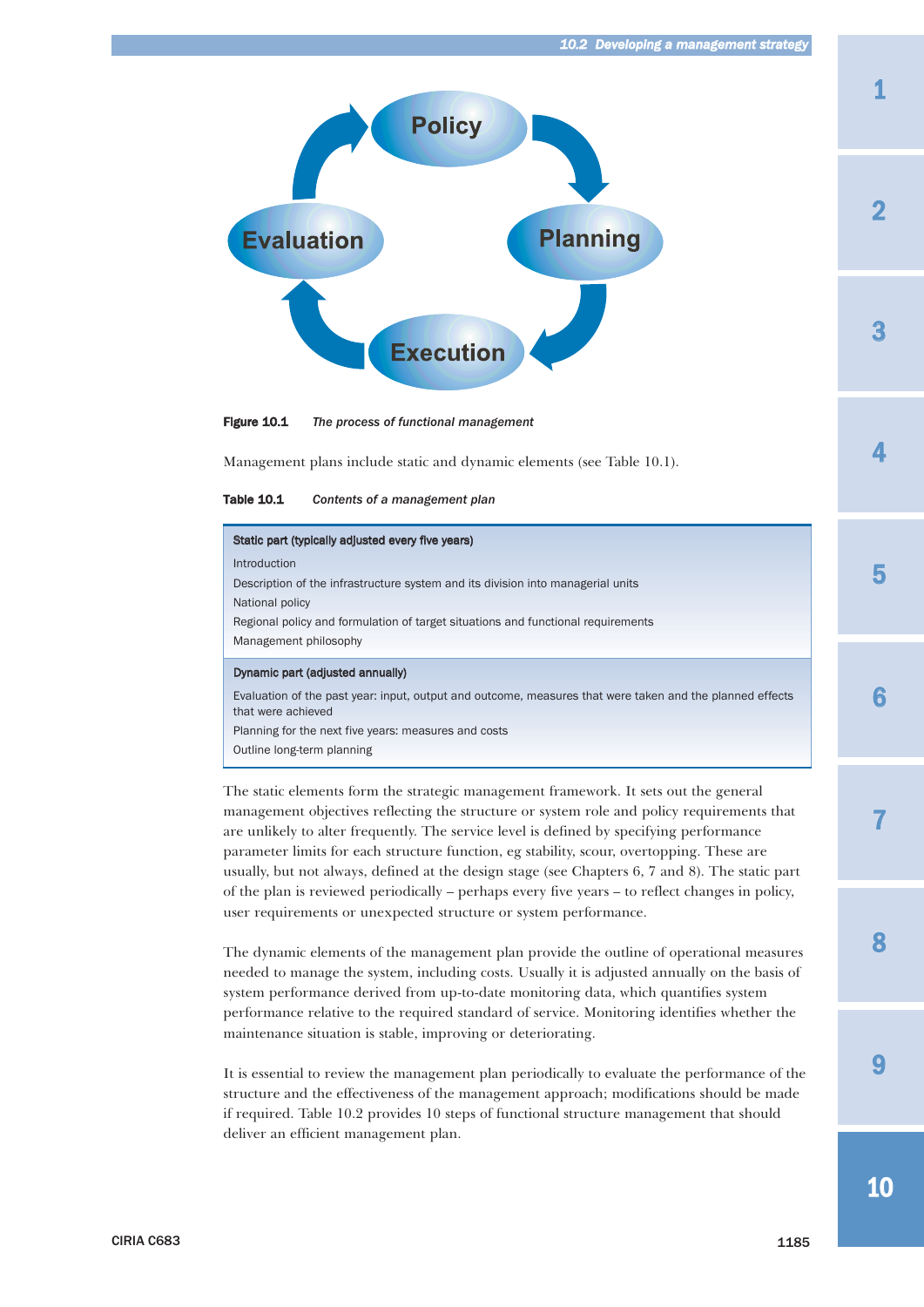#### Table 10.2 *The 10 steps of functional management in a structure management plan*

|                                                        | Static part (adjusted five-yearly) |                                                                                                                                                                                                                                                                           |  |  |
|--------------------------------------------------------|------------------------------------|---------------------------------------------------------------------------------------------------------------------------------------------------------------------------------------------------------------------------------------------------------------------------|--|--|
|                                                        | $\mathbf{1}$                       | Describe the infrastructure system                                                                                                                                                                                                                                        |  |  |
|                                                        | $\overline{2}$                     | Determine the functions applying to the system                                                                                                                                                                                                                            |  |  |
|                                                        | 3                                  | Divide each part of the infrastructure system into managerial units with uniform functions<br>and determine the required service level for each function of the construction                                                                                              |  |  |
| Functional subdivision of the<br>infrastructure system | $\overline{4}$                     | Determine for each function the requirements that will enable it to reach this target level of<br>service                                                                                                                                                                 |  |  |
|                                                        |                                    | Dynamic part (adjusted annually)                                                                                                                                                                                                                                          |  |  |
|                                                        | 5                                  | Compare the present functional condition of the construction with the target condition. If<br>functional demands are not being fulfilled, plan suitable construction, reconstruction or<br>improvement measures to ensure that the structure will meet functional demands |  |  |
|                                                        | 6                                  | Perform a systems analysis of the structure(s) and determine the critical elements for each<br>function                                                                                                                                                                   |  |  |
| target                                                 | $\overline{7}$                     | Formulate parameters for inspection that are representative of the (functional) condition of<br>the critical elements                                                                                                                                                     |  |  |
| situation                                              | 8                                  | Determine the intervention level for the critical elements                                                                                                                                                                                                                |  |  |
|                                                        | 9                                  | Determine the maintenance and inspection strategy                                                                                                                                                                                                                         |  |  |
| Maintaining the                                        | 10                                 | Formulate the maintenance and inspection plan including a scheme of costs and a<br>programme of work                                                                                                                                                                      |  |  |
|                                                        |                                    |                                                                                                                                                                                                                                                                           |  |  |

A structure management plan should include the following essential elements (Vrijling *et al*, 1995):

- $\bullet$  periodic inspection of the structure and monitoring of environmental conditions and structure response
- $\bullet$  evaluation of inspection and monitoring data to assess the structure's physical condition (including deterioration) and its performance relative both to the design specifications and to predetermined standards such as service level and planned lifetime. These standards may vary through the lifetime of the structure, for example because of:
	- trends in water level, wave climate, river flows
	- unexpected structural response
	- economic developments
	- unforeseen change in the functions assigned to the structure
	- change in the criteria used to define the acceptable maintenance level
	- economic optimisation of social costs (failure costs and/or costs arising from damage) and the owner or manager of infrastructure cost (both investment costs and also management, maintenance and monitoring costs)
- $\bullet$  formulation of an appropriate response based on evaluation results. Possible responses are:
	- take no action (no problems identified or problems are minor)
	- rehabilitate all or part of the structure
	- repair all or part of the structure
	- repair or replace those components of a structure that have a lifetime estimated to be less than the overall structure, or a localised area that has failed evaluation.

Rehabilitation implies corrective action that addresses problems before the structure's functionality is significantly degraded (USACE, 2003). Replacing broken concrete armour units or filling scour holes might be considered structure rehabilitation. Rehabilitation can also be thought of as preventative maintenance.

There are two types of preventative maintenance.

1 **Condition-based maintenance** – rehabilitation based on the observed condition of the structure.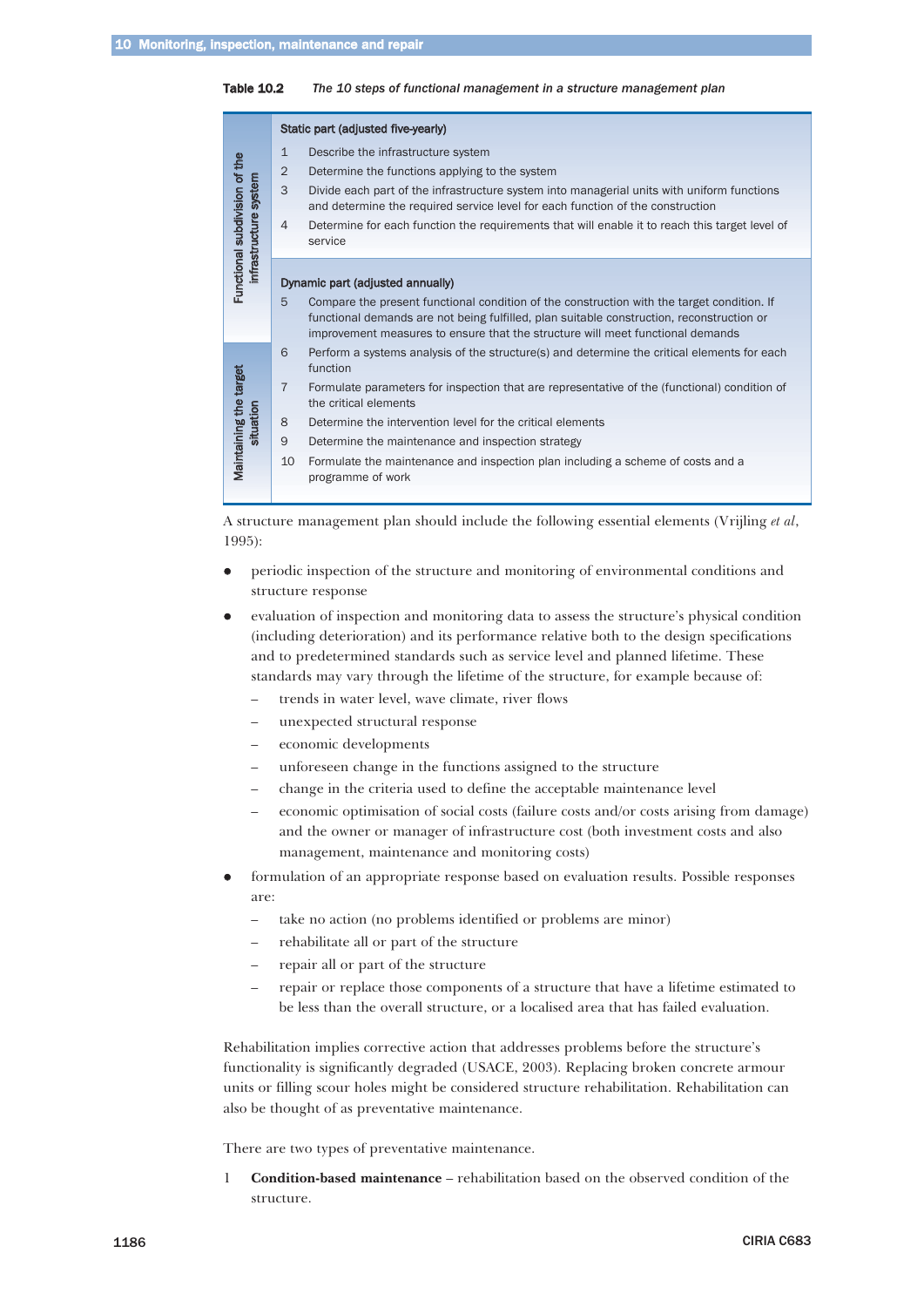<span id="page-10-0"></span>2 **Periodic maintenance** – rehabilitation after a prescribed time period or when a particular loading level is exceeded.

**Repair** implies that damage has occurred and structure functionality is significantly reduced. Rebuilding a slumped armoured slope, resetting breakwater crown blocks and backfilling eroded fill could be considered structure repair. Repair can also be thought of as corrective maintenance. In many situations it is difficult to distinguish between repair and rehabilitation.

Because of the wide variety of structures and the varied environments in which they are sited it is difficult to develop a generic structure management plan (USACE, 2003). Perhaps the best source of guidance is past experience of maintaining similar structures. As well as repair and rehabilitation, a third response that might arise during maintenance is modification of a structure despite a lack of visible damage or deterioration. Monitoring might reveal that the structure is not performing as expected, or the goals of the project might have changed or expanded, necessitating structural additions or modification. Examples include raising the breakwater crest elevation to reduce overtopping, modifying groyne length to address downdrift erosion problems, and altering structures to control sediment transport or scour.

# 10.2.2 Optimising the maintenance interval

Conducting maintenance before it is necessary commits the manager to higher costs but provides more security about the structure's performance. Intervening too late will lead to higher costs, because more extensive repairs will be necessary, or damage arising from failure of the system may result in social losses to the end-users. Determination of the optimal time of intervention in the ageing process should be based upon costs of repairs and functionality. The intervention year represents the point in time when the risk of loss of functionality is unacceptable. The intervention level and year (see Figures 10.2 and 10.3) are determined through life cycle costing, which aims to minimise costs over the complete life cycle of the structure, allowing for design, construction, maintenance and removal.





Figure 10.2 shows the relationship between the ageing of a structure and the risk of loss of functionality. The intervention level should be set above the level of loss of functionality. The chosen safety margin depends on the costs of failure and the rate of loss of quality. Figure 10.3 demonstrates that costs include both maintenance costs and social costs arising from failure. At  $t = 0$  the structure is completed and the risk of loss of functionality is very low and therefore acceptable. As it ages, the risk of loss of functionality increases. Maintenance will

1

2

3

4

8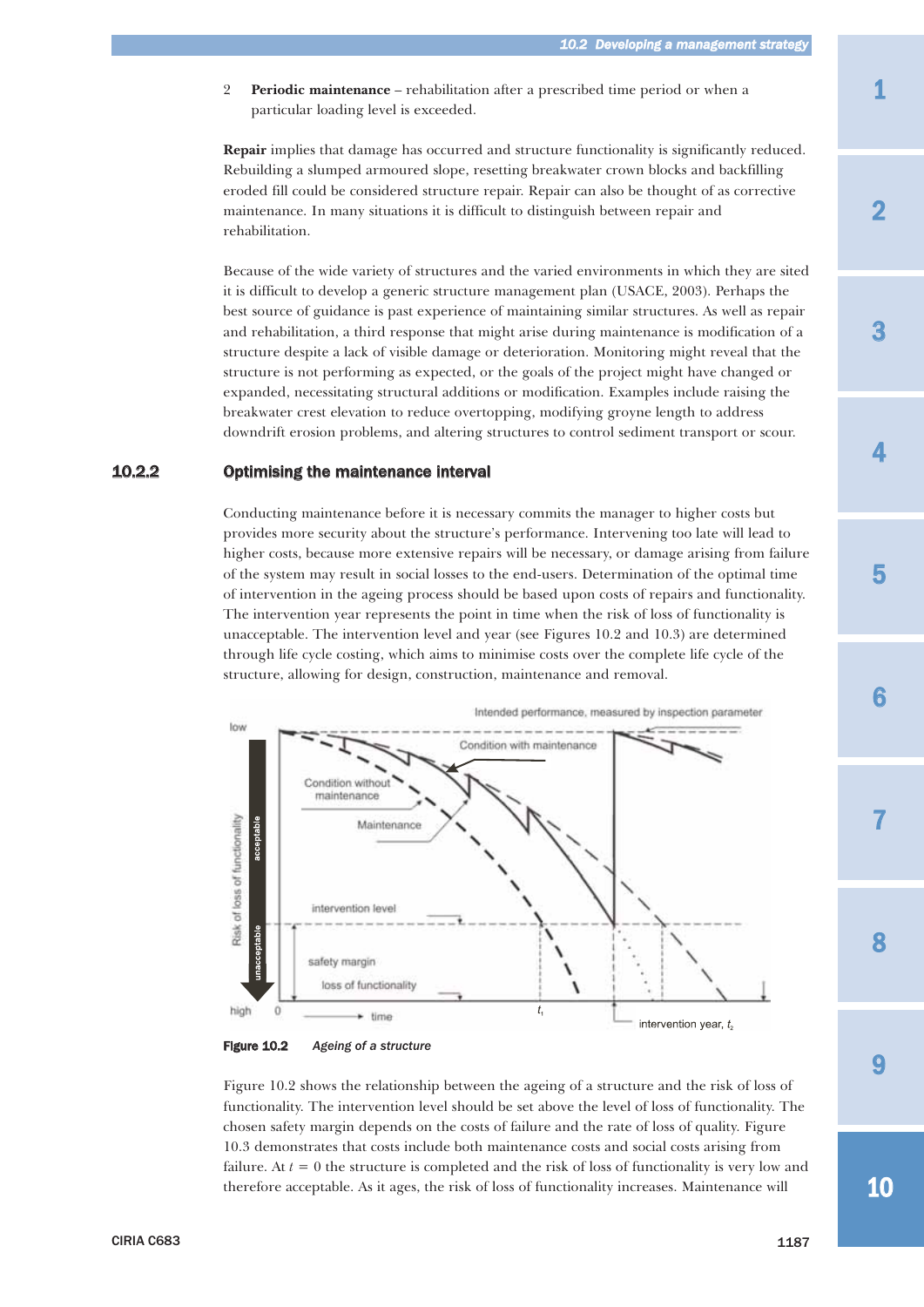<span id="page-11-0"></span>reduce this risk and allows the year of intervention to be shifted from  $t_1$  to  $t_2$ , for example (see Figure 10.2). It may be preferable to take no further measures and to let the structure deteriorate until the intervention level is reached and the risk of loss of functionality becomes unacceptable. The social costs may remain constant over time, but often they vary as a result of developments in infrastructure landward of the structure (see Figure 10.3a). Maintenance costs increase with time, because the structure requires more maintenance as it ages, which drives up the cost of bringing the element back to its original condition. Figure 10.3 shows in schematic form how the intervention year can be determined. In Figure 10.3b the maintenance costs are capitalised (corrected for inflation and indexed) and plotted against the maintenance interval. The capitalised maintenance costs decrease as the maintenance interval increases. The risk of failure increases when the maintenance interval increases. The solid line in Figure 10.3b shows the sum of the capitalised maintenance costs and the risk of failure. The minimum of this sum shows the economic optimum for intervention, ie the intervention year. The matching value of the inspection parameter, ie the intervention level, can now be determined in Figure 10.2.



Figure 10.3 *Determination of intervention year*

# 10.3 MONITORING

#### 10.3.1 Introduction and overview

Project monitoring is an integral part of life cycle management. A regular structural and environmental forcing monitoring programme enables structures to be evaluated for safety, condition and functionality. This process also allows for timely planning of repair and replacement activities and can provide an adequate understanding of failure mechanisms and damage trends. The performance of a structure is assessed by comparing measures of its condition and performance at a number of points in time. Such a monitoring programme should, ideally, be designed at the time of the structure design (see Chapters 6, 7 and 8), but this is often not the case. Techniques used should be repeatable when following a clearly defined specification as well as tolerant of slight operator or procedural variations. Interpretation procedures should enable unambiguous comparison with previous surveys. In the later stages of the structure life it is inevitable that the interpretation will be in the hands of staff unfamiliar with many of the original design assumptions (USACE, 2003).

Major failures arising from storm action are easily identified. Without monitoring, small changes may go undetected and they may ultimately result in the failure of armour layers or in unacceptably large settlements. Quantitative description of the condition of the structure needs to relate to the potential failure modes, focusing on those that have been identified as the most likely (see Section 2.3.1), and should be able to identify these different responses. This requires an understanding of the failure modes and deterioration mechanisms of individual structure components, as well as of the structure as a whole. Monitoring also has to be able to identify the environmental forces driving the responses.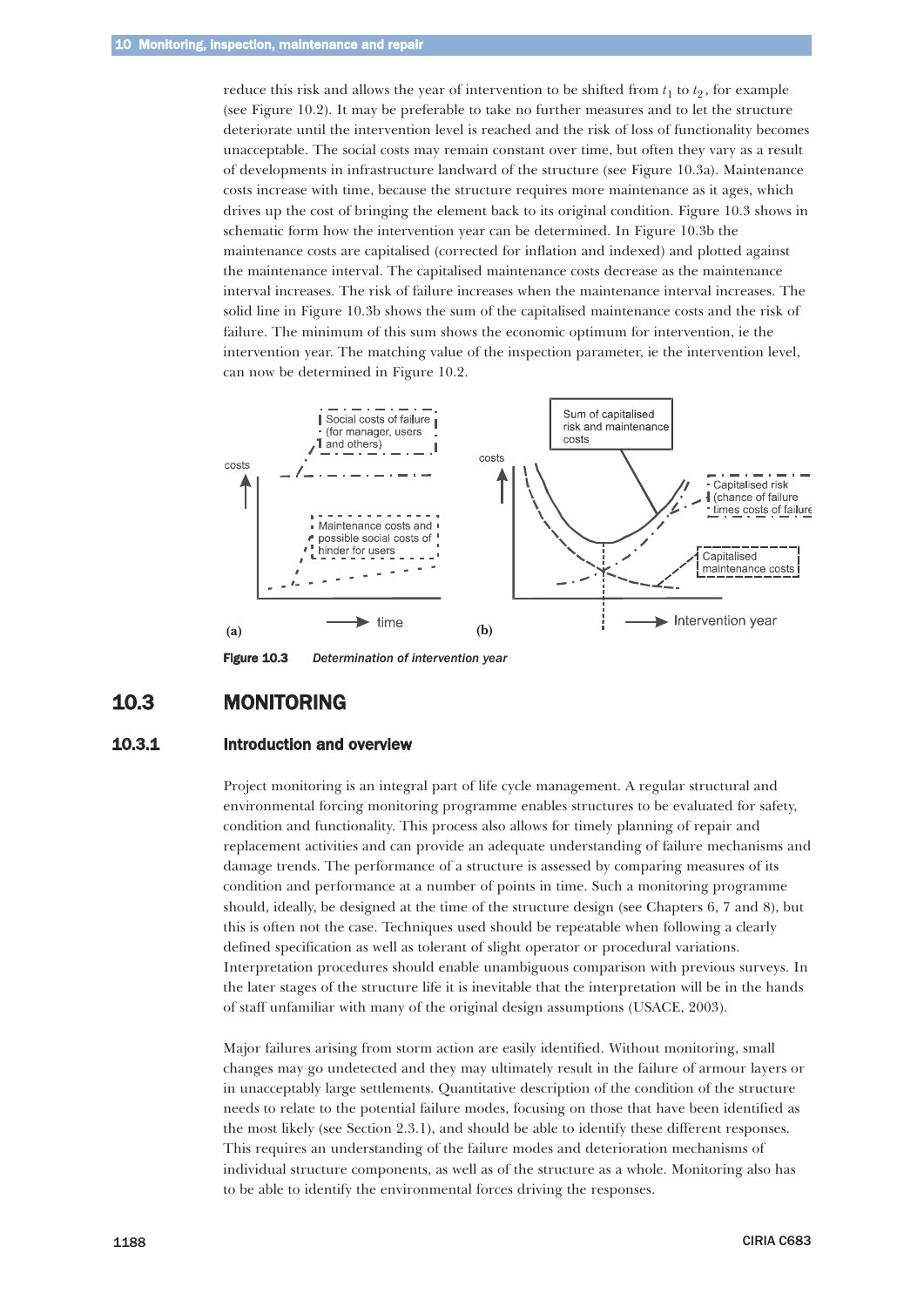#### *10.3 Monitoring*

<span id="page-12-0"></span>It is equally important to understand the physical signs of impending failure associated with each damage mode. For example, loss of pieces of armourstone from a slope or armour unit breakage may be a precursor to slope failure. The monitoring plan should outline pre-failure symptoms and, if possible, indicate how to quantify the changes. Some identified failure modes may give no warning of impending collapse. In these cases, monitoring will not help. Past experience with similar structures will help in establishing which elements to monitor. The strategy set by the management model (see Section 10.1.2) is used to design the monitoring programme. It presents the following options:

- $\bullet$ failure-based monitoring
- $\bullet$ periodic monitoring
- $\bullet$ use-based monitoring
- $\bullet$ load-based monitoring
- $\bullet$ condition-based monitoring.

# 10.3.2 Monitoring plan considerations

Monitoring principally measures:

- $\bullet$ functional performance
- $\bullet$ structural condition
- $\bullet$ environmental loading conditions
- $\bullet$ the structure's impact on the local environment.

The monitoring strategies outlined in Section 10.3.1 are used to develop the programme in context with these aims. Similar basic planning guidelines (see Section 10.3.2.1) apply to each approach, but refinements to the programme are reflected in its composition (see Sections 10.3.2.2 and 10.3.2.3) and, more particularly, in the monitoring interval (see Section 10.3.3), which clearly links back to the monitoring strategy (see Section 10.3.1).

#### *10.3.2.1 Guidelines for developing a monitoring programme*

When developing a monitoring programme:

- $\bullet$  identify monitoring objectives and assess every component suggested for the monitoring programme relative to these. Only include monitoring elements that support the goals
- $\bullet$  review the project planning and design information to identify the physical processes that affect the structure. Rank these in order of importance with respect to the monitoring goals. This step is often difficult because of uncertainties about the interaction between structure elements and the environmental loadings
- $\bullet$ determine parameters of significance to the physical processes, eg wave heights, flow rates
- $\bullet$  determine methods of measurement for each significant parameter. Selection of the appropriate instrument or technique depends on factors such as accuracy, reliability, robustness, expense, availability, and installation or servicing requirements
- $\bullet$  plan to gather sufficient structure baseline data to provide the basis for meaningful interpretation of measurements and observations. For example, if the cross-sectional profile of a structure is to be monitored, it is necessary to establish the profile relative to known control points at the start of the monitoring period. The as-built drawings often serve as part of the baseline survey information for structure condition monitoring. It is recommended that as-built drawings based on after-construction surveys be prepared, but in their absence the original design drawings may have to serve as baseline information
- $\bullet$  develop a plan to obtain pre-construction bathymetry and measurements of the physical parameters that are likely to be affected by the structure.

9

8

7

6

3

2

4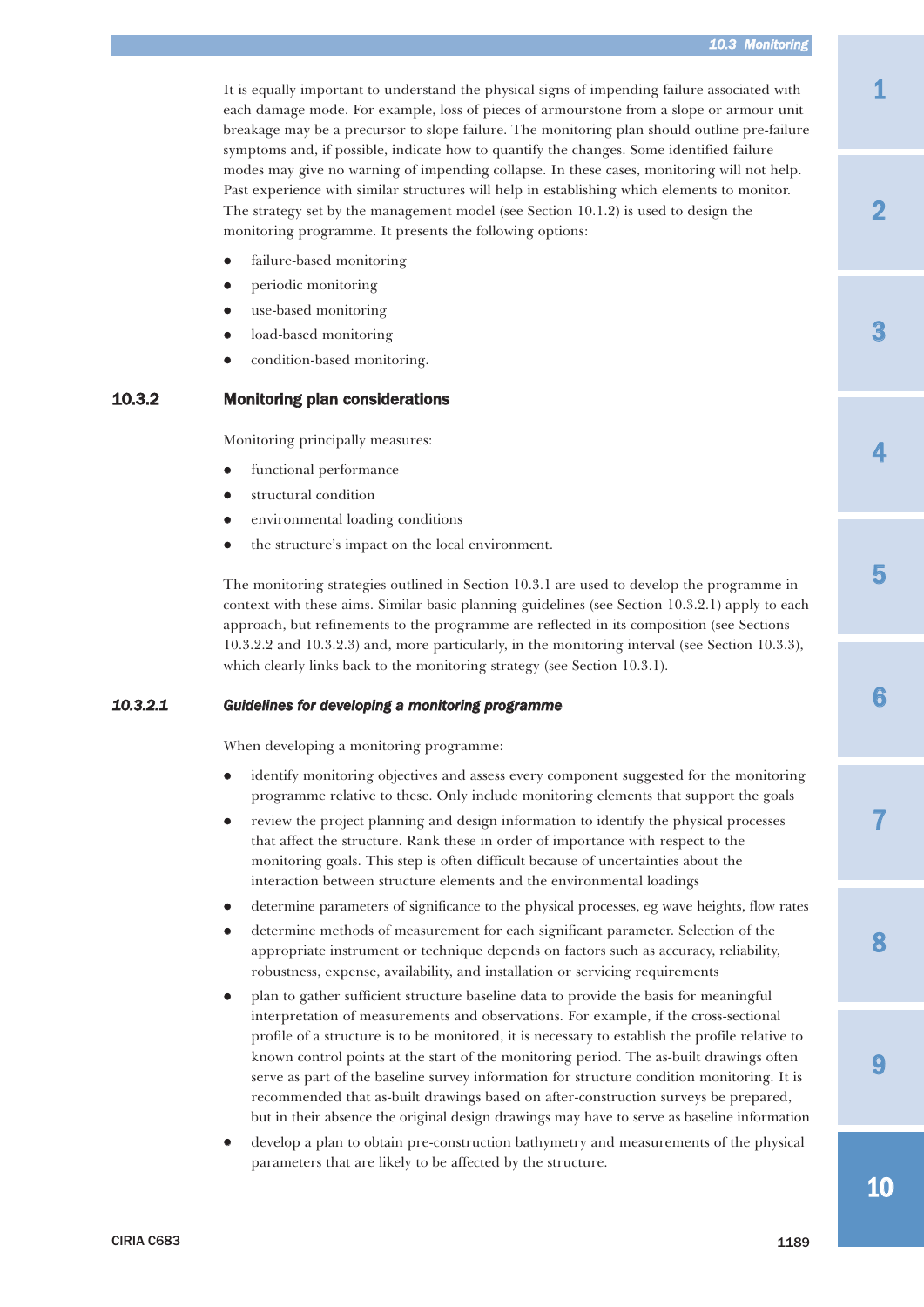#### <span id="page-13-0"></span>10.3.2.2 *Structural condition monitoring*

Structural condition monitoring concerns the condition of the fabric of the structure and its foundations. Condition monitoring provides the information necessary to make an updated evaluation of the structure integrity, either periodically or after extreme events, so that the appropriate maintenance action can be carried out. The complexity and scope of monitoring can vary widely. Structure condition monitoring always involves visual inspection and in some cases includes measurements to evaluate the current structure condition relative to the baseline condition. Changes can occur frequently during construction and in the first year or two after a project is completed. During this period, there can be dynamic adjustments such as structure settlement, armour units nesting and bathymetry change. After initial structure adjustment most significant changes occur during storm events. The monitoring plan should provide enough flexibility in scheduling to accommodate the irregularity of severe storms.

Details of the measures of structural condition, together with appropriate survey techniques, are given in Tables 10.3 and 10.4. The variable defining the resistance should ideally be measured directly (eg  $D_{n,50}$ ). This is often difficult to achieve and an alternative is chosen, such as the average armourstone size, crest level of the structure or overall geometry. Visual surveys are carried out, with the aid of photographs, to record the overall condition of the structure; they include observation of any obvious stone movements, changes in profile etc. This type of survey is very subjective and is of only limited use in a detailed quantitative evaluation of a structure. However, if fixed reference points can be established on the structure and checked at the time of the survey, visual surveys carried out by experienced personnel can form the basis of a suitable monitoring programme.

#### Table 10.3 *Measurement of the general condition of a rock structure*

| Aspect of structure condition                                                                                                                                                                                                                         | <b>Survey technique</b>                                                                                                                                                                                                                                |
|-------------------------------------------------------------------------------------------------------------------------------------------------------------------------------------------------------------------------------------------------------|--------------------------------------------------------------------------------------------------------------------------------------------------------------------------------------------------------------------------------------------------------|
| Level I: Location<br>Two to 10 points on the structure measured<br>in relation to a well-established grid and<br>datum levels. Surplus points are advised to<br>provide redundancy if major movements are<br>possible, without loss of survey quality | Conventional survey techniques (any settlement markers<br>should be installed during construction)                                                                                                                                                     |
| Level II: Geometry<br>Outer surface description, related to Level I<br>survey points                                                                                                                                                                  | Conventional survey, using profiling techniques.<br>As recommended in Appendix A1 Model construction<br>specification, but with wider-spaced profiles (say 20-30 m)<br>For underwater surveying, bathymetric techniques may give<br>useful information |
| Level III: Composition<br>Position and attitude of each piece of<br>armourstone, including unstable pieces.<br>Position and size of major voids and<br>exposures of core or underlayer                                                                | Armourstone degradation inspection techniques<br>Comparative photography<br>Photogrammetry<br>For underwater surveying, side-scan sonar techniques may be<br>used in co-ordination with diver surveys to identify features<br>on sonar traces          |
| Level IV: Element composition<br>Shape and size of armourstone, including<br>any fractures                                                                                                                                                            | Armourstone degradation inspection techniques                                                                                                                                                                                                          |

#### **Note**

Level III and Level IV armourstone degradation inspection techniques are difficult to implement on wide gradings and/or gradings with  $D_{15}$  less than about 0.3 m. However, the techniques work extremely well on large narrow graded armourstone as specified in Section 3.4.3.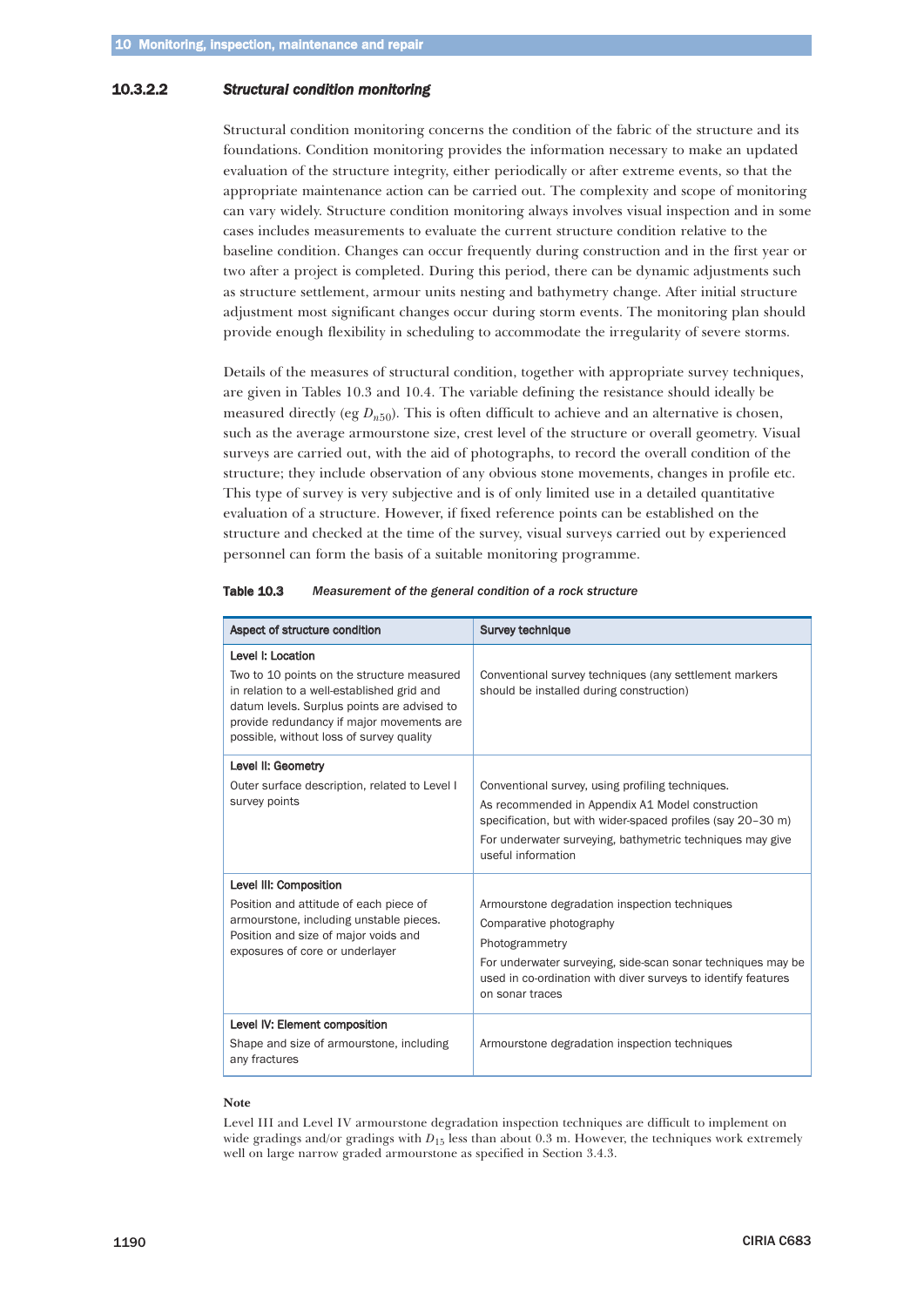| Aspects of structure<br>condition measured | Output from comparison of structure condition at a number of points in time                                                                                                                                                                                                                                                              |
|--------------------------------------------|------------------------------------------------------------------------------------------------------------------------------------------------------------------------------------------------------------------------------------------------------------------------------------------------------------------------------------------|
| Visual                                     | Settlement of foundation<br>Change in alignment                                                                                                                                                                                                                                                                                          |
| Geometry, profiles                         | Consolidation of structure<br>Comparing slope profiles allows overall armour layer damage parameter $(S_d)$ to be<br>determined<br>Scour damage                                                                                                                                                                                          |
| Profiles plus details                      | Loss or movement of armour stones<br>Overall sliding of armour layers, if this has occurred<br>Voids requiring emergency planned repair                                                                                                                                                                                                  |
| Profiles, details and<br>special variables | Rounding of stones and loss of material, enabling revised evaluation of $D_{n50}$ ; with the<br>design wave climate, or measured wave climate, or revised design wave climate from<br>wave measurements, allows re-evaluation of armour layer stability parameter<br>$H_s/(\Delta D_{n50})$ , using equations presented in Section 5.2.2 |
|                                            | Comparison with design and measured damage parameters, $S_d$ , is also possible                                                                                                                                                                                                                                                          |

#### Table 10.4 *Measurements of the structural condition of armoured structures*

Chapter 2 summarises a wide range of failure modes for structures in both fluvial and coastal environments. Design methods to prevent these failure modes are discussed in Chapters 5, 6, 7 and 8. Failure modes vary both according to the type of environment and structure, and with the role of the structure. The relative significance of each failure mode will be unique to each structure type. Different damage indicators and associated damage limits, used for evaluation of structure damage, will be relevant for each combination of failure modes and structure type. Table 10.5 provides indicative guidance on the range of failure modes and damage indicators and includes cross-references to sections of the manual that give design guidance for evaluating each failure mode.

2

3

4



6

7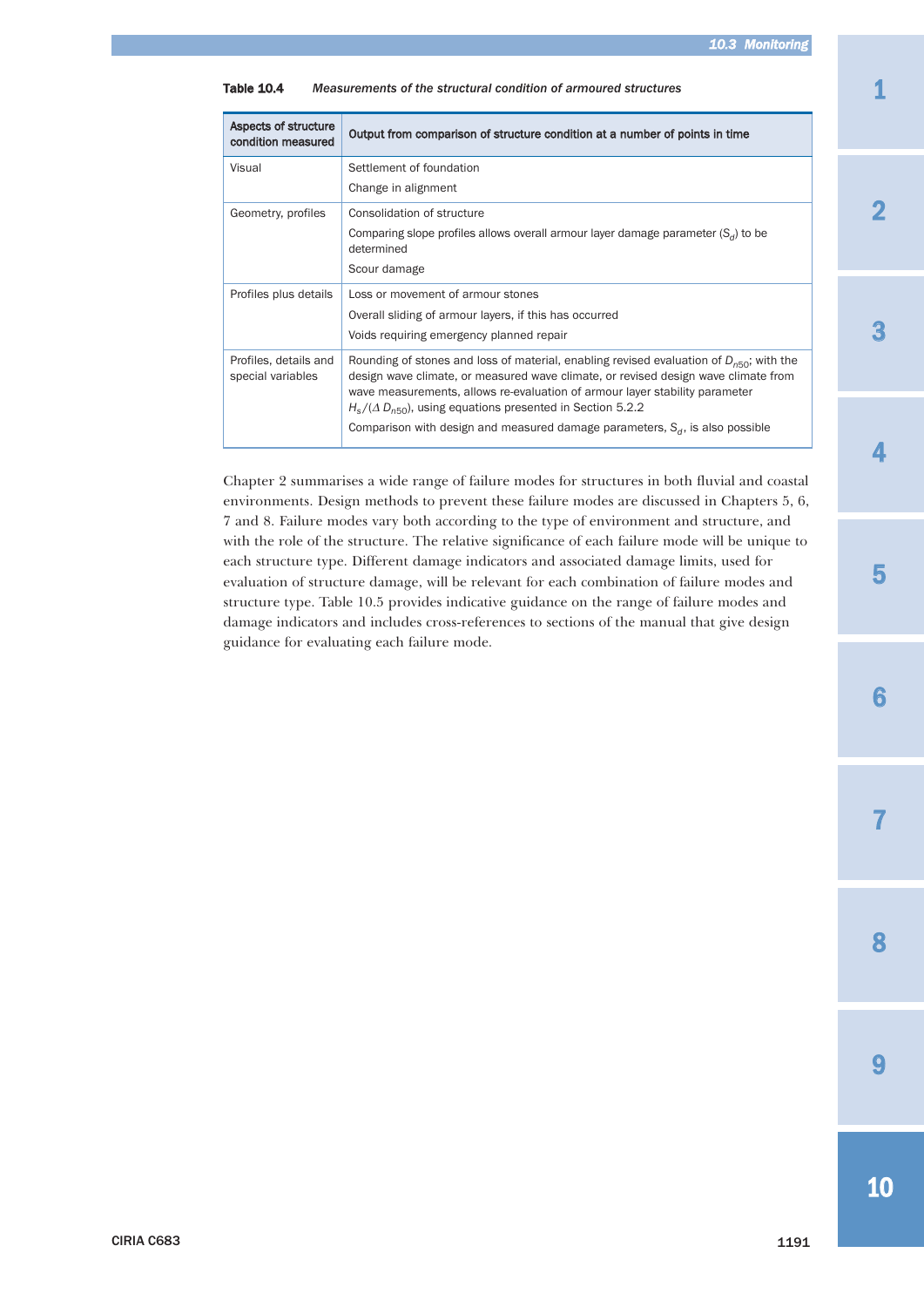#### <span id="page-15-0"></span>Table 10.5 *Failure modes and damage indicators*

| <b>Failure mode</b>                             |                                                                                     | Damage indicator                                                      | Typical damage limit allowed<br>before failure                               | Manual<br>section   |
|-------------------------------------------------|-------------------------------------------------------------------------------------|-----------------------------------------------------------------------|------------------------------------------------------------------------------|---------------------|
| Breakwater and revetment armour<br>layer damage |                                                                                     | Eroded area, $A_e$ , and<br>damage level, $S_d = A_e/D_{n50}^2$       | $S_d$ = 8-17 (slope angle-<br>dependent)                                     | 5.2.2.2             |
|                                                 | Berm breakwater profile change or<br>recession of berm                              | Berm recession and profile<br>change (mobility), $N_s$                | $N_s$ = 1.5-2.7 for static<br>structures<br>Reshaping occurs for $N_s > 2.7$ | 5.2.2.1,<br>5.2.2.6 |
|                                                 | Concrete armour unit breakage<br>(double layer)                                     | Percentage of broken units                                            | 2-15 per cent (armour unit-<br>dependent)                                    | 5.2.2.3             |
|                                                 | Concrete armour unit breakage<br>(double layer)                                     | Stability number, $N_s$                                               | 3-4 (armour unit-dependent)                                                  | 5.2.2.3             |
|                                                 | Ice sheet damage                                                                    | Crushing load<br><b>Bending load</b><br>Rubbling load                 | See Figure 5.112<br>Equation 5.242<br>Equation 5.243                         | 5.2.4               |
| Ice interaction with slopes and<br>breakwaters  |                                                                                     | Edge failure<br>Global active failure<br><b>Total sliding failure</b> | Equation 5.245<br>See Figure 5.116<br>Equation 5.246                         | 5.2.4               |
|                                                 | Toe flattening                                                                      | Reduction in slope angle                                              | $20-50$ per cent                                                             | 5.2.2.9             |
|                                                 | Single-layer concrete armour unit                                                   | Percentage of broken units                                            | 0-5 per cent                                                                 | 5.2.2.3             |
|                                                 | Toe protection to sloping face                                                      | Stability number $N_s$                                                | 3-6 (toe depth-dependent)                                                    | 5.2.2.9             |
| Dropping of falling apron toes                  |                                                                                     | Cross-sectional change                                                |                                                                              | 6.1, 6.3            |
|                                                 | Bank failure by leaching of fines                                                   | Armour settlement                                                     | Filter-dependent                                                             | 5.4.3.6             |
|                                                 | Settlement                                                                          | Bearing capacity<br>Slip surface potential                            | Bed-rock type dependent                                                      | 5.4.3.7,<br>5.4.3.3 |
|                                                 | Differential settlement of<br>breakwaters and revetments                            | Crest elevation and slope<br>angle                                    | Subsoil-dependent                                                            | 5.4.3.5,<br>5.4.3.7 |
| failure modes<br>Geotechnical                   | Localised settlement of<br>waterway embankment built on<br>soft soils               | Crest elevation                                                       | Subsoil-dependent                                                            | 5.4.3.5,<br>5.4.3.7 |
|                                                 | Closure dams and reservoir<br>dams settlement                                       | Freeboard                                                             | Foundation dependent of<br>ground                                            | 5.4.3.5,<br>5.4.3.7 |
|                                                 | Settlement of river and canal<br>structures, including dikes and<br>bank protection | Freeboard                                                             | Subsoil-dependent                                                            | 5.4.3.5,<br>5.4.3.7 |
|                                                 | Circular slip surface caused by<br>hydraulic loading                                | Lateral and vertical<br>movements of crest and<br>slope               |                                                                              | 5.4.3.2             |
|                                                 | Sliding of slope protection along<br>shallow, straight slip-surface                 | Lateral and vertical<br>movements of crest and<br>slope               |                                                                              | 5.4.3.2             |

#### 10.3.2.3 *Structure performance monitoring*

Structure performance or function monitoring consists of observations and measurements to evaluate the structure's performance relative to the design objectives, environmental conditions and expected design performance. Typically, performance monitoring programmes are implemented early in a structure's life, with a short (less than five-year) duration relative to the structure's design life (USACE, 2003). Some performance monitoring plans are one-time, comprehensive post-construction efforts spanning several months of continuous data collection and analyses. Other monitoring plans consist of repetitive datacollection episodes spanning several years, perhaps augmented by continuous recording of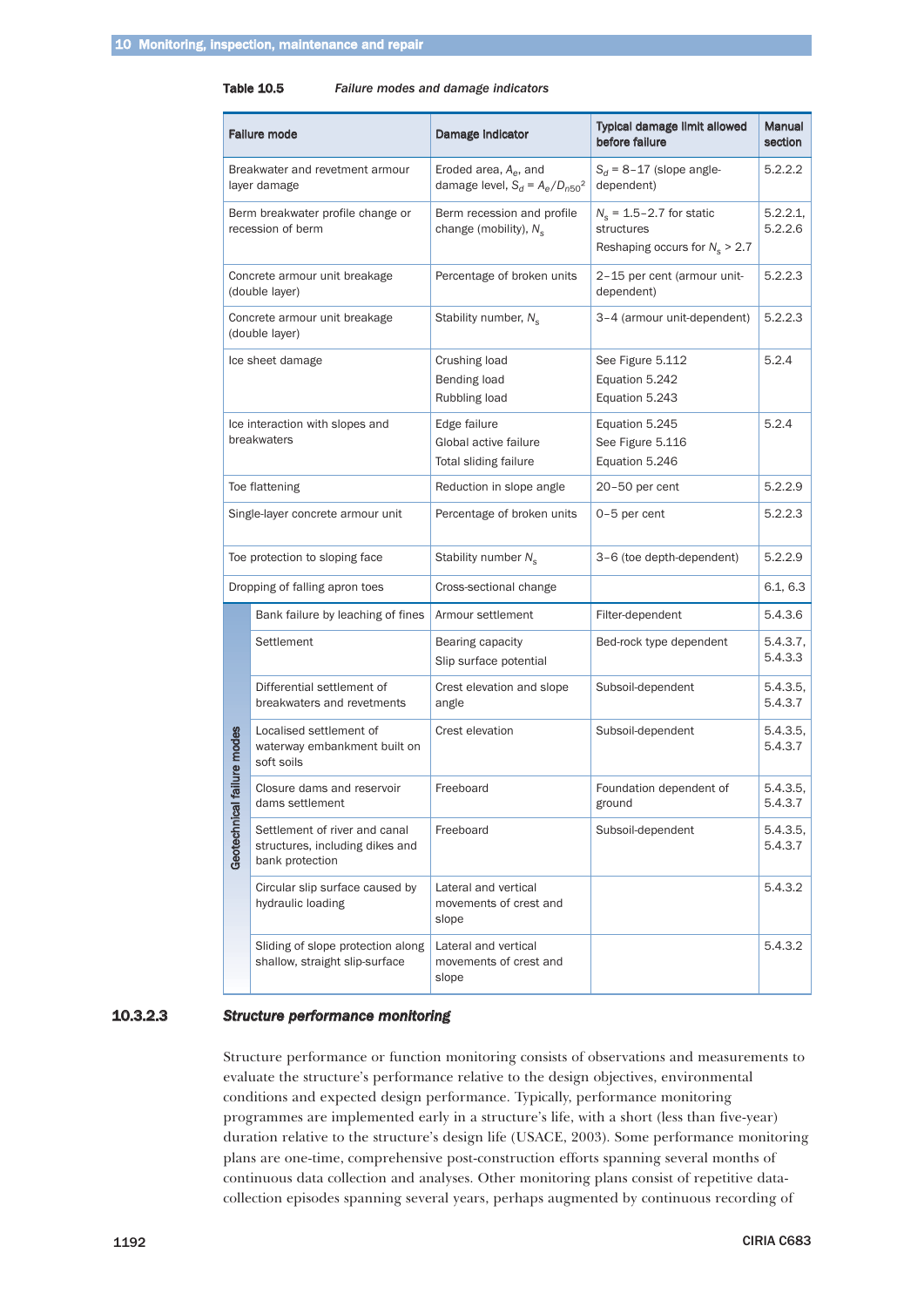<span id="page-16-0"></span>environmental parameters such as wave and wind data. For unusual structures or situations where longer data records are needed to reduce uncertainty, the duration may be longer.

Common reasons for monitoring structure performance are given below (USACE, 2003).

#### **To provide a basis for improving the attainment of project goals**

The uncertainties in coastal and fluvial engineering design may result in a structure that is not performing as well as originally anticipated. Before corrective actions can be taken, monitoring is needed to determine why the structure's performance is below expectation. For example, if wave action in a harbour exceeds design criteria, it is necessary to determine the incident wave conditions (forcing) and the mechanisms (refraction, diffraction, transmission) that cause unacceptable structure behaviour, such as damage and overtopping.

#### **To verify and improve design procedures**

Design guidance is often based on systematic laboratory testing combined with practical experience gained from earlier projects. However, most coastal and fluvial structures are unique in some way – in their exposure to waves and currents, the construction materials available, combined functions, or in existing structure features. Consequently, the generic design guidance may not be entirely applicable for a specific structure. Designs often include many assumptions and the maintenance phase provides an opportunity to validate or refine these assumptions. Performance monitoring will verify whether the design is functioning as intended, and it will also provide data that can be used to improve existing design procedures or extend the design guidance over a wider range of applications. Often baseline data is lacking and models are not calibrated, leading to design uncertainty.

#### **To validate construction and repair methods**

Construction techniques for a specific project are influenced by the availability of suitable equipment, contractor experience, environmental exposure, and whether construction is carried out from land-based or floating plant. Limited guidance exists on designing repairs to deteriorated structures (PIANC, 1998, 2004). Engineers' practical experience can be very important. Performance monitoring may be needed to validate the procedures and to spot problems before serious damage can occur in these situations. For example, monitoring might be needed to evaluate the impacts of repairing a rock-armoured rubble mound structure with concrete armour units or providing scour protection to a bridge.

#### **To examine operational and maintenance procedures**

Many coastal and fluvial structures need procedures for their post-construction operation, and periodic structure maintenance is usually required. Performance monitoring is useful for evaluating the efficiencies and economy associated with these procedures. For example, if navigation channel maintenance includes placement of beach-quality sand on downdrift beaches, monitoring could be established to determine the best location for sand recharge and to prevent sand re-entering the channel.

#### *10.3.2.4 Environmental monitoring*

Environmental monitoring concerns the external loading on the structure and the effect the structure has on the local environment, such as a beach or river bed. Table 10.6 gives details of environmental conditions or loadings, together with appropriate monitoring techniques. The monitoring methods selected should relate to the potential failure modes for the structure in question and, in particular, to those which have been identified as the most likely (see Section 2.3.1).

3

2

4

5

9

8

7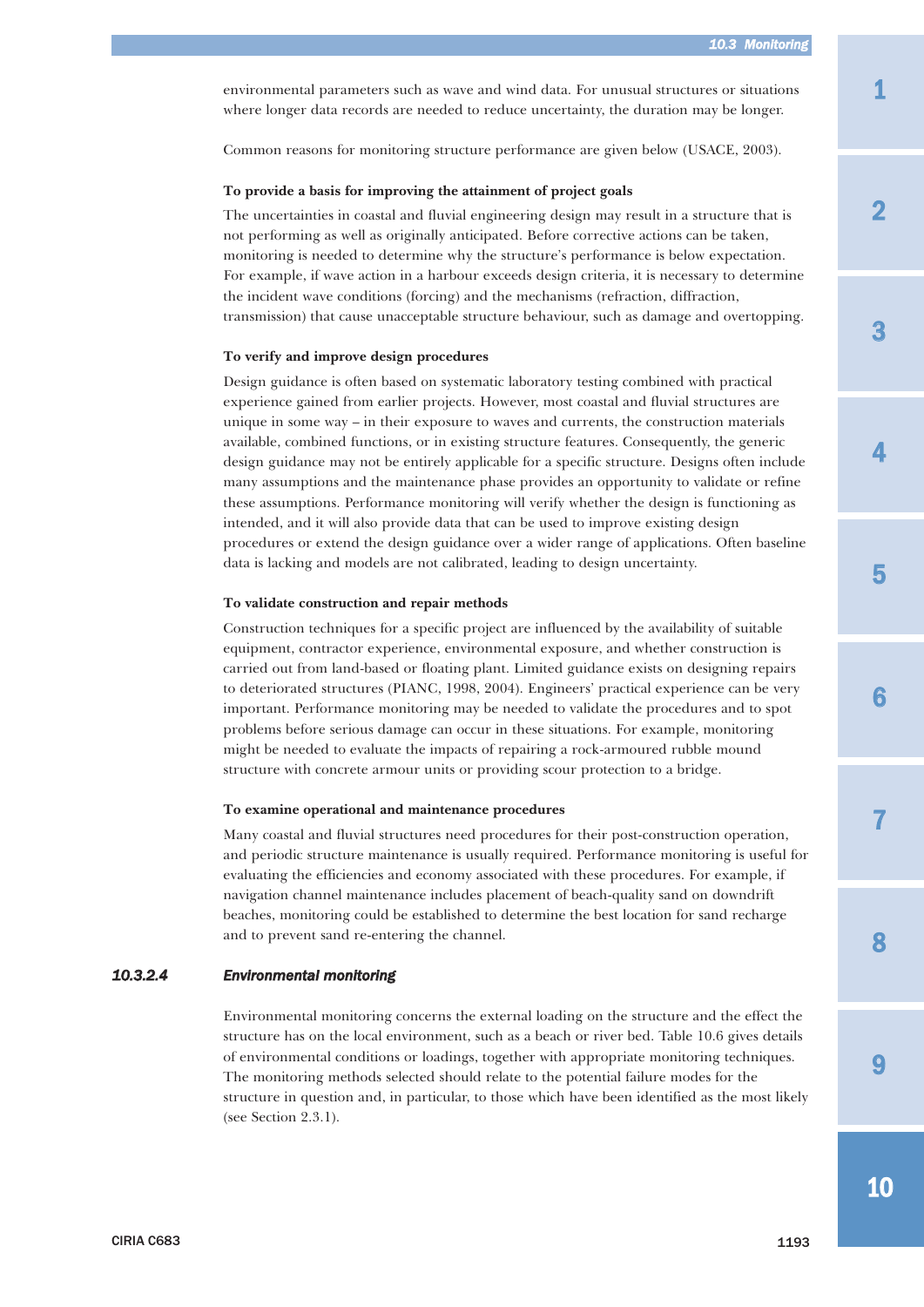<span id="page-17-0"></span>Table 10.6 *Measurements of environmental conditions or loadings*

| <b>Environmental condition or loading</b> | <b>Measurement</b>                                                                                                                                                                                                                                                                                    |
|-------------------------------------------|-------------------------------------------------------------------------------------------------------------------------------------------------------------------------------------------------------------------------------------------------------------------------------------------------------|
| Water level                               | Tide board, visually inspected<br>Data from nearest local tide recording stations<br>Use of surface elevation monitor (step gauge or resistivity gauge)<br>recordings, if available                                                                                                                   |
| Wave climate                              | Seabed pressure meter (robust and cheap)<br>Surface elevation monitor mounted on robust support (eg pile or<br>triangulated scaffold tube arrangement)<br>Wave-rider buoy or similar (will be expensive to maintain for long periods)<br>Hindcasting analysis for storm events using wind records     |
| Wind climate                              | Standard anemograph device (depending on correlation between wind<br>and wave direction, this may be a useful way of assessing directionality<br>of wave climate)                                                                                                                                     |
| Wave run-up                               | Parallel steel wire resistivity gauge (survival is likely to be a problem)                                                                                                                                                                                                                            |
| Wave transmission<br>(for breakwaters)    | Wave gauge at rear of breakwater                                                                                                                                                                                                                                                                      |
| Mound pore pressures                      | Piezometers installed within mound with automatic recording facility                                                                                                                                                                                                                                  |
| Bathymetry and beach topography           | Below high water, standard bathymetric techniques are possible<br>Above low water, conventional land-survey techniques may be used or<br>photogrammetry from aerial photography<br>Land-based photography of waterline from fixed positions gives useful<br>evaluation of low to high water beachform |
| Stress in foundation                      | Pressure pads                                                                                                                                                                                                                                                                                         |
| Pore pressure in foundation               | Piezometers (simple standpipe or, for continuous measurements,<br>vibrating-wire electronic recording devices may be used)                                                                                                                                                                            |

#### *10.3.2.5 Data considerations*

Three key considerations generally apply to data: accuracy, quality and quantity.

- 1 **Data accuracy** evaluates how close the value of a recorded piece of information is to the true value at the time of observation. Data accuracy relates directly to the means of measuring or observing the physical process. As an extreme example, visual estimates of wave height and period are much less accurate than similar estimates obtained using wave gauges.
- 2 **Data quality** includes site-specific factors as well as other influences such as instrument calibration. High-quality, accurate instrumentation is necessary for quality data. Data quality also requires correct sampling rates of the parameters. For example, sampling waves at a rate of 1 Hz may not adequately resolve short waves.
- 3 **Data quantity** can influence cost. For some measurements, well-established guidelines exist that detail the necessary data quantity for success. Uncertainty exists for some variables particularly concerning the measurement duration necessary. A realistic evaluation of data quantity will need to balance multiple factors such as cost, importance of the data, instrument reliability and natural variations.

A conceptual model for consideration of appropriate methods to capture and share data between stakeholders (Dyer and Millard, 2002) presents five principles (see Figure 10.4) that can be applied effectively to the management of rock structures.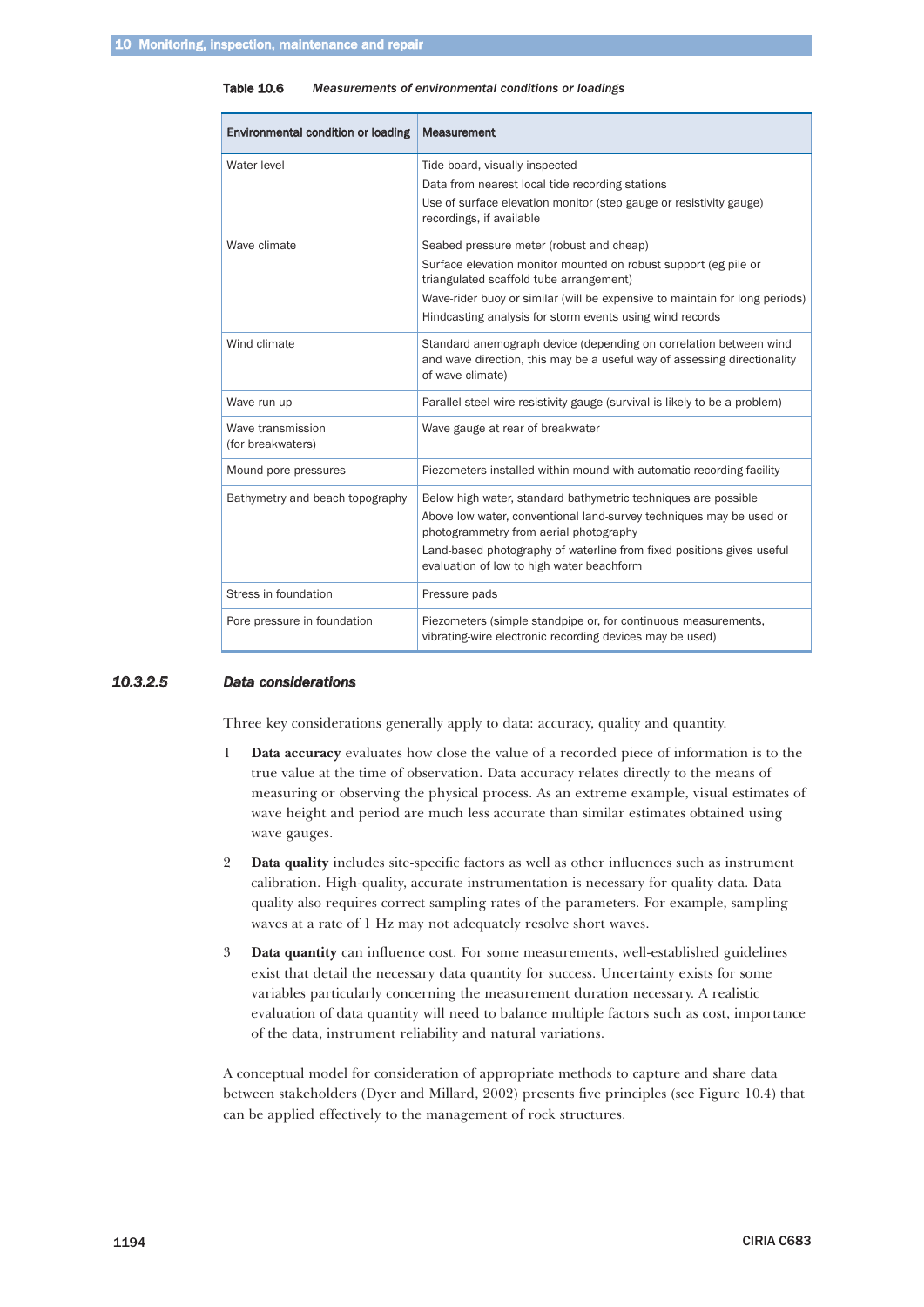<span id="page-18-0"></span>

Figure 10.4 *The five principles of data management (Dyer and Millard, 2002)*

#### 10.3.3 Intervals between monitoring

The intervals between monitoring should be predetermined by the risk associated with particular failure mechanisms, structural elements, foundation conditions, exposure conditions and design criteria. This reflects the structure's reducing resistance to failure as it degrades with time and the approaching need to carry out repair (De Quelerij and Van Hijum, 1990). Following initial settlement and packing soon after construction, rock structures generally become more stable. Most changes occur during the major storm periods or events of high river flow. Changes may be minor for some years, unless the structure has been designed to allow for some damage during frequently occurring events. Many types of armour deterioration are gradual (see Section 3.6.2). Monitoring intervals should be appropriate to the rate of degradation and damage arising and fit one of the models given in Section 3.6.5. As the armourstone degrades or environmental conditions become more severe, the rock structure may change more rapidly. This overall behaviour may be surpassed by a very severe storm event.

The timing of monitoring events will vary for different mechanisms. For practical reasons it may be necessary to combine events in order to optimise the number of inspections. Not all surveys will be at the same level of detail: owners tend to make regular brief inspections as well as less frequent but more detailed surveys. Past experience with similar structures should help determine appropriate intervals between repetitive monitoring tasks. If monitoring indicates some aspect of the structure is performing better than anticipated, then future monitoring of that aspect may be made less frequently. The important point is that monitoring plans should allow flexibility in scheduling repetitive monitoring elements to react to evolving circumstances.

#### **Periodic inspection**

Inspections are made at regular intervals identified at the design stage. The rational minimum interval, based on the changing of the seasons, is six or 12 months. River and canal banks are typically inspected following winter or wet season periods. Annual surveys ensure that survey staff remain familiar with the structure and maintain continuity of data (USACE, 2003). Intervals of up to several years may be chosen if the deterioration process is mainly a function of time and is well known (eg settlement). Inspection should be planned to occur some time before the condition is predicted to reach a certain minimum value, based on previous performance. Generally, the tasks within a condition-monitoring plan tend to be evenly spaced in time over the structure service life. Some tasks may be more frequent for several years immediately after construction to confirm the structure is reacting as intended. Additional inspections should be made after all major storms, perhaps whenever the storm wave heights have exceeded 75 per cent of the design value or the river flow equivalent. The

5

1

3

2

4

6

7

8

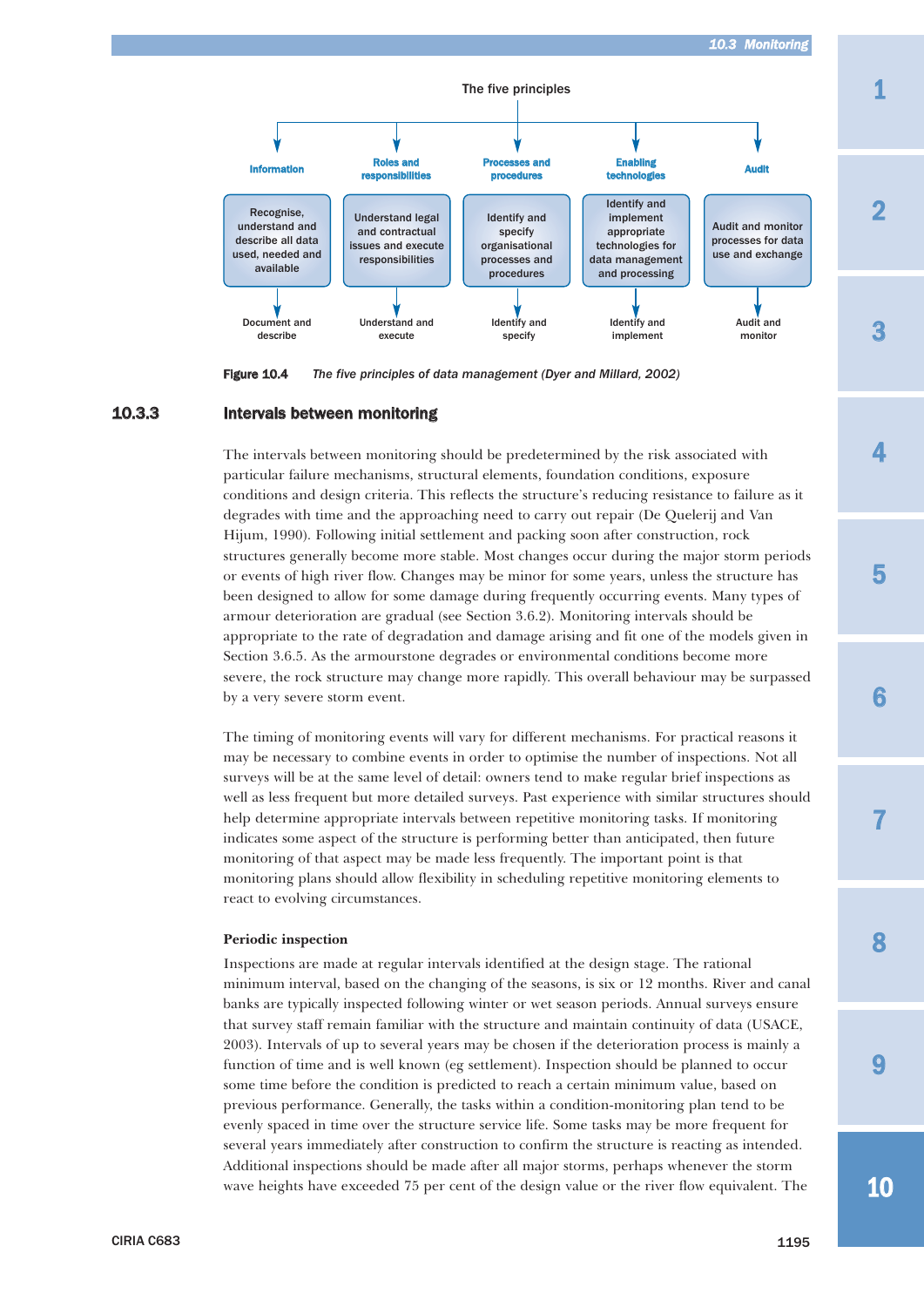threshold value should be set in relation to the design conditions and associated return periods and the damage response characteristics of the structure.

Ideally, monitoring of the environmental loading conditions should be continuous. A complete qualitative record should be kept, which should include logs of the weather, tidal levels, river discharges etc.

Unless special circumstances exist, it is recommended that the submerged elements of a rock structure are fully inspected at least every five years and after extreme storm events, periods of high flow or sustained freezing in rivers. In addition, annual monitoring of the upper sections may indicate possible problems on the submerged section of a structure that need further investigation. Instrumentation can also be introduced at the construction stage into structures that are partially permanently submerged, to allow certain performance aspects (eg foundation settlement) to be monitored in parallel with the more frequent inspections of the upper structure.

#### **Use-based inspection**

This approach may be appropriate if the deterioration depends mainly on the usage or the loading, the cumulative use or the cumulative loading should form the basis for inspection. Inspection is due after a specified number of events, for example storms (eg revetments: load = flood level + flow or wave height). Scour phenomena in river engineering seem very suitable for a load-based inspection scheme, leading to bathymetric surveys after a number of floods. This method is also suitable for determining monitoring frequency on low-cost structures that have been designed to allow for regular damage and maintenance.

#### **Condition-based monitoring**

Monitoring can be instigated by visual surveys, carried out by experienced personnel, to form the basis of a decision to perform a suitable in-depth monitoring programme. An incremental approach may be used to develop the programme on the basis of increasing knowledge of a previously insufficiently understood deterioration process. After the first few years, satisfactory performance may indicate that adequate monitoring will still be achieved if the detailed surveys are less frequent, for example, reducing from every 12 months to every 24 months. The frequency of structure condition monitoring adopted during the life of the structure depends principally on the following factors:

- $\bullet$ location of structure
- $\bullet$ type of construction
- $\bullet$ design risk levels
- $\bullet$ exposure conditions
- $\bullet$ foundation conditions.

Typical monitoring intervals for a range of inspection types are given in Table 10.7.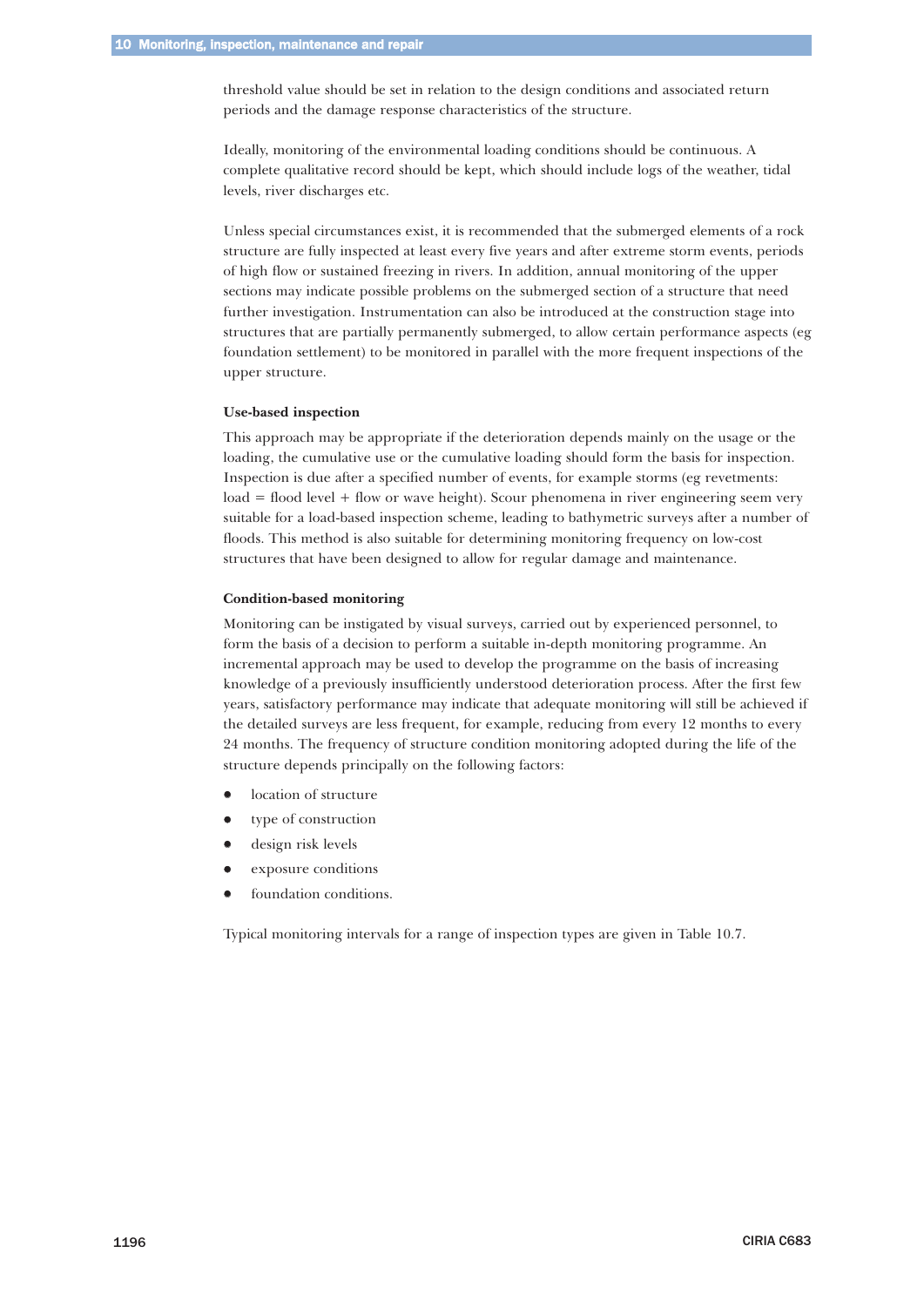<span id="page-20-0"></span>

| <b>Table 10.7</b> | Typical planned monitoring intervals (based on USACE, 2003) |  |
|-------------------|-------------------------------------------------------------|--|
|                   |                                                             |  |

| Inspection type                                                                                 | Time interval or basis                         |
|-------------------------------------------------------------------------------------------------|------------------------------------------------|
| Location of whole structure (geotechnical-driven change)                                        | Six months visual to 12 months survey          |
| Geometry of the structure                                                                       | 12 months                                      |
| Position of individual pieces of armourstone                                                    | 12 months                                      |
| Shape, size, condition of armourstone                                                           | 12 months individual stones                    |
| Foundations, scour etc                                                                          | Six months visual to 12 months survey          |
| Submerged diving or multi-beam inspection                                                       | Five years or following damage to upper layers |
| Visual inspection of older structure                                                            | Condition-based                                |
| After major storm events or extended frozen periods in rivers                                   | Event-based                                    |
| Visual inspections only when personnel are in the region for<br>other purposes and time permits | Resource-based                                 |
| Visual inspections only after local users report a problem,<br>eg fallen trees in rivers        | Event-based                                    |

# 10.3.4 Surveys of structure sections above the water level

Survey methods considered in this section include conventional topographic surveying techniques and visual evaluations – particularly of the state of the armour layer – made by the surveyor of surface-emergent sections of the structure (those sections that are either temporarily or permanently above water level). These methods all require access on to and over the structure, which may be difficult. Generally, structure condition measurements focus on physical changes of the structure and its foundation. Examples include repeated elevation surveys of selected structure cross-sections to quantify settlement or loss of armourstone pieces, and *in situ* testing of materials undergoing deterioration. Most measurements require baseline data for comparison, and sequential measurements help to assess the rate of change for the monitored structure. Some of the techniques described are suitable only for large structures. Visual and photographic methods are generally the most appropriate techniques for small structures and are particularly useful for river and canal structures.

#### *10.3.4.1 Visual surveys*

Visual inspection of structural components above the water level can be accomplished by:

- $\bullet$ walking on the structure (with care)
- $\bullet$ viewing across a river or canal with binoculars
- $\bullet$ viewing from adjacent land
- $\bullet$ viewing from a boat or an aircraft.

The effectiveness of visual inspection depends heavily on the scale of the structure, having an understanding of the symptoms of deterioration, and quantification of the changes that have occurred since the previous inspection. Broken armour units and displaced stones are obvious signs of potential trouble. Visual inspections are necessarily subjective, so experience is paramount in recognising likely problems. It is often hard to ensure consistency of evaluation, and detailed notes and photographic records should be kept to act as guidance for, and ensure continuity of, monitoring standards in future evaluations. Thought should be given to the most appropriate recording method. Field notes and rough sketches should be translated and expanded shortly after the inspection.

Structures are hazardous areas on which to operate. Personnel conducting visual inspections should be familiar with working near water and intertidal working where appropriate, and should be well informed on the wave, tidal and flow conditions anticipated during the survey 1

2

3

4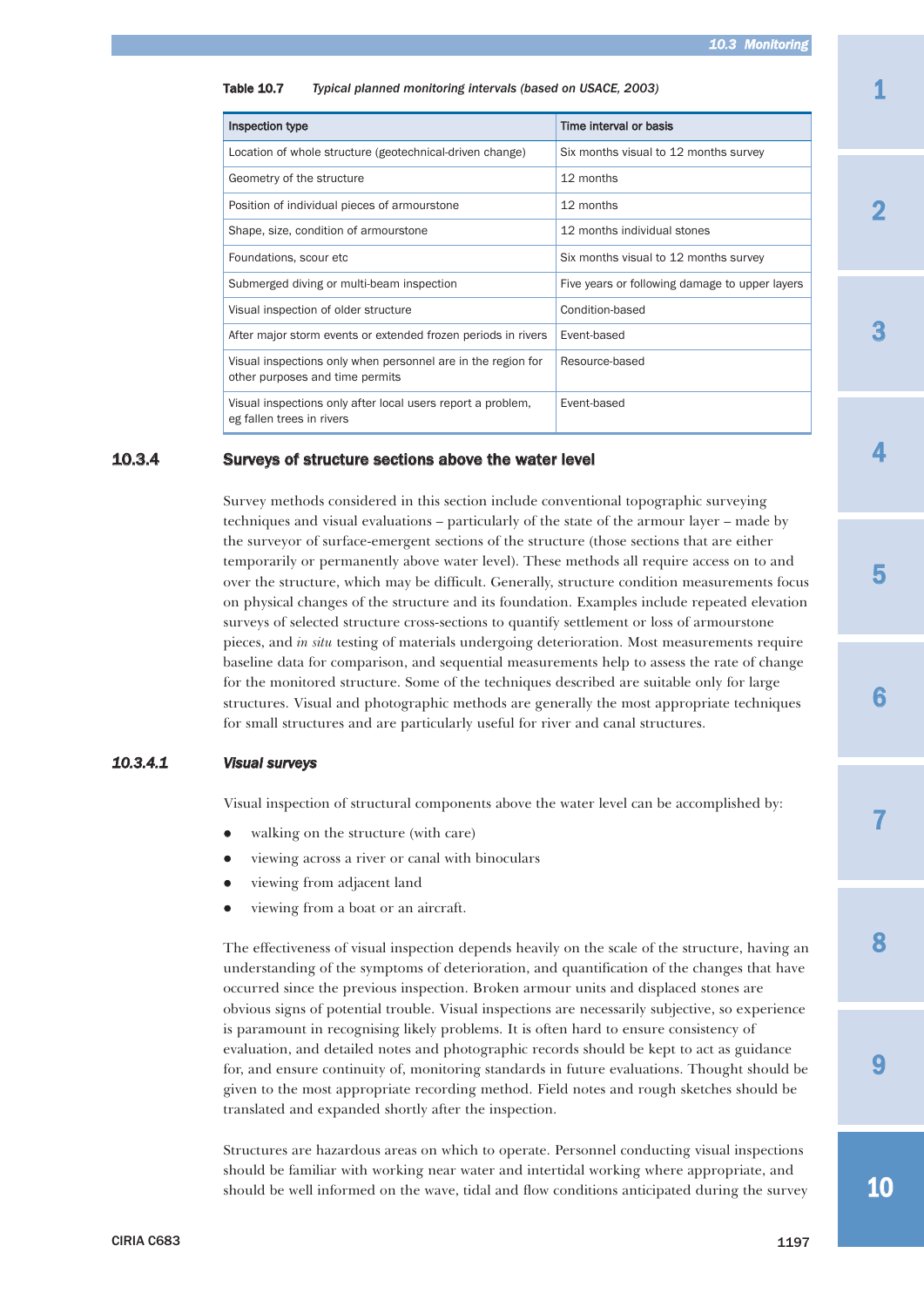<span id="page-21-0"></span>period. Periods of low summer water levels in rivers or spring tides will allow access to lower levels, but in many locations the water level can change rapidly. Access to the armour face is a common problem. The intertidal zone is frequently covered in weed and/or algal growth, and movement over this area requires great care, particularly where there are large, smooth armour units, which may offer large voids into which the surveyor could fall.

A baseline set of information is required for the structure and its environment at the time of construction and during the defects liability period. This information should be stored in a format that allows it to be retrieved in future years for comparison purposes. Constructionphase data are also required as a check against the assumptions and details established at the design stage. Information recorded should include basic geometric survey data of profiles and records of any failures of the rock elements during the construction period. The contractor should document the basic monitoring information and hand it over to the owner or designer by the end of the defects liability (or guarantee) period.

## *10.3.4.2 Armour layer and armourstone degradation*

Simple, inexpensive techniques can be used during the on-site inspection, including:

- $\bullet$ counting broken armour units
- $\bullet$ spray paint marking of cracks or suspected displacements
- $\bullet$ using a tape to measure distances between established points on the structure
- $\bullet$ identifying the elevation of selected locations using a level
- $\bullet$ repeated photo-documentation from the same vantage point (Pope, 1992).

The condition, and hence performance, of the armour layers depends upon the size, shape and surface texture of the armour units. Visual evaluation methods to identify stones known to be susceptible to degradation have been identified (Allsop *et al*, 1985; Poole *et al*, 1983). The monitoring procedure is intended to identify progressive armour layer damage as given by:

- $\bullet$ cavities – defined as a void that could be filled by a piece of armourstone of design size
- $\bullet$ fractured armourstone – includes all cases where the stone has broken *in situ*
- $\bullet$ sub-size armourstone – all stones smaller than the specified lower limit
- $\bullet$ unstable armourstone – stones that move under wave or current action.

In each location, an area containing at least 100 pieces of armourstone is marked out. Each survey area should run from the crest to as low a level as practical. Typically, the survey area should be at least 5 m wide. The survey area should be able to be moved in subsequent years, eg either side of a profile line. The first task is to count the total number of armour stones falling within the survey area. It is convenient to count only those in the uppermost layer. Each example falling into the above categories should be recorded.

The state of interlock of the armour layer may be assessed by two methods.

- 1 Unstable armour may be defined as an armourstone piece that is under reduced restraint from adjacent units and which can be moved easily by storm waves. Such armourstone is often characterised by edges that have been rounded or abraded by rocking movements. On new structures, initial placement may have allowed the armourstone to move freely. Such a condition is usually temporary, as unstable stones tend either to stabilise or be removed completely from the armour layers by wave action.
- 2 An alternative parameter is the co-ordination number. This is defined as the average number of stones in contact with each stone in the sample in the same layer. Its assessment is somewhat laborious, and may be subject to variation between surveyors. The co-ordination number is a function of the grading width,  $D_{85}/D_{15}$ , and it is probably only practical for narrow-graded armourstone rather than rip-rap. While the data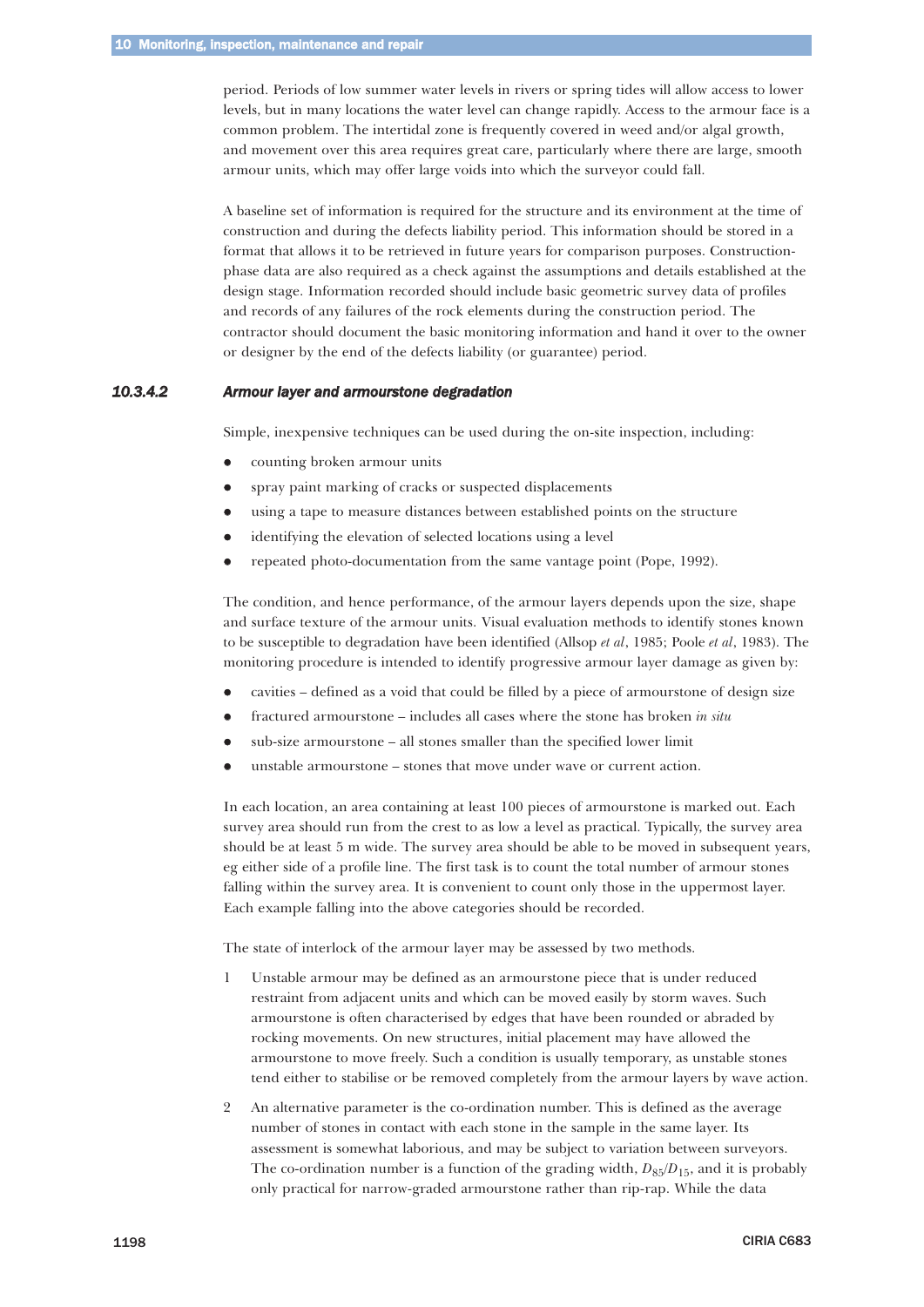*10.3 Monitoring*

<span id="page-22-0"></span>derived is of value in understanding armour layer integrity, the method is difficult to implement and is not advised for structures that have been in service for some time, where access across the armour layer may be unsafe. For the main damage categories identified above, the number of armour units may be expressed as a proportion or percentage of the total counted.

These evaluation methods have been used at UK sites and the results are summarised in Table 10.8. Progressive damage can be determined to evaluate degradation of the armourlayer layers. Although they are valuable in situations where armour damage is a problem, these techniques are time-consuming and rely on safe access across the structure.

| Table 10.8 | Summary of survey data at three UK revetment sites |  |  |
|------------|----------------------------------------------------|--|--|
|------------|----------------------------------------------------|--|--|

| Survey location (date)   | pieces in sample<br>armnourstone<br>No of | Fractures (%) | 8<br>Cavities | $\circledast$<br>Sub-size | $\circledast$<br>Unstable | $\circledast$<br>Total damage | Co-ordination<br>number |
|--------------------------|-------------------------------------------|---------------|---------------|---------------------------|---------------------------|-------------------------------|-------------------------|
| Stornoway (10/85)        | 693                                       | 1.4           | 1.7           | 2.2                       | 3.0                       | 8.3                           | 4.6                     |
| Stornoway Area 1 (11/89) | 100                                       | 4.5           | 3.5           | 14.0                      | 2.0                       | 24                            | 3.8                     |
| Stornoway Area 2 (11/89) | 106                                       | 1.9           | 15.1          | 15.1                      | 3.8                       | 22                            | 4.0                     |
| Herne Bay (10/86)        | 828                                       | 0.2           | 2.2           | 0.0                       | 1.7                       | 4.1                           |                         |
| Herne Bay (2/87)         | 860                                       | 0.6           | 2.4           | 0.0                       | 0.7                       | 3.7                           |                         |
| Port Talbot (7/83)       | 2712                                      | 1.1           | 9.4           | 1.5                       | 0.8                       | 12.8                          | 4.2                     |

#### *10.3.4.3 Photographic methods*

Photographs provide a cheap, permanent record of a structure's condition at a given time, and so are often used for monitoring purposes. Techniques may include complex photogrammetric methods and/or simple record photographs taken during visual inspections.

#### **Comparative photography**

The most used, and basic, photographic survey technique is comparative photography (Boxes 10.1, 10.2 and 10.3). Photographs of the same view are repeated on each survey and the images compared to detect differences. The value and accuracy of such methods is controlled by the location from which the picture is taken, the field of view and the precision with which images are matched on each subsequent survey. Records must therefore be made of the location of the point from which the photograph is taken, the distance and orientation of the object from that point, and the focal length of the lens used. This method is ideal for use on narrow rivers or canals where images of the structure can be taken from the opposite bank.

4

3



7

8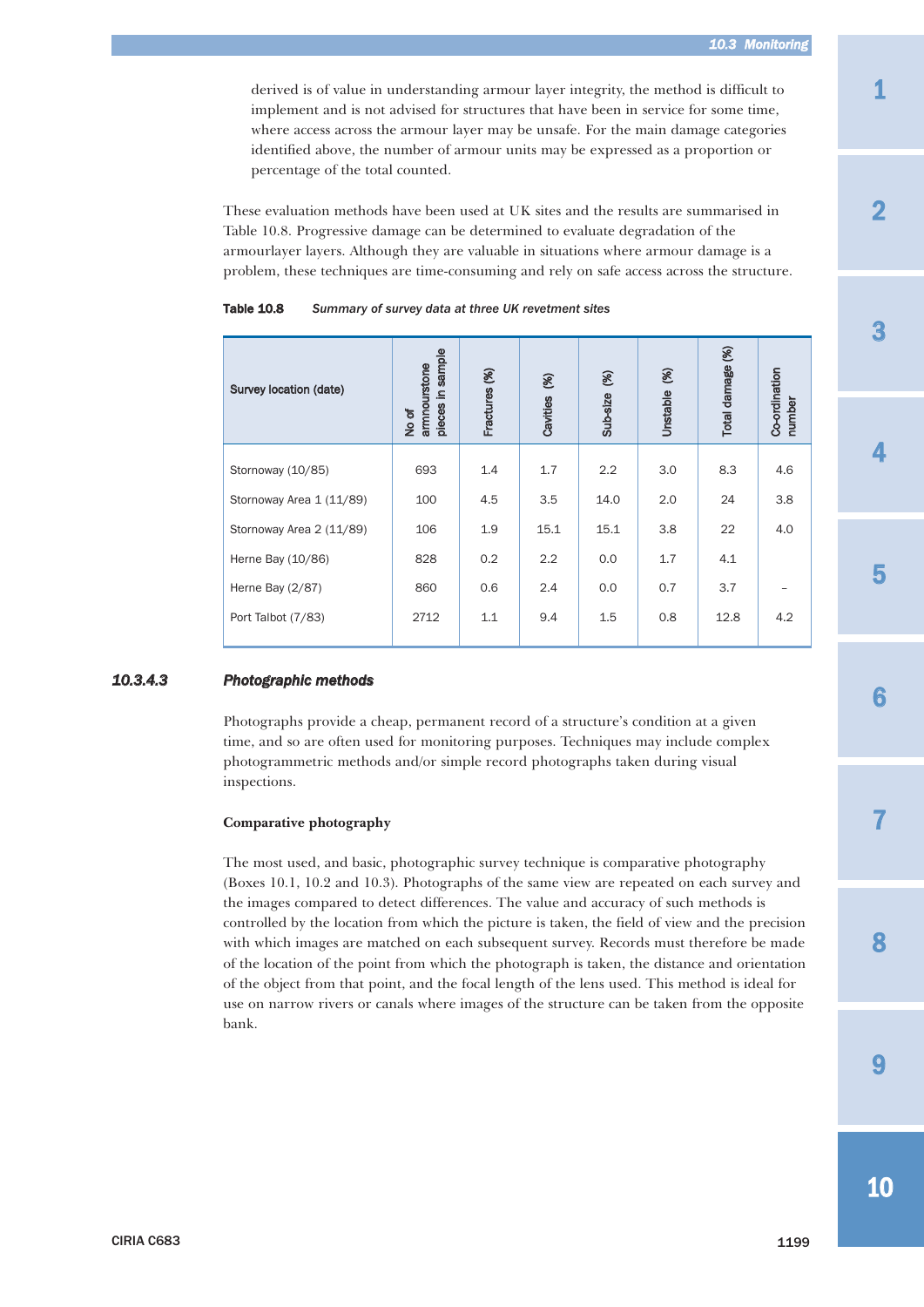#### Box 10.1 *Comparative photography from low-level elevated platform*

It is relatively easy to obtain photographs of a structure that is fully surface-emergent at some stage of the tide or flow cycle. The most useful angle of view of a structure is normal to the slope; this necessitates photography from an elevated platform, which is not straightforward, but has been adopted with some success at Table Bay harbour breakwater (Kluger, 1988). The photographer was suspended from a crane hook in a cradle and the position and orientation of the cradle was controlled by light lines that led diagonally back to the crown wall. Predetermined camera positions can be controlled with position-fixing equipment. The configuration used (by Kluger) to generate stereo photographs is summarised in Table 10.9.

|  | <b>Table 10.9</b> |  | Camera set-up for comparative photography |  |
|--|-------------------|--|-------------------------------------------|--|
|--|-------------------|--|-------------------------------------------|--|

| Camera elevation above MSL              | 21.5 m                             |
|-----------------------------------------|------------------------------------|
| Stereo cover area (each pair)           | $24 \text{ m} \times 17 \text{ m}$ |
| View angle of camera (both planes)      | $70^{\circ}$                       |
| Separation in stereo photographs        | 6.0 m                              |
| Overlap of stereo pairs                 | 70 per cent                        |
| Horizontal distance of camera from wall | 7.5 m                              |
| Camera distance perpendicular to slope  | 18 <sub>m</sub>                    |

Box 10.2 *Comparative photography from model aircraft and balloons*

Low-level aerial surveys (20–30 m elevation) can be conducted from either model aircraft or tethered balloons, which can provide high-resolution images from above the structure that are suitable for analysis of armour integrity. The photographs contain sufficient detail to allow identification of slope irregularities, stone displacements, interlock and stone shape. Locating damage requires registration of the images relative to ground control points (see targets in Figure 10.5). This relatively low-cost technique is ideal for small structures such as revetments or rock groynes. It also has the benefit of being very safe, avoiding the need for surveyors to climb across potentially slippery structures with large voids.



Figure 10.5 *Low-level aerial photography (courtesy New Forest District Council)*

Photography from the water requires a more complex procedure. Kluger (1983) suggests photographing a breakwater in sections from a boat at a distance so that individual armour units can be identified easily (Box 10.3). The whole of the surface-emergent section of the structure can be covered in a series of photographs. The accuracy of this method depends largely on the accuracy of the position fixing, of both the section of structure photographed and the position from which the photograph is taken. Kluger's method does not incorporate sophisticated positioning equipment but relies on a relatively simple alignment system; GPS control would enhance this technique. It is equally applicable to river monitoring from the opposite bank.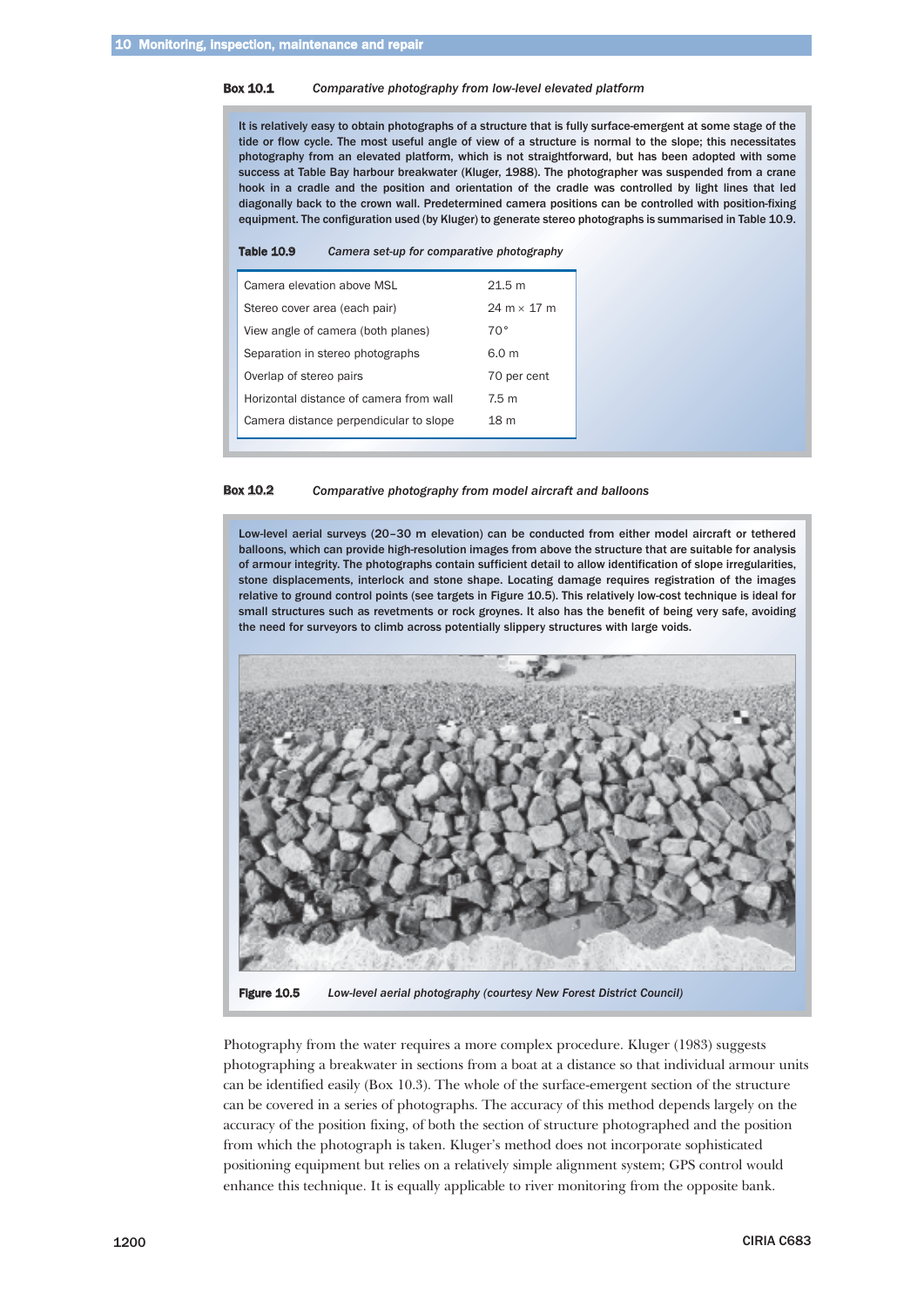1

2

3

4

5

#### Box 10.3 *Comparative photography from boats*

Kluger's method relies on two pairs of shore-parallel and shore-normal beacons at each profile, providing a fixed reference line parallel to the line of the breakwater. The principle of *leading lights* is followed, by keeping the two pairs of beacons aligned (Figure 10.6). The same procedure can be conducted without visual markers using predefined GPS-controlled line files and targets within GPS survey software.



# Figure 10.6

*Taking comparative photographs from a boat*

Overlapping photographs offer the possibility of three-dimensional viewing under a stereoscope. Where possible, surveys should be carried out at low-water spring tides or during periods of low river flow, to ensure maximum coverage of the emergent section of the structure. This is particularly important because the intertidal zone is the area most susceptible to damage under wave conditions. The survey needs to be well documented so that it may be repeated precisely. For initial comparison of consecutive surveys, photographs of corresponding structure sections are enlarged to the same scale – 1:250 is usually suitable. Using digital image analysis, photographs are overlaid and examined to detect any major changes to the armouring.

Aerial visual inspection of coastal structures is an option that has several advantages. Aircraft provide easier access to structures at remote sites and those that are not attached to shore. They also allow the inspector to witness the structure's performance during wave conditions that would be unsafe for a walk-over inspection. Several individual structures along a stretch of coastline can be inspected from the air within a single mobilisation. Still photographs and video can be taken to augment the inspection notes. Images can be compared with previous photographs to identify changes. A disadvantage of aerial inspections is that only significant changes can be identified, whereas subtle changes and signs of deterioration may go undetected, even after inspection of enlarged aerial photographs.

#### **Photogrammetry**

Photogrammetric techniques are particularly appropriate for profiling rubble mound structure cross-sections and monitoring movement of armour units on exposed structures (Kendall, 1989; Hughes *et al*, 1995a, 1995b). The technique of photogrammetry is summarised in Section 4.1.1.1.

To date, the detailed methods outlined above have been applied principally to (large) breakwaters armoured with concrete units. However, they are also applicable to armourstone. High-quality, low-level stereo photographs of the structure are used with the ground survey information to establish a computer-based stereo-model, which is a true 3D representation of the study area. Repeat flights over a structure using the same control reference points facilitate comparisons from which can be extracted information such as armourstone movement and profile changes above water level. Examples of photogrammetry for rubble mound structures can be found in Cialone (1984), Kendall (1989) and Hughes *et al* (1995a, b). Estimates of the accuracy of photogrammetry for breakwater analysis have been given by Gerbert and Clausner (1985) and Nale (1983). Periodic photogrammetric mapping permits detection of initial or progressive failure along any visible portion of a structure. Photographs provide a permanent record of the structure. Photogrammetric analysis of aerial photographs is discussed in Box 10.4.

10

 $\mathbf Q$ 

8

7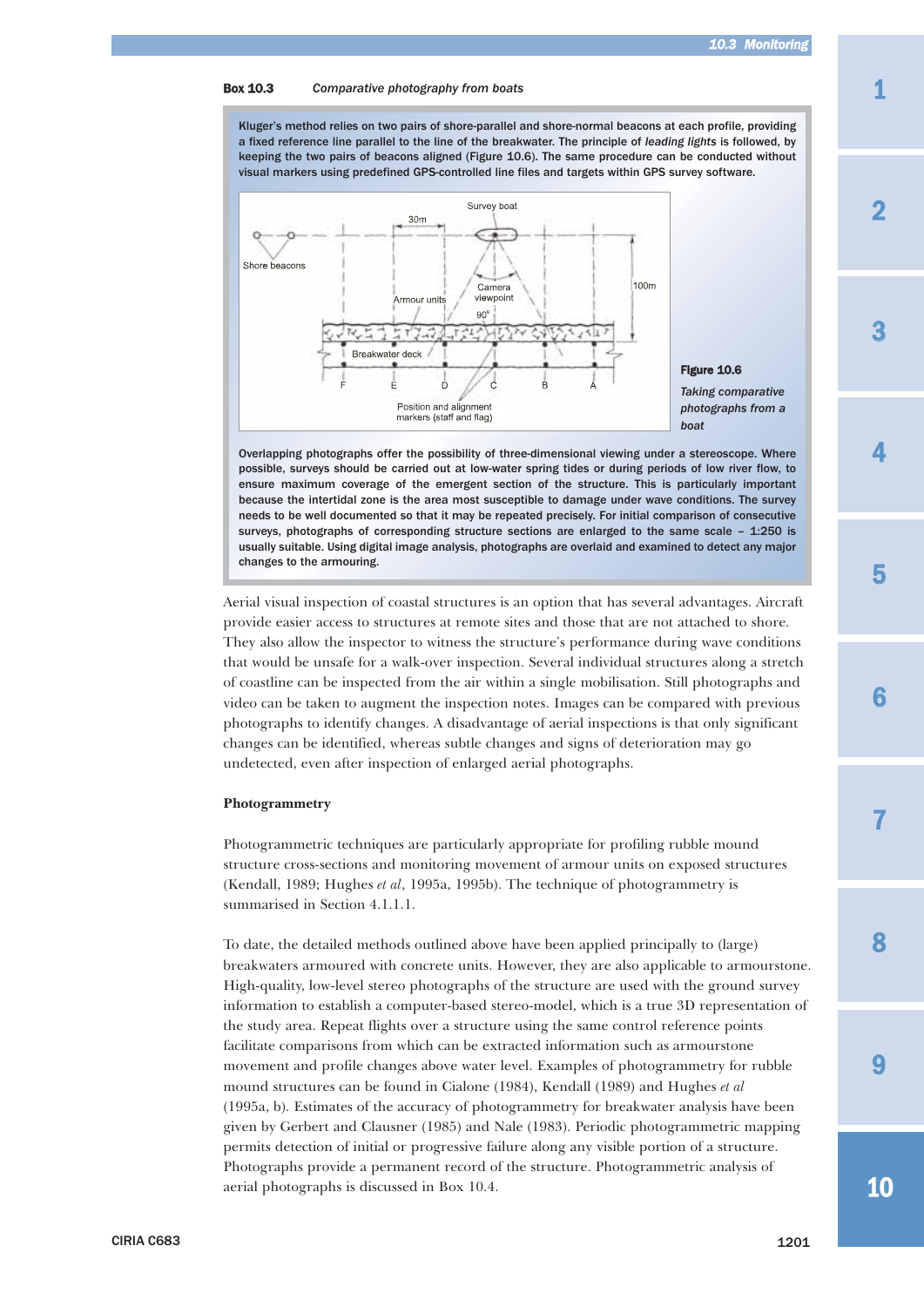#### <span id="page-25-0"></span>Box 10.4 *Photogrammetric analysis of aerial photography on rock structures*

Permanent photo-identifiable control points are required on or near the structure. Precise co-ordinate positions of the control points are established using conventional ground surveying techniques; these are used in the photogrammetry analysis to correct for aircraft motion, to determine the camera position and orientation relative to ground features, and to compensate for the earth's curvature. At least five or six evenly distributed control points are needed in each photographic stereo pair to remove geometric distortions. Control co-ordinates on the structure should be checked periodically from nearby geodetic and vertical control benchmarks, since they may be subject to settlement. Large circles divided into alternate black and white quadrants, painted at intervals of 100–200 m along the crest of the structure, are ideal. Figure 10.7 shows the typical layout and style of ground control markings.



Figure 10.7

*Armour survey scheme*

Lighting conditions for aerial photography are usually best between 10 am and 2 pm, to minimise shadows, but tidal elevation is of overriding importance. Surveys should coincide with low water spring tides so that exposure of the structure is maximised. The time of year is also relevant, since shadow length varies with the position of the sun. Aerial photography is impractical in low visibility caused by cloud or rain. Low-level flights are desirable to ensure the highest-definition photography. The limit for light aircraft is about 130 km/h at 180 m; this provides photographs at intervals of about 110 m at a contact scale of 1:1200. Air traffic control may limit the flying elevation at some locations. An accurately calibrated FMC cartographic camera is necessary to achieve good results. The forward overlap of the photographs should be at least 60 per cent.

Advantages of aerial photography are that the whole of the visible area of the structure can be recorded in one flight, horizontal movements of armouring are easily defined and the area close to still water level can be monitored without risk. Also, photographs can present data on precise locations of the magnitude and directions of movements in a way that is easily interpreted at any time after the survey. Photogrammetry may be used to quantify movement of individual armour units or stones and/or to describe the outer surface of the structure.

All such surveys require survey control points to be identified. Such control points can be brass discs set into the breakwater crown wall, or steel pins cast into armour units to allow precise identification of their position and level. Anti-fouling and epoxy paints can be used to form targets on units. Painted targets wear away, but repainting at each survey may suffice for frequent surveys. Kinematic GPS enables points to be revisited on each survey without visual reference points, but visual control provides more robust data quality. For photogrammetric control, a survey baseline is usually set along the crest of the structure, by reference to land-based control points; this can be defined by fixed targets on the structure, generally painted at each profile line. Targets must be large enough to be visible in the photographs.

#### *10.3.4.4 Land-based topographic surveys*

The measurement of the location of the structure in relation to an external reference system requires conventional engineering survey equipment such as levels, total station or kinematic GPS. The generic techniques used for such surveys are consistent with standard topographic survey techniques. Techniques of specific relevance to rock structures include:

- $\bullet$ the use and interpretation of measurements
- $\bullet$ resolution levels
- $\bullet$ control and reference points
- $\bullet$ setting out and relocation of profile lines.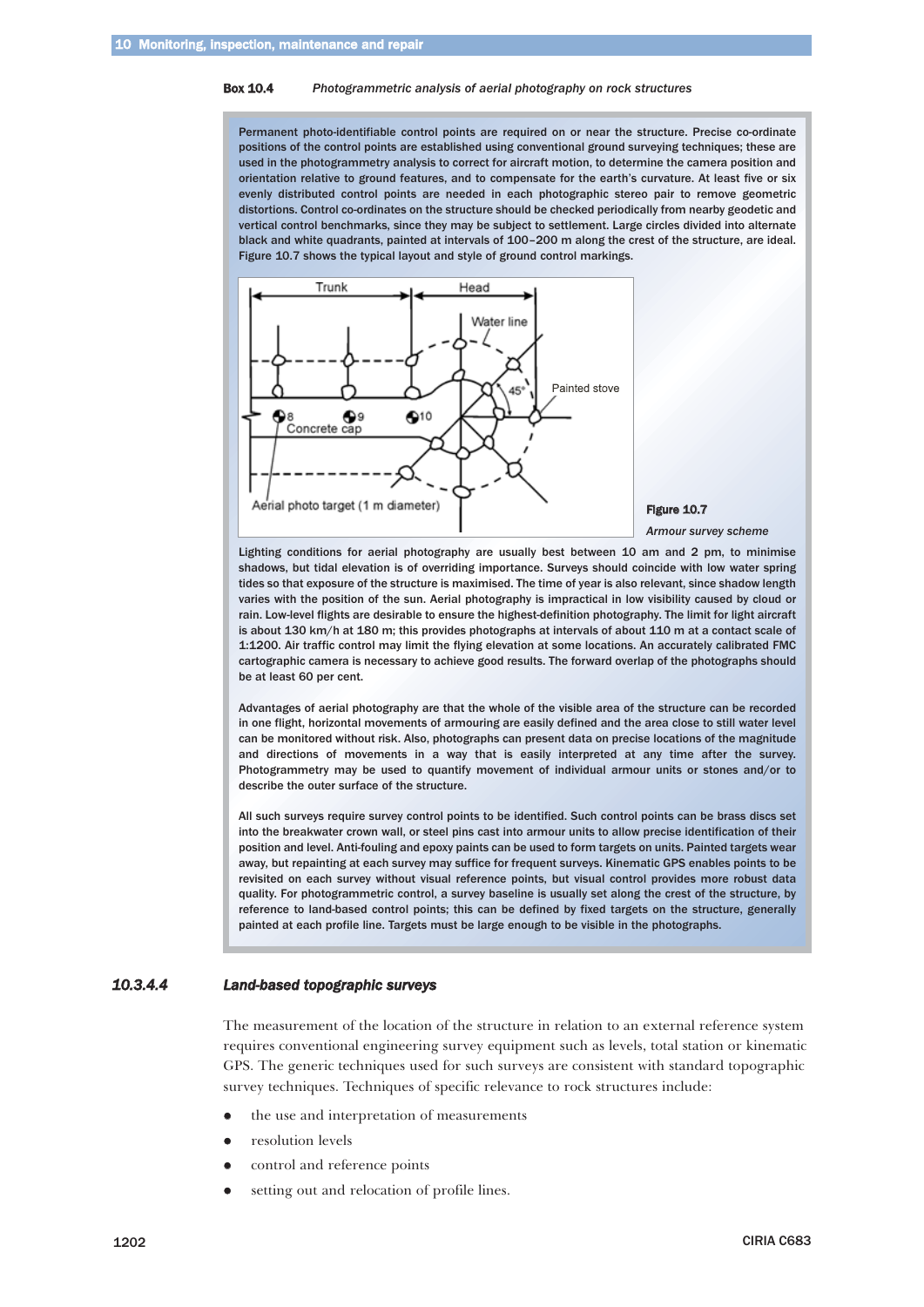Topographic survey methods may be used to define the position of reference points, spot heights on main structural elements, control points used for photogrammetric measurements, and points along the profile lines – see Section 4.1.1.1. Levelling surveys can be used to determine settlement or other displacement of the crown wall and/or armouring. Repeated profile surveys should also locate and quantify areas of armour stone displacement, local settlement and toe erosion or accretion (see Box 10.5), where access is safe and practical.

#### **Profile surveys**

The results of profile surveys may be used to calculate areas of erosion, and hence damage levels, *Sd* (see Sections 5.2.1.2, 5.2.2.2), comparable with methods used in hydraulic model tests. This application of monitoring data suggests that profile survey methods provide the best form of evaluation relative to design conditions. Profile or spot height surveys may also be used to generate contoured plans of the structure. Areas where levels fall below or exceed design values may then be identified. Data may also be used to prepare plans showing areas of settlement or displacement of armour. An example drawn from work by Weymouth and Magoon (1969) is shown in Figure 10.8.





1

2

3

4

7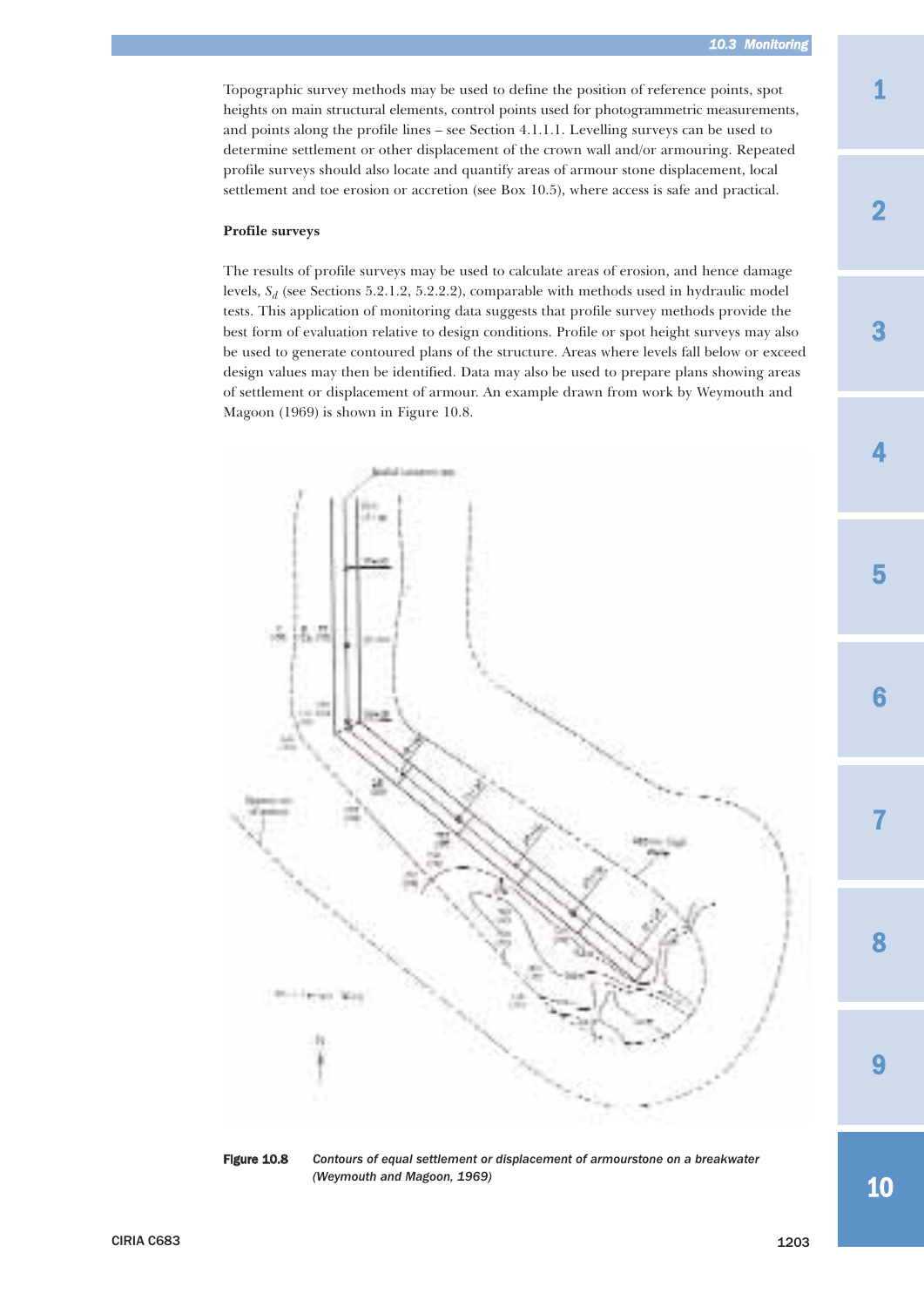Profile surveys can be conducted using the following procedure.

- 1 Determine the profile interval along the structure according to the resolution needed, the structure complexity and the resources available. Typical monitoring surveys have adopted profile intervals between 5 m and 300 m, depending on structure complexity. Typically profiles are needed at 10–20 m to define changes adequately.
- 2 Set out profiles perpendicular to the crest, or setting-out line, using simple sighting aids or GPS.
- 3 Take profile measurements. Generally these should be made at intervals of less than  $D_{n50}$ , which enables the results to be compared with design damage derived from hydraulic model tests (Bradbury and Allsop, 1989). A fixed sampling interval along the profile line is desirable for interpretation, although this is difficult to enforce unless RTK GPS is used in *stakeout* mode. It may be a reasonable compromise to ask the surveyor to take coordinates on the centre of each piece of armourstone along the profile line.
- 4 Compare profile lines from different surveys. Interpolation is needed between survey points. A profile analysis method using a cubic curve-fitting technique (as used in hydraulic model tests (Bradbury and Allsop, 1989)) can be applied to field data for structure evaluation.
- 5 On large structures, and where access is difficult, the survey staff may be replaced by a heavy plumbing rod or tube marked off in height intervals. This can be suspended from a crane. At the foot of this *staff* a spherical cage replaces the spherical foot (see Section 9.9.8.1). Provided that the crane reach is adequate, the staff can be used down much of the structure face. The plan position and elevation of the survey point is confirmed by theodolite or GPS.

#### Box 10.5 *Case study condition monitoring of Hurst Spit revetment*

Condition monitoring of a coastal revetment at Hurst Spit, Hampshire, UK (see Figure 10.9), provided an opportunity to examine the performance of a low-cost structure under extreme conditions, using damage evaluation methods comparable to those now employed in physical models for the design of structures. The structure had been constructed as an emergency measure in 1963 without conventional design input and before any such guidance was available. Nominal armourstone grading was 2–4 t, placed at a slope angle of 1:3. The armour layer was constructed unconventionally in a single layer, placed directly on core material. This type of emergency construction is common in older structures. This low-cost structure was frequently damaged and required regular maintenance.



Figure 10.9 *Hurst Spit armourstone revetment in December 1989, after storm damage (courtesy A P Bradbury)*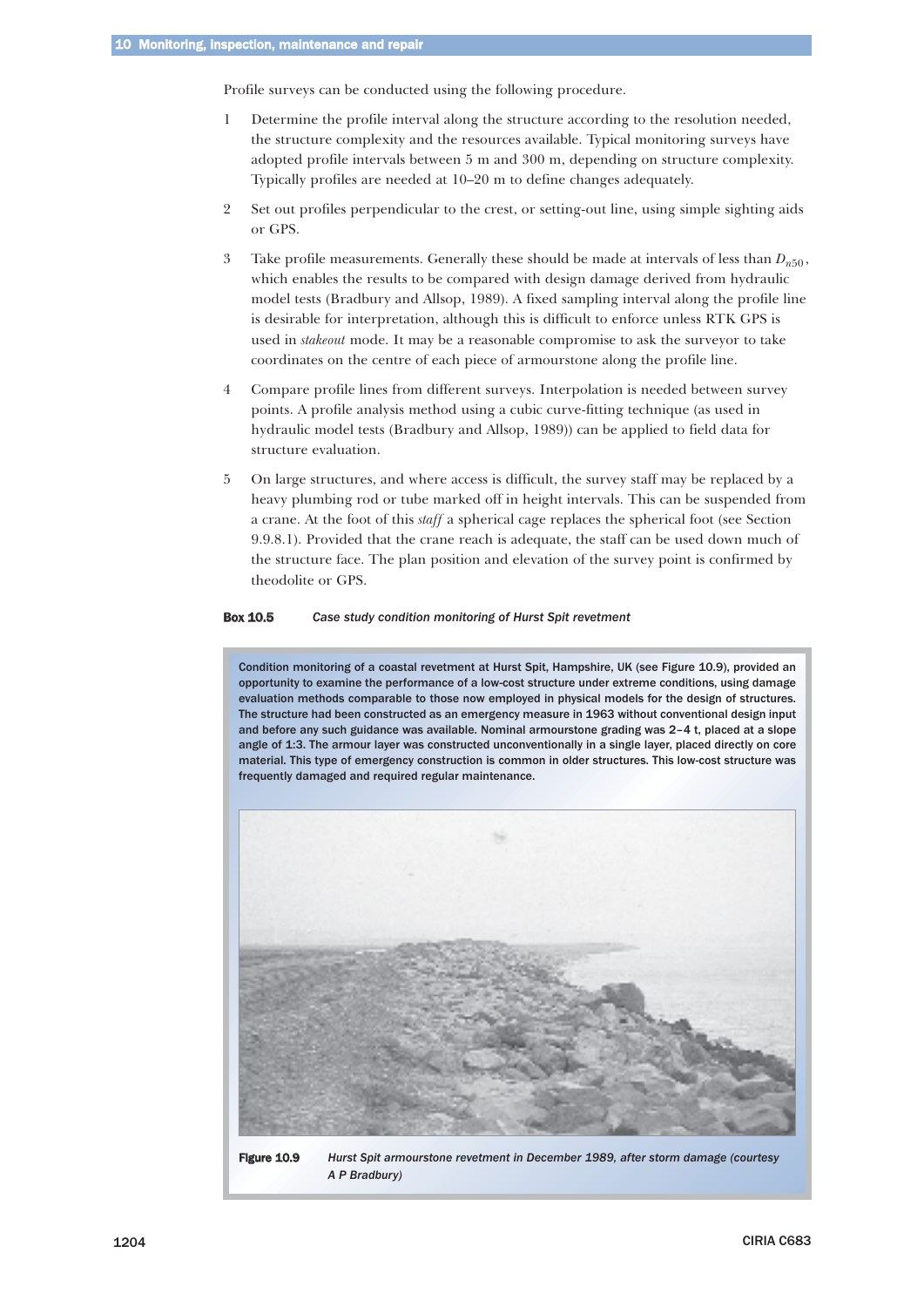Given the expectations of frequent damage, a maintenance programme was developed to include regular structure condition monitoring. This included visual inspection of armour layer and armourstone degradation (see Section 10.3.4.2) and regular profile surveys (see Section 10.3.4.4) of the revetment – both annual and post-storm (see Figure 10.10). These have formed the basis for maintenance planning. Profiling of the structure was conducted by levelling a series of profiles across the structure with points on the profiles at 0.5 *D<sub>n50</sub>* intervals. Severe damage to the crest and armoured slopes and exposure of the core material occurred in a storm at an extreme water level in 1989. Profile data was put in context with environmental loading conditions using wave data from a local buoy ( $H_s$  = 2.9 m,  $T_m$  = 9 s) and a local tide gauge.





Subsequent analysis of the data demonstrated that the armourstone was significantly under-size for the slope (had the structure been designed for *no damage*), the crest detailing was poor and the risk of damage to armour layer was high in events with a return period of one year. Following economic evaluation the structure was redesigned for a *no damage* situation and constructed using a conventional two-layer structure of 3–6 t armourstone placed at a slope angle of 1:3. Continued monitoring of the new structure, built in 1996, has shown no damage, despite exposure to events with  $H_s = 4.1$  m and  $T_m = 9$  s.

Recent developments in the use of land-based laser scanning technology have been trialled (see Box 10.6) to assess their value for monitoring structure condition (see Figure 10.11). Laser scanning is discussed in Section 4.1.1.1. Preliminary findings suggest that this technology could be an extremely efficient method of assessing large-scale structures, overcoming many safety issues. Centimetre-level precision can be achieved. Detailed profiles and surface models can be generated and compared in digital terrain models to identify precisely the location and volume of change to structures when extracted from a 3D point cloud of data.

4

<sup>1</sup>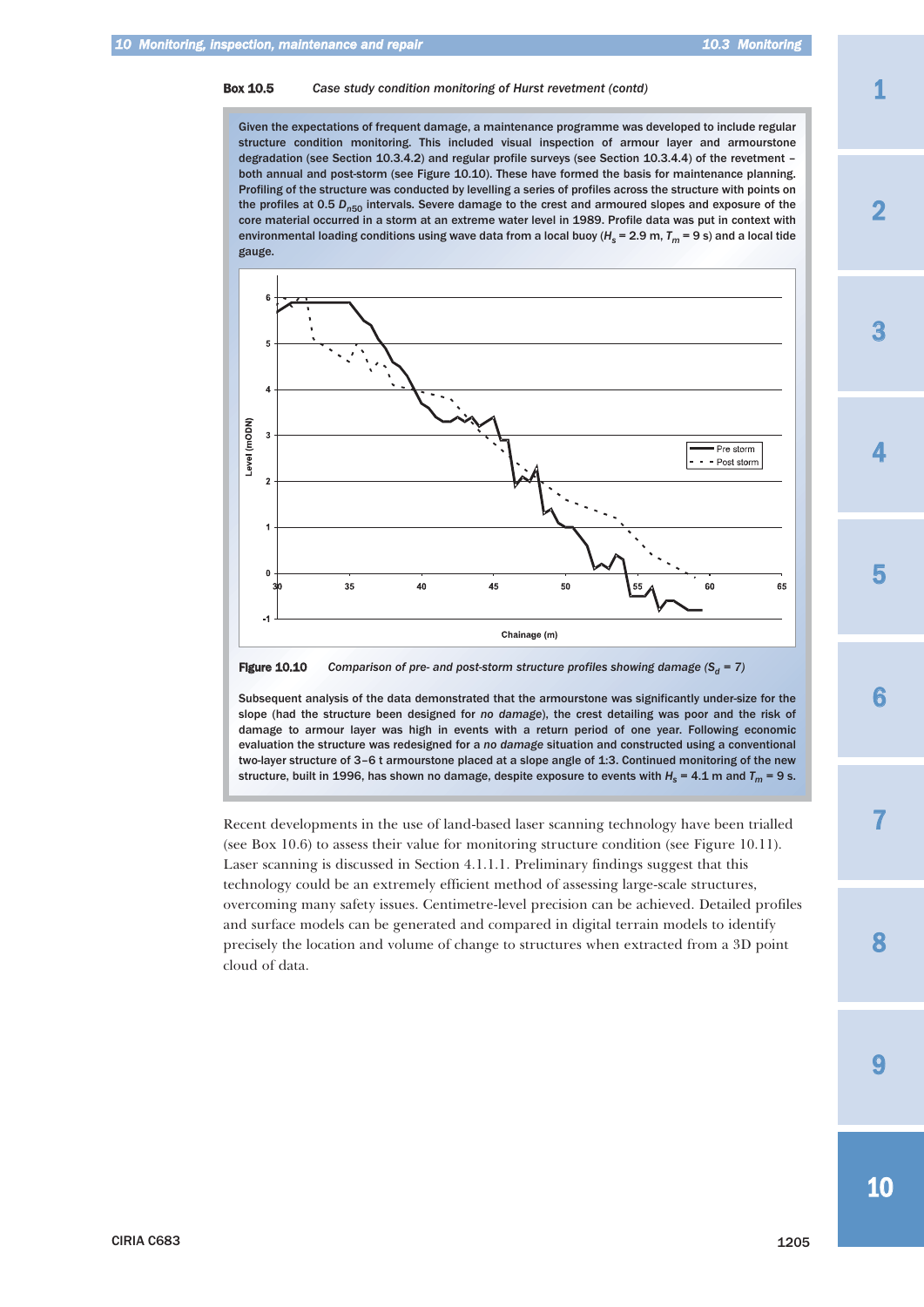#### <span id="page-29-0"></span>Box 10.6 *Application of land-based laser scanning to surveys of coastal structures*

3D laser scanning is discussed in Section 4.1.1.1. Laser scanning provides rapid acquisition of 3D data and high-definition digital photography – see Figure 10.11. Fixed markers linked to a GPS control network provide control such that the data can be used to generate a digital terrain model (DTM) of the structure. Rectified orthophotography can be produced by combining the DTM with the 2D photography. The generation of orthophotography is particularly suited to vertical or near-vertical surfaces and is therefore useful for the presentation of faces of sea defence structures. DTMs can also be exploited further, to allow the generation of thematic maps showing colour-coded structure views according to structure levels, or change-detection maps showing areas of erosion and accretion as derived from repeat surveys.



Figure 10.11 *Land-based scanning laser of structure showing 3D point cloud data (courtesy Halcrow)*

# 10.3.5 Underwater surveys

Considerable damage may occur beneath the water level, particularly immediately below it, where wave impacts and damage are often greatest. The toe is susceptible to damage and is an area from which damage can spread rapidly. To analyse the performance of continually immersed sections, there is a need for techniques that can identify both large- and small-scale damage. Although quantifying underwater changes to coastal and fluvial structures is difficult, it is an important part of monitoring structure condition (USACE, 2003).

A limited but safe method for measuring underwater profiles of sloping structures is to make soundings of the underwater portions by means of a crane or hydraulic machine situated on the structure crest or river bank. Horizontal and vertical positions can be established using kinematic GPS or with an EDM target (see Figure 10.12). This method relies on the availability and capability of the crane and also on access to the structure crest.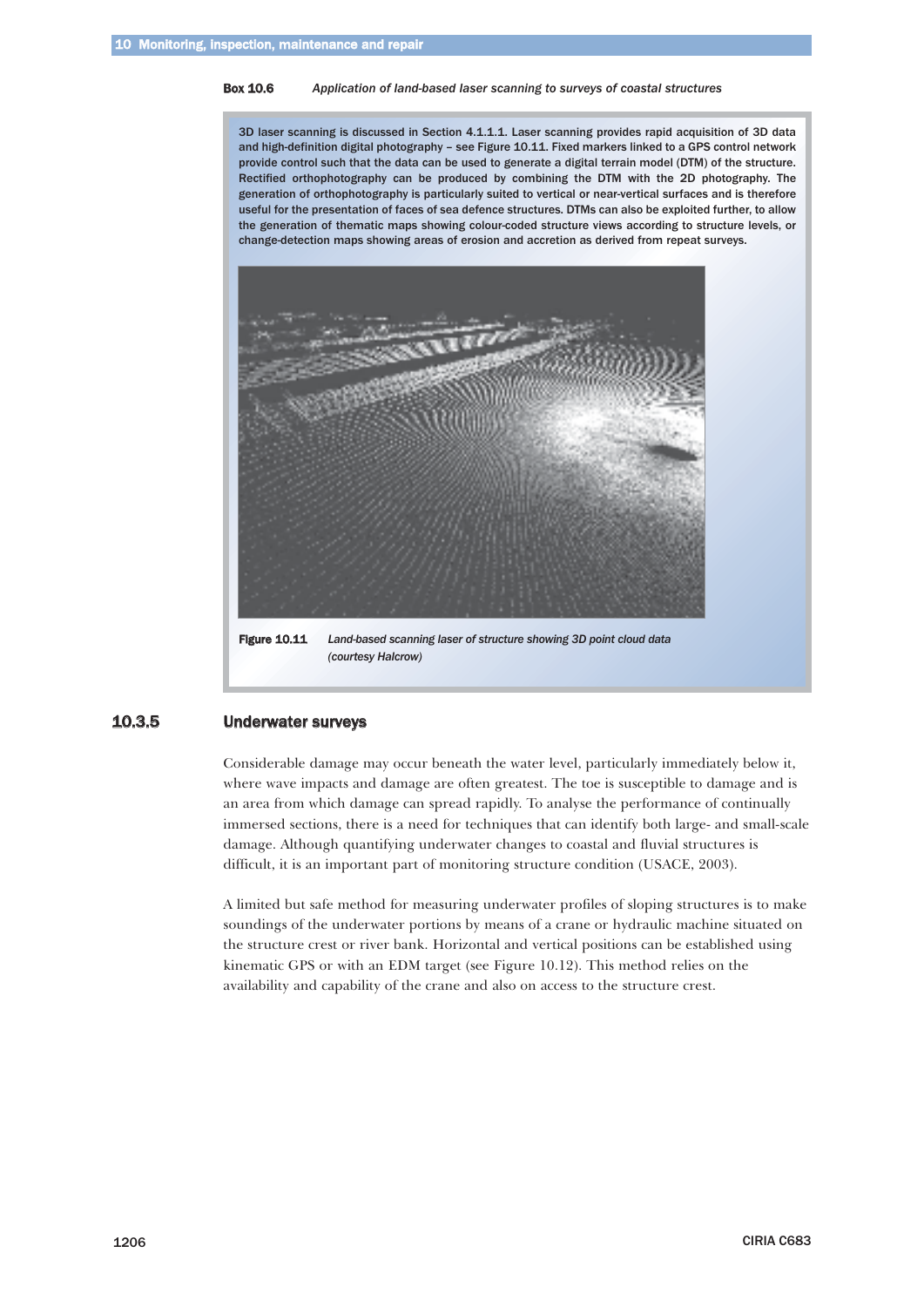<span id="page-30-0"></span>

Figure 10.12 *Profiling the submerged section of a breakwater by soundings from a crane (courtesy David Bowie Photographic)*

# *10.3.5.1 Single- and multi-beam bathymetric surveys*

Acoustic sounding equipment such as the single-beam echosounder has been relied upon for some time to determine the shape of submerged structures and the adjacent sea bed. Surveys using this equipment provide information about variations in depth to the sea bed or structures on it. Alone they cannot give enough information about the submerged portion of the structure to allow damage to be assessed, but by combining bathymetric surveys with other techniques it is possible to build up a more complete description of its condition. Bathymetric charts are compiled using three components of data:

- $\bullet$ location in the horizontal plane
- $\bullet$ depth of soundings
- $\bullet$ water level at the time of sounding.

Position fixing is now typically carried out using kinematic or differential GPS. Soundings may be made with single- or multi-beam echosounders. Normally, single-beam soundings are made along parallel sounding lines across the survey area, being run as closely as possible to right angles to the depth contours. The interval between single-beam sounding lines varies according to the accuracy required, but line spacing should not normally exceed 10 m for structure surveys. Single-beam bathymetric surveys are restricted by safety considerations when working close to a structure.

Displaced armourstone may present a survey hazard and is often a problem at sites with a narrow tidal range where it is difficult to survey the section of structure that lies immediately below low water. Wave action reduces the quality of records from acoustic sounding equipment and can cause large offsets to the bottom traces; this may prevent surveying over relatively steep sections of the structure. Waves may also restrict where and how the vessel can be positioned. It is possible to filter wave noise from the traces, although line detail will be lost. Records collected on calm days show more detail.

2

1

3

7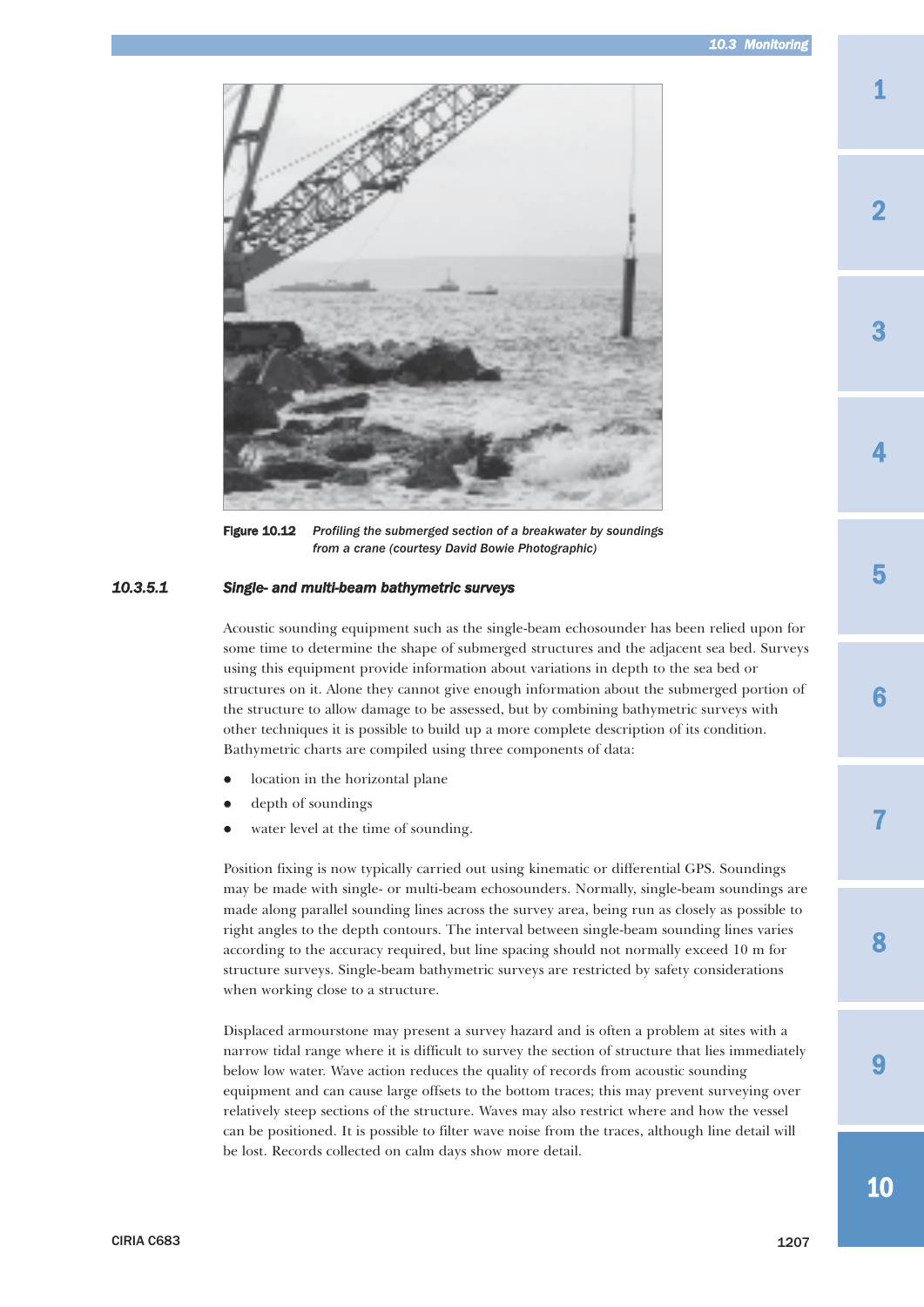<span id="page-31-0"></span>High-resolution, high-frequency, narrow multi-beam signals provide the most accurate measurements and are most suitable for measuring breakwater profiles. The best solution to date is a downward and side-looking single-transducer multi-beam sonar system (Prickett, 1996). The instrument is mounted on a vessel with the sonar head positioned to transmit on a plane perpendicular to the vessel's heading. The sonar transmits between 60 and 100 sonar beams on radials spaced at 1.5°, giving total swath coverage of 90–150°. By tilting the sonar head, the instrument can provide data for mapping almost the entire underwater portion of a sloping rubble mound structure from just below the sea surface to the structure toe (Box 10.7), often enabling the full structure survey to be completed in a single track. Data must be synchronised with simultaneous readings of vessel position, heading and motion. The final analysed product is a spatially rectified map of the submerged structure condition.

Although it is difficult to identify displacement of individual armourstone, any slope irregularities caused by construction or subsequent damage are easily spotted on the map (USACE, 2003). Variations such as slope changes, depressions, other irregularities and the line of the toe can usually be detected. While pattern-placed or regular armour can be easily located, randomly orientated units are more difficult to assess (Tomlinson *et al*, 2001). Individual armour units are not easily identified. Relative accuracy of various acoustic sounding methods is discussed in detail by Rotterdam PWED *et al* (2001).

#### *10.3.5.2 Side-scan sonar*

Side-scan sonar records are obtained by towing an instrument from a vessel running parallel to the structure. The records can be interpreted to give general information of underwater structure condition, particularly near the bed. The main advantage of side-scan sonar is the coverage and the speed of surveying (USACE, 2003). Specialist skills are needed to interpret the record. Side-scan is useful to identify structure portions that need to be examined in detail by divers. Additional information and operating rules of thumb are provided by Kucharski and Clausner (1989, 1990) and Morang *et al* (1997).

The signals transmitted by the transducers from side-scan sonar systems are directed laterally by two side-surveying beams. The recorder initiates a signal that is reflected back and appears as a darkened area. The more reflective the object illuminated by the signal, the darker the record. Shadow areas are shown according to the angle of the signal and the size of the object. Various shades of grey indicate changes in texture and relief. The image projected on to the sonograph is not a true representation of the slope scanned so needs correction for distortions.

Wave conditions and the speed of the boat can affect the quality of results. Boat speeds of less than 1 m/s are required to identify features of about 1 m size. Similarly, the frequency of the transducer signal is most important. Transducers with a frequency of 500 kHz may be capable of resolving variations in size of armour units, although they cannot identify the precise location of individual units. The electronics are located in a housing, known as a *fish*, which is towed behind the survey vessel. The resolution of a sonograph also depends to a large extent upon the beam width and method of towing the fish. If the fish is towed low in the water, offshore from the structure, the line of the toe may be well defined on the sonograph. If it is towed close to water level and viewing down the slope, shadowing effects are accentuated, allowing high areas and depressions to be identified. Similarly, steep zones on a structure may reduce the definition of other parts of the structure. Smearing of the sonograph may occur if the fish is allowed to yaw while being towed. If the armourstones are laid in a regular manner, gaps, irregularities and placement trends may be identified on the sonar traces that will allow divers to locate areas requiring detailed inspection (see Section 10.3.5.5).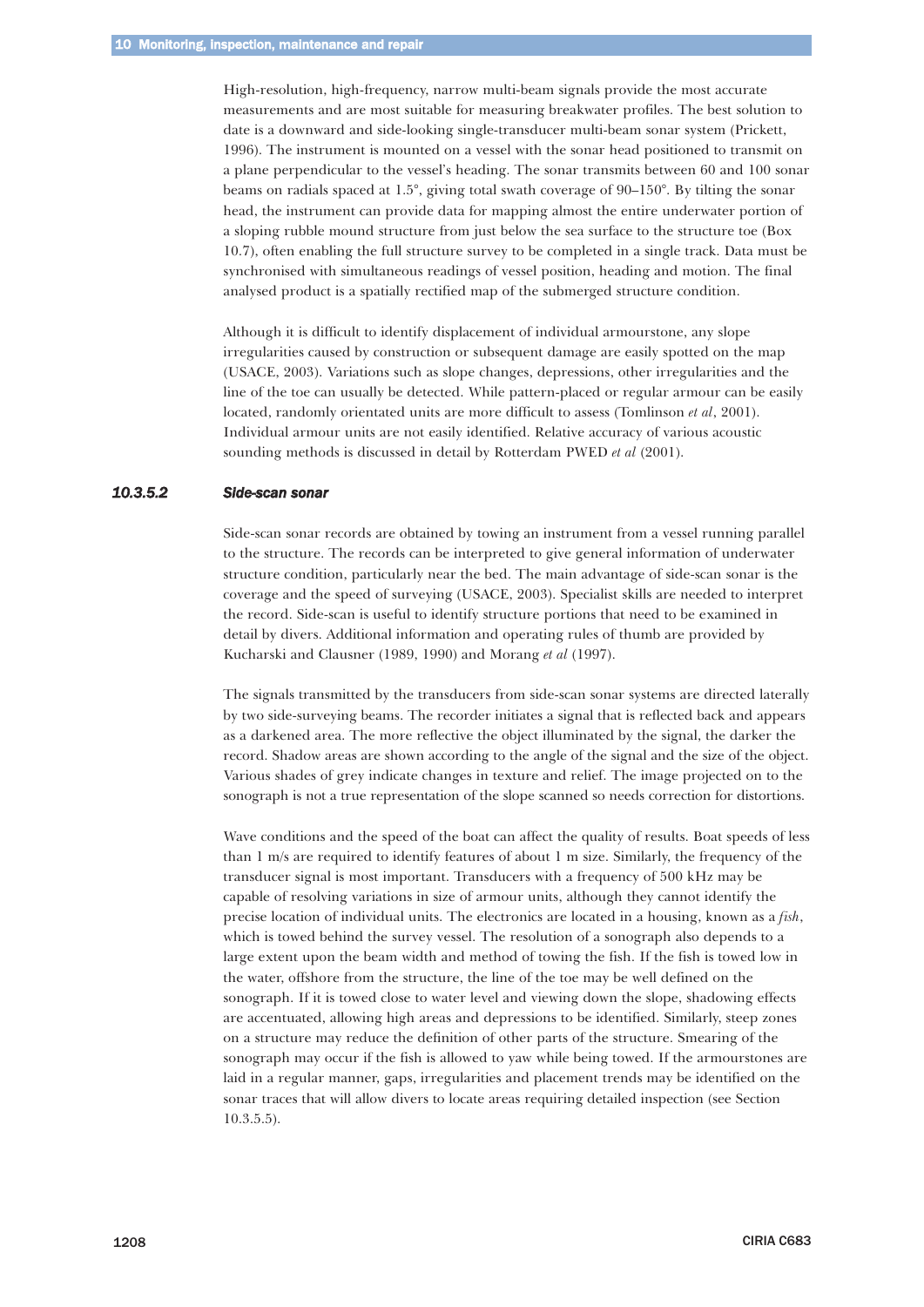<span id="page-32-0"></span>Box 10.7 *Multi-beam inspection of Peterhead Breakwaters*

Peterhead Breakwaters, in north-east Scotland, lie in 12–20 m water. One is 870 m, the other 460 m long. The structures are vertical masonry walls on a rubble mound foundation. Significant wave heights reach 8 m in the 1:50-year storm and regular damage occurs to the foundation mound, although this does not generally threaten overall stability.

Diver surveys of the structures used to be conducted once or twice a year, each of which could take more than three months to complete. Now they are complemented by remotely operated vehicle (ROV) and sidescan surveys and multi-beam bathymetry. Side-scan surveys have provided useful data, which are combined with data from swath bathymetry surveys undertaken in 2000. The latter provided full coverage of the structure in a few days (Tomlinson *et al*, 2001). The system has the potential to identify armourstone movements and breakage, and is of value in identifying scour, sedimentation and settlement. The imagery (Figure 10.13) provides a good overview of the integrity of the structures. Each part of the structure has been geo-referenced, with heights resolved to better than 0.2 m. Individual blocks with 1 m sides have been located within 0.3 m horizontally. Data plotted in GIS enables surveys to be directly compared, individual unit movements to be detected and the condition of the blockwork walls to be appraised. With GIS, data can be managed effectively and all inspection types can be combined.



Figure 10.13 *Multi-beam image of Peterhead Breakwater (courtesy EMU Environmental)*

Good agreement has been achieved between datasets. Data are used to direct highly localised diver inspections of areas showing signs of movement and provides an affordable and repeatable methodology for underwater inspection.

#### *10.3.5.3 Airborne remote sensing of submerged structures*

Airborne LIDAR (light detection and ranging) is a laser scanning technique that can be employed on both the underwater and above-water portions of sloping structures (Parsons and Lillycrop, 1988). Such a survey is not usually conducted with the sole purpose of examining structures but is an added benefit that occurs during the survey of a much larger area (typically several square kilometres are flown in a single mobilisation). The spatial distribution of data is insufficient to recognise smaller irregularities in the armour layer, such as individual movements. However, larger problems in the armour slope and details of adjacent scour holes are easy to see. Applications of this technology are limited to sites with good through-the-water visibility because LIDAR penetration through water is limited to  $2 \times$  Secchi depth.

#### *10.3.5.4 Sub-bottom surveys*

Sub-bottom surveys are undertaken to identify problems in connection with foundations but, after construction, can only be used alongside the structure. For example, subsidence resulting from sub-surface faulting may be detected by shallow seismic survey work. A surface-towed sub-bottom profiler may be employed to identify the structure of the subsurface environment. This instrument is of use in determining the depth of bedrock and type of surface cover and can also identify the location of faults at depth below the bed. Indication of such features may be of importance if extensions or repairs to a structure have been proposed. Such surveys are best carried out at the design stage to identify faults and are only occasionally of value for maintenance monitoring.

1

2

4

3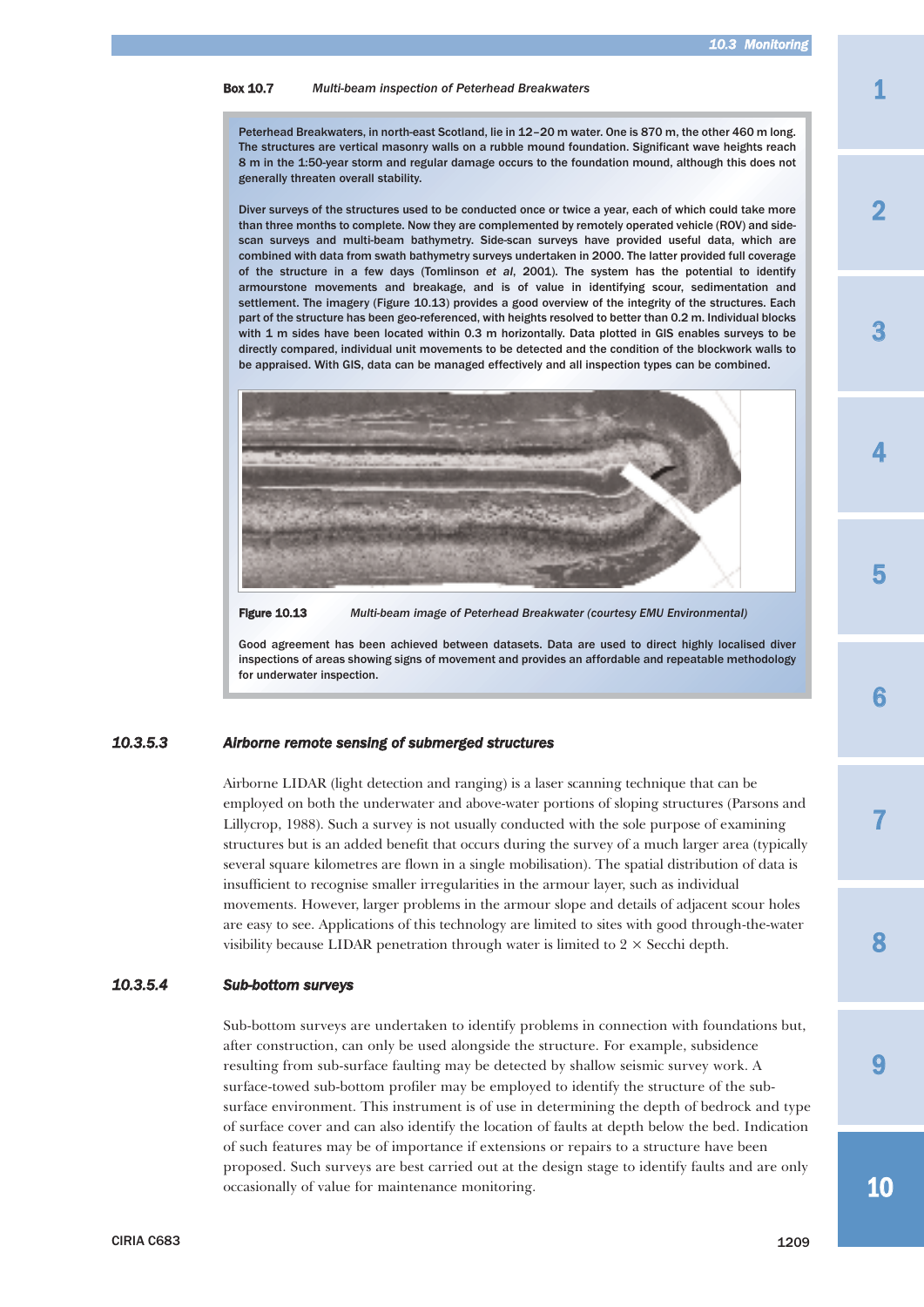#### <span id="page-33-0"></span>*10.3.5.5 Underwater visual inspections*

At many sites it is difficult, if not impossible, to make a visual inspection of underwater structure condition. Where conditions permit, divers are used to survey small, submerged sections of structures, often in areas where irregularities have been detected by multi-beam surveys. Inspections require professional divers who also understand the signs of structure damage and deterioration. Diving inspection methods are limited by the range and angle of underwater visibility, which is generally poor and reduces with depth and concentration of material in suspension. The angle of view often restricts the diver's vision to no more than 3 m width of the structure, making it hard to identify large irregularities in structure profile.

Weed on or around the armouring can also limit observations. Visibility needs to be such that the diver can see enough of the slope to recognise missing, damaged or displaced armour and slope discontinuities. Even in the best of conditions, diver surveys produce subjective information and only sparse spatial detail, while coverage is unlikely to exceed 50  $m<sup>2</sup>$  per day. The stability of the toe (and the toe trench, if applicable) may be examined and smallscale movements in this area identified, providing confirmatory evidence or details of damage that has been identified with other techniques such as multi-beam surveys. In some circumstances, it may be possible to use video cameras lowered into the water or mounted on remotely controlled vehicles to inspect underwater portions of a structure.

A detailed underwater survey is labour-intensive and expensive. A typical survey procedure for the examination of a breakwater would require a diving team made up of three engineers – a diver, a standby diver and a supervisor. The diver often works from a boat, attached by a safety line or communication rope, and is also linked to a floating marker buoy with a separate line. Inspection of the armour slope is carried out by ascending and descending, on a compass bearing at fixed chainage points, marked at predetermined positions along the crest of the structure. The spacing of these points would typically be at 5 m centres, assuming that visibility is sufficient to see 2.5 m or more.

On observing a fault or point of interest on the structure (ie location of voids, broken armourstones or exposure of core), the diver maintains position and communicates to the shore party, which records the position of a buoy that the diver holds directly over the point of interest. Position-fixing of the buoy is typically by GPS. The level of the subject of interest can be measured by a helium pressure-depth gauge on the diver's wrist to an accuracy of between 0.1–0.3 m. Alternatively, the line to the floating marker buoy can be calibrated for direct depth reading. A tide graph and times of measurements are required to relate the depth to the datum used. This method should identify a position within 1 m or 2 m radius in plan position and +0.3 m in level, which should be sufficient to pinpoint an individual armour unit at a later date.

All diving operations should be carried out in accordance with local and national safety standards. Weather conditions also impose restrictions. Diving surveys are best carried out at neap tides; even then, underwater inspections can often only take place during the slack water. This allows safer investigation of the intertidal zone, which is potentially the most vulnerable part of the structure. Further information on diver inspections is given in Thomas (1985).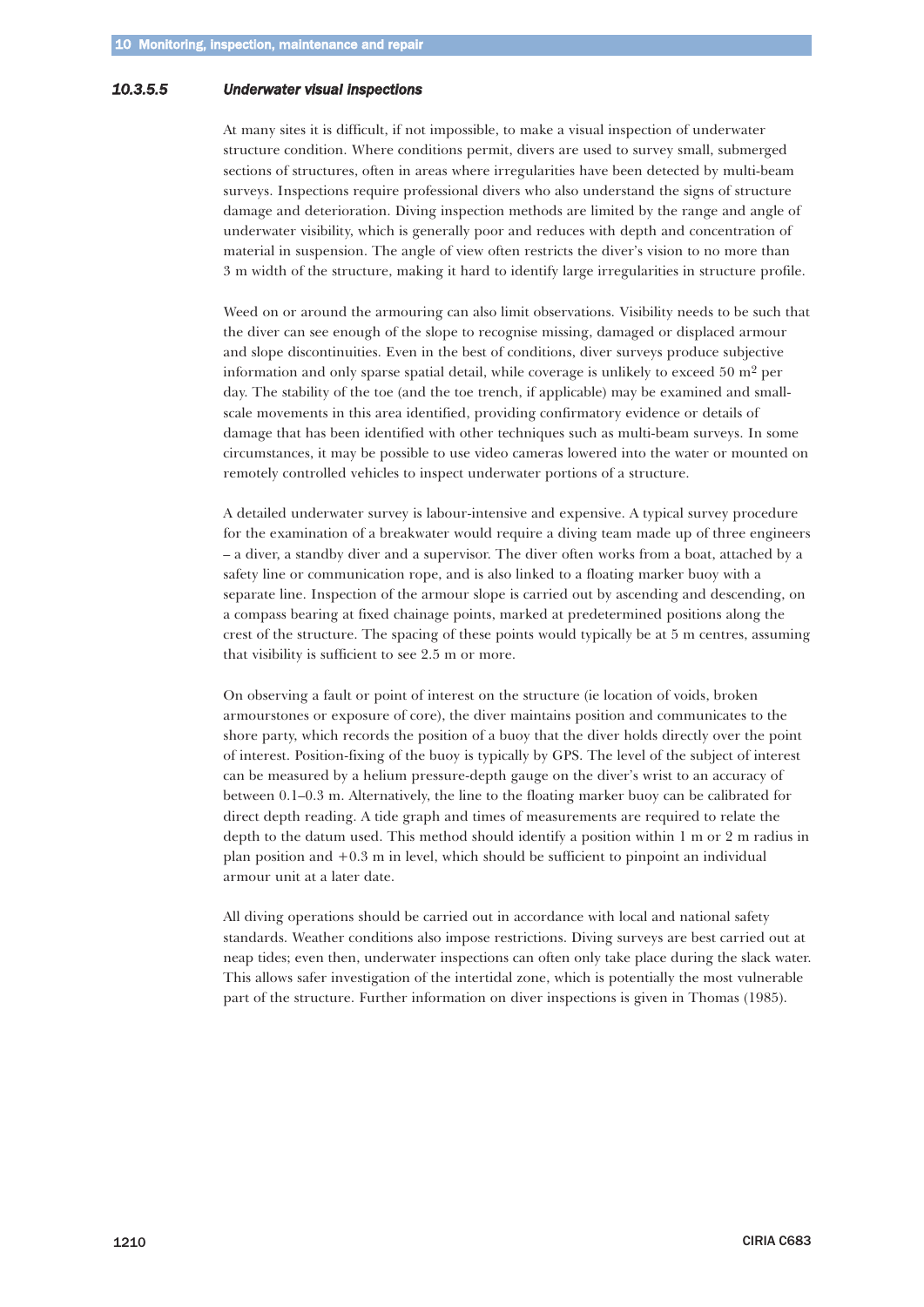# <span id="page-34-0"></span>10.4 EVALUATION OF STRUCTURE CONDITION AND PERFORMANCE

Appraisal of monitoring data is used to determine the timing and extent of maintenance requirements. Procedures are required to determine:

- $\bullet$ how to evaluate the monitoring data
- $\bullet$ whether or not to undertake preventative or corrective action
- $\bullet$  how to assess the economic benefits of the possible responses and the implications of doing nothing
- $\bullet$ how to determine the extent of required maintenance works
- $\bullet$ when to increase the monitoring interval.

#### 10.4.1 Evaluation of monitoring data

Visual inspections are subjective (see Section 10.3.4.1) and one observer's overall evaluation of structure condition may differ substantially from another's opinion. Nevertheless, this system is still of considerable value (USACE, 2003). By comparison, the various topographic and bathymetric survey techniques (see Section 10.3.4.4) can produce numerical output that can be linked directly with design techniques (see Section 5.2) and provide a meaningful measure of damage, damage progression and risk of failure (Melby, 1999). For further details on damage progression, see Section 5.2.2.2. This section gives guidelines for evaluating in a consistent way the physical condition and functional performance of armoured structures. These procedures provide a meaningful evaluation, by quantifying inspection observations and surveys relative to condition and performance criteria, and also enable better tracking of structure condition over time, as discussed by Oliver *et al* (1998). The condition and performance rating system (USACE, 2003) places the emphasis on the question "how well is the structure functioning?" rather than on "what is the physical condition relative to the asbuilt structure?". This focus recognises that armoured structures have some level of deterioration tolerance before they suffer significant loss of functionality, so condition alone is not sufficient justification for rehabilitation. The evaluation system should offer a means of continually evaluating design and performance criteria. Typical aspects of evaluation are listed in Table 10.10, which identifies changing condition at a range of spatial scales.

| Aspect of structure state measured | Structure state at a number of points in time                                                                                                                                                                                                                                                                                                                                                                                |
|------------------------------------|------------------------------------------------------------------------------------------------------------------------------------------------------------------------------------------------------------------------------------------------------------------------------------------------------------------------------------------------------------------------------------------------------------------------------|
| Level I: Location                  | Settlement of foundation; change in alignment                                                                                                                                                                                                                                                                                                                                                                                |
| Level II: Geometry                 | Consolidation of structure; comparison of slope profiles enables<br>overall armour damage parameter, $S_d$ (see Chapter 5), to be<br>determined; scour damage                                                                                                                                                                                                                                                                |
| Level III: Composition             | Loss or movement of armour stones; overall sliding of armour layers<br>if this has occurred; voids requiring emergency or planned repair                                                                                                                                                                                                                                                                                     |
| Level IV: Element composition      | Rounding of armour stones and loss of material, enabling revised<br>evaluation of $D_{n50}$ with the design wave climate, or measured wave<br>climate, or revised design wave climate from wave measurements;<br>this allows re-evaluation of armour stability parameter $H_s/(\Delta D_{n=0})$<br>using equations given in Section 5.2.2. Comparison with design and<br>measured damage parameter, $S_d$ , is also possible |

| Table 10.10 | Outputs from comparison of measures of the state of rock structures over time |  |
|-------------|-------------------------------------------------------------------------------|--|
|-------------|-------------------------------------------------------------------------------|--|

1

2

4

3

7

 $\mathbf Q$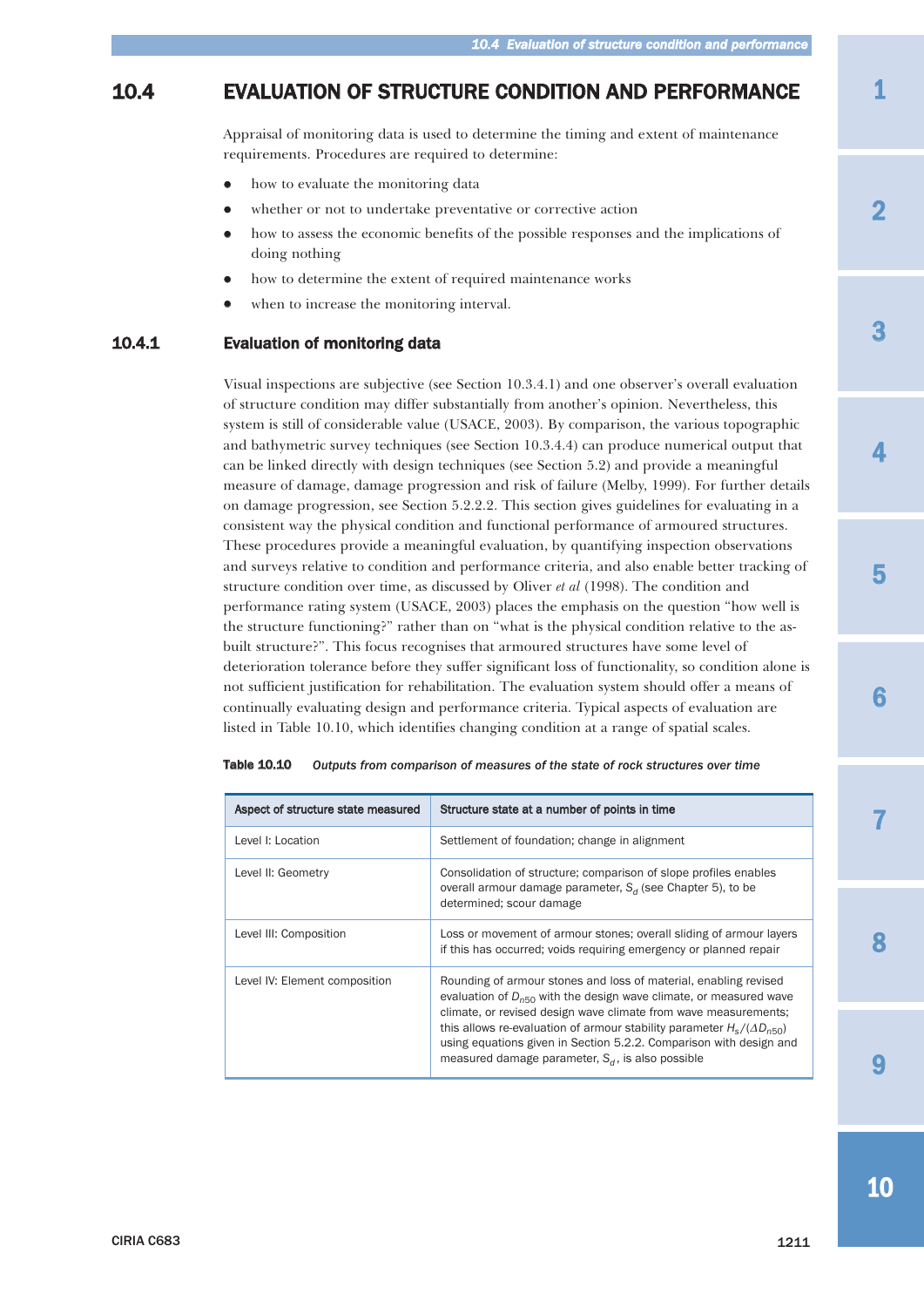<span id="page-35-0"></span>Functional performance and structure condition need to be examined together. The process involves several steps, including:

- $\bullet$ definition of performance requirements related to design conditions
- $\bullet$ measurement of damage progression
- $\bullet$ loss of functionality
- $\bullet$ prediction of future performance loss
- $\bullet$ planning the timing and development of repairs.

#### 10.4.2 Performance evaluation

The review of structure maintenance requirements should be condition-based and should relate current performance to functional design requirements. There are five key questions to be answered.

- 1 Is the structure's hydraulic performance and stability adequate?
- 2 Does the structure meet health and safety requirements?
- 3 Does the structure have an adverse impact on the local system, eg sediment transport?
- 4 Is the structure's performance declining?
- 5 Is performance likely to be reduced to an unacceptable level before the next repair or inspection opportunity?

Detailed advice is provided on a range of conceptual approaches to performance evaluation. For example, the performance-based asset management (PAMS) system (HR Wallingford, 2003) is directed at flood risk reduction, whereby management of assets is not only dictated by structural condition (ie some form of improved condition grade) but is also based on its function, reliability and criticality in terms of its contribution to risk and risk reduction (see Figure 10.14). In the longer term, it will also provide a means of identifying a preferred set of management interventions appropriate to achieve a particular outcome in terms of risk reduction or investment profile. Oliver *et al* (1998) present a similar model for coastal structures using condition indices and Melby (1999) provides methods for prioritisation of maintenance on large groups of structures under the same management.

This section focuses on the application of these broad principles to the evaluation of armour damage and degradation. To conduct a performance evaluation the procedures described in Table 10.11 should be followed.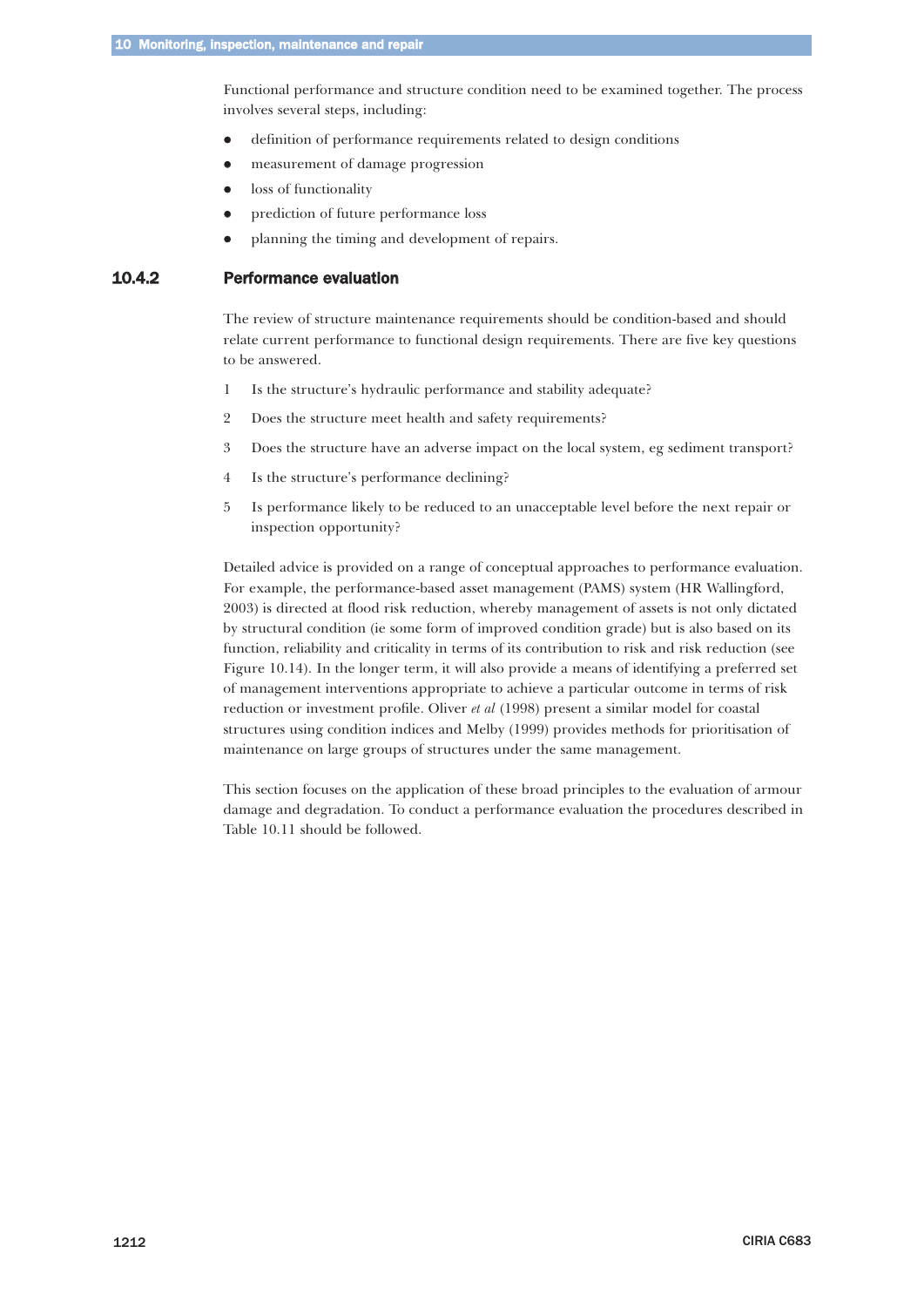

6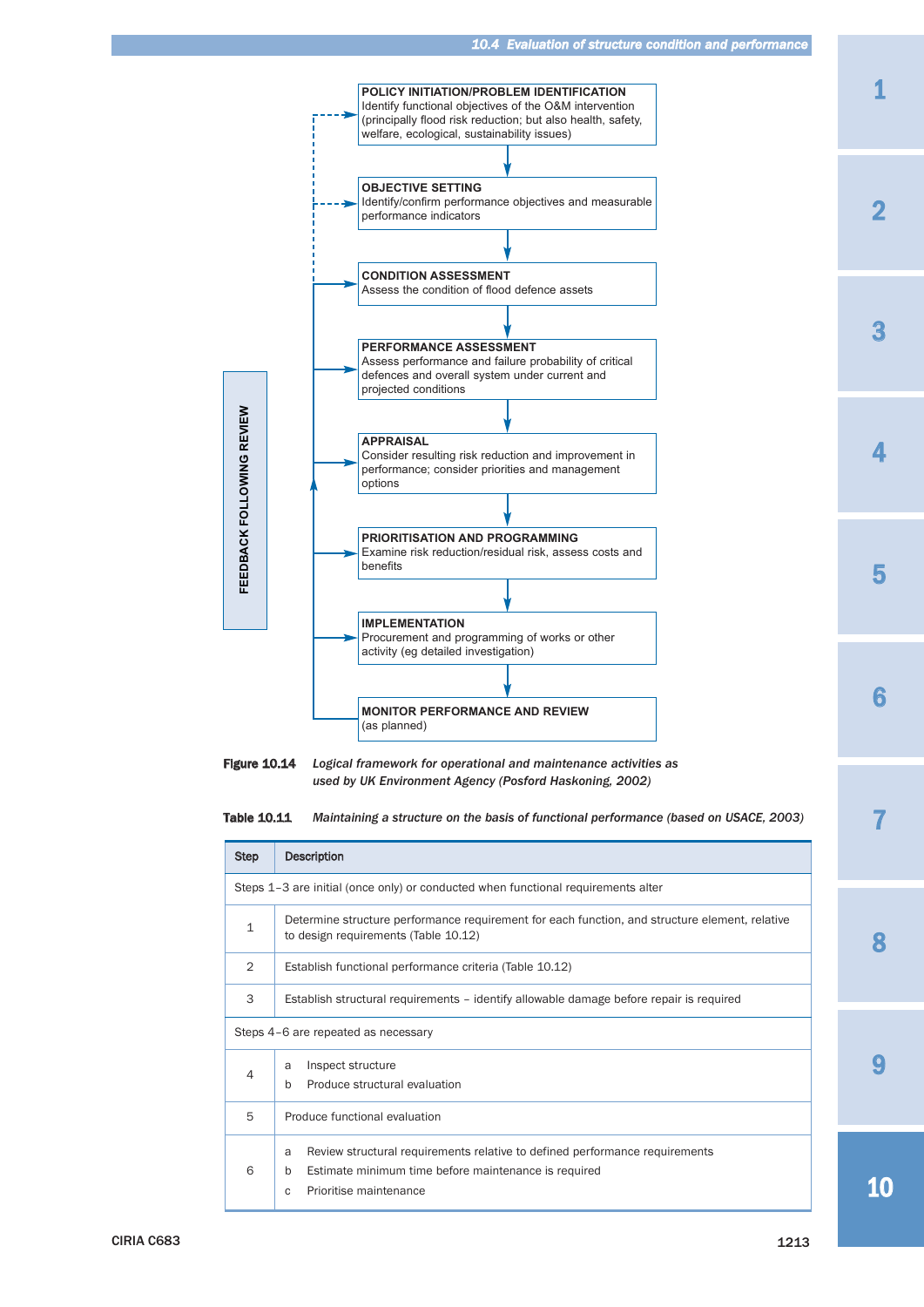<span id="page-37-0"></span>The performance level on a degrading structure is initially difficult to define but should be linked to the appropriate design limits for that structure, using procedures outlined in Chapters 5, 6, 7 and 8 (see Table 10.12). Performance requirements will vary according to structure function. For example, a reduction in crest elevation of a coastal revetment designed to protect against flooding, caused by armour slope damage, may result in potentially unacceptable flooding. A similar reduction in crest elevation of a low-cost rock groyne, designed to control sediment transport rates, is likely to have less significant (or less immediate) implications. In each case, the acceptable threshold limits should be determined by reference to design techniques and the life cycle cost approach (see Section 2.4); this should be linked to a risk assessment of continued structural damage.

| <b>Functional</b><br>performance<br>area | <b>Functional</b><br>requirement<br>categories                                         | Structure type                               | <b>Structural</b><br>damage<br>categories                                                               | Impacts of structure degradation<br>on performance based on design<br>requirements                                                                             |
|------------------------------------------|----------------------------------------------------------------------------------------|----------------------------------------------|---------------------------------------------------------------------------------------------------------|----------------------------------------------------------------------------------------------------------------------------------------------------------------|
| Harbour                                  | Harbour navigation<br>Harbour use                                                      | <b>Breakwater</b>                            | <b>Breach</b><br>Core exposure<br>Loss of armour<br>units or stones                                     | Increased overtopping (5.1.1.3)<br>or wave transmission (5.1.1.4)<br>Increased wave disturbance -<br>unacceptable wave activity for<br>vessels                 |
| River bank                               | Erosion control<br>Navigation                                                          | Revetment                                    | Core exposure<br>Loss of<br>armourstone<br>Crest damage                                                 | Bank vulnerable to erosion under<br>high flow<br>Navigation hazard                                                                                             |
| Navigation<br>channel                    | Entrance use<br>Channel use                                                            | <b>Breakwater</b><br><b>Dike</b>             | Loss of contact<br>and interlock of<br>armourstone<br>Loss of<br>armourstone                            | Navigation hazard                                                                                                                                              |
| Sediment<br>management                   | Longshore transport<br>Sedimentation<br>Bed protection<br>Shoreline erosion<br>control | Coastal and<br>river groynes,<br>breakwaters | Armour quality<br>defects<br>Core exposure<br>Loss of<br>armourstone                                    | Structure failure leading to<br>increase in sediment transport<br>rate<br>Changes in current flow patterns<br>Increase in shoreline erosion,<br>beach lowering |
| River<br>structures                      | Scour protection                                                                       | Closure works<br>Bridge piers                | Core exposure<br>Loss of<br>armourstone                                                                 | Undermining of structure and<br>collapse<br>Toe erosion and destabilisation<br>Impacts of temporary structures<br>on closure projects                          |
| Coastal<br>erosion and<br>flooding       | Erosion control<br>Flood control                                                       | Revetment                                    | Core exposure<br>Armourstone loss<br>Crest damage<br>Loss of contact<br>and interlock of<br>armourstone | Increased frequency and extent<br>of flooding<br>Coastal erosion and property<br>damage                                                                        |

Table 10.12 *Typical functional and structural categories (based on Oliver et al, 1997)*

# 10.4.2.1 *Subdivision of structures into structural and length elements*

A structure's function can vary over different portions of its length (USACE, 2003). Division of a structure into manageable maintenance lengths is based primarily on changes in construction characteristics. Examples include changes in type of construction, type or size of armour, changes in cross-sectional dimensions or geometry, and rehabilitated sections. Final subdivisions are based on length where function and construction are uniform over long distances. Generally, each final division length should be between 60 m and 150 m, with the head section always being considered as a separate element. A systematic numbering scheme enables the structure to be assessed in small manageable segments with similar performance requirements.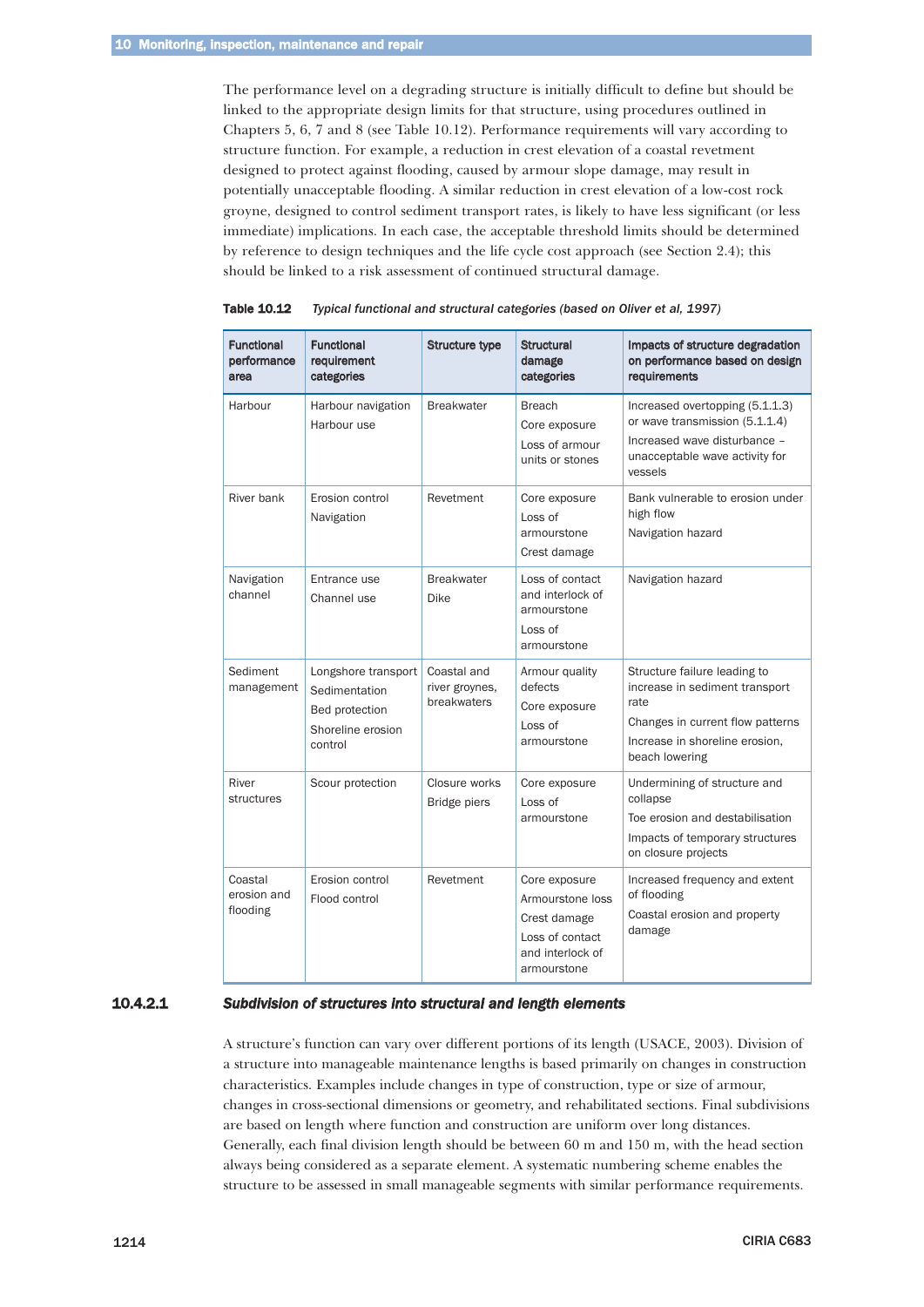#### <span id="page-38-0"></span>*10.4.2.2 Establishing functional performance criteria*

Once structure functions have been determined for each structure element, the next step is to determine the expected performance level for each rating category. These criteria must be based on how well the structure could perform relative to storm events when in perfect physical condition. The design storm is the largest storm (or most adverse combination of storm conditions) that the structure is intended to withstand while maintaining full functional performance requirements. Design conditions may include wave height, direction and period; water level; storm duration; flow rate; and combinations of these factors. The design storm is usually designated by the frequency or probability of occurrence. Performance criteria may be defined relative to varying combinations of conditions with assigned probabilities of occurrence. Project history, public input and analysis may be required to identify these dimensions – this is not an exact science and some engineering judgement is necessary to produce reasonable estimates. The following procedures should be observed:

- $\bullet$ review the structure history
- $\bullet$  check whether design limits have been changed or if they need to be changed based on past observations or functional requirements
- $\bullet$  calculate acceptable design limits for each function, usually referenced to design events with defined probabilities of occurrence
- $\bullet$  determine the sensitivity of structure performance and stability for a range of event combinations
- $\bullet$ define acceptable performance limits for each event and each function.

# 10.4.3 Armour condition assessment

The most suitable way to quantify armour damage is to calculate the clearly defined damage parameter,  $S_d$  (see Sections 5.2.1.2 and 5.2.2.2). This should be done by comparing measured profiles of conditions – such as the physical condition, alignment and cross-sectional dimensions – of an existing structure to the expected conditions of a similar new-build structure built according to good practice and with good-quality materials. The comparison process is demonstrated in Figure 10.15, based on the modified damage measurement procedure defined by Melby and Kobayashi (1998, 2000). The procedure provides an enhanced description of damage, using the same profile data, to determine dimensionless descriptors that describe the thickness of armour layer, depth of erosion and slope length of erosion. The most significant addition is the inclusion of cover depth above the underlayer. The acceptable limits of  $S_d$  depend mainly on the slope angle of the structure. For a double armour layer of thickness  $2 k_t D_{n50}$  the values in Table 5.23 can be used to define:

- $\bullet$ start of damage;  $S_d = 2$ , corresponding to *no damage*
- $\bullet$ intermediate damage
- $\bullet$  failure, corresponding to reshaping of the armour layer such that the filter layer under a 2  $k_t D_{n50}$  thick armour layer is visible.

Although a damage level of  $S_d = 2-3$  is often used for design purposes, in some cases it might be feasible to apply higher damage levels of  $S_d = 4-5$ . This depends on the desired life cycle of the structure. Under most circumstances repair would not normally be required until damage has at least reached the intermediate damage category (see Table 5.23). This quantitative assessment technique can be used in parallel with more subjective visual inspections. Because rubble mound structures tolerate a degree of damage before loss of functionality, structural damage does not automatically equate to loss of function (USACE, 2003). The structural requirements are established by determining what minimum structure cross-sectional dimensions, crest elevation and level of structural integrity are needed to meet the functional performance requirements. Initial efforts to determine these structural dimensions can be aided by estimating the impact on structure functionality if the element under study were to be completely destroyed.

2

4

7

8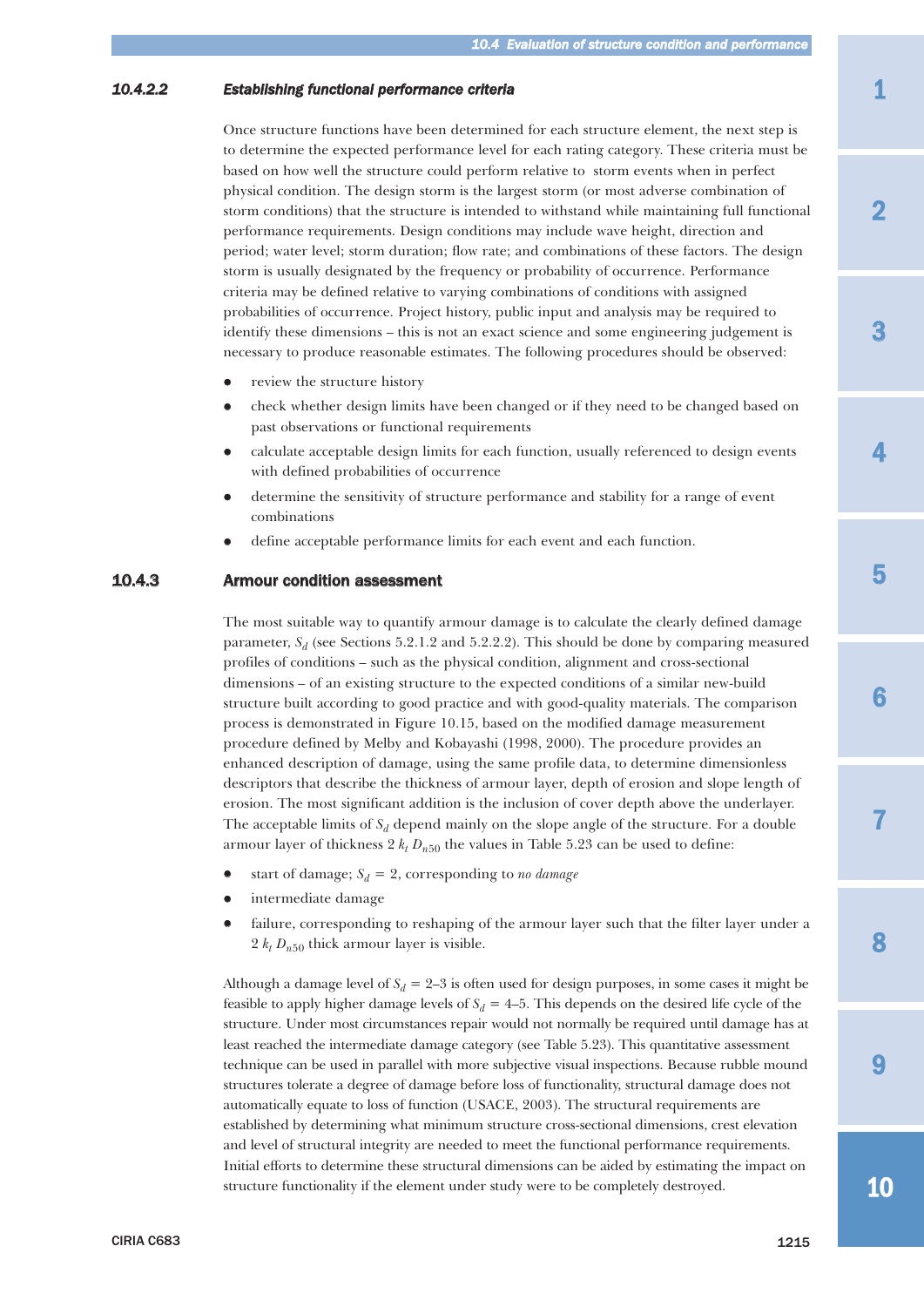

Figure 10.15 *Sketch of breakwater profile with definition of damage parameters (Melby, 1999)*

Damage progression is likely to continue throughout a structure's life and an equilibrium profile does not appear to develop before failure. Melby (1999) presents a method for predicting progressive armour damage. This can be used either to analyse short-term residual life, following a single event, or to simulate life cycle changes. Damage can be predicted by applying stability formulae for design conditions, or a range of life cycle conditions, relative to the current state (see Section 5.2.2.2).

The recommended procedure for structural evaluation of armour layers is outlined below:

- $\bullet$ define design condition combinations  $(H_s, T_m, SWL)$
- $\bullet$ define the failure condition, as a defined value of  $S_d$ , for major rehabilitation to be required
- $\bullet$ define the critical damage condition, as a defined value of  $S_d$ , for repair maintenance, based on the functional evaluation, for each structure element
- $\bullet$  define the significance of failure mode for each element to the overall performance of the structure
- $\bullet$  define and map outlines of structure evaluation segments, for example:
	- a crest
	- b roundhead
	- c trunk
	- d toe
- $\bullet$ measure cross-section profiles along the length of the structure (see Section 10.3.4.4)
- $\bullet$ compare measured profiles with the theoretical thickness, as-built or design profile
- $\bullet$ compare measured profiles with the previous survey(s) to analyse damage progression
- $\bullet$ calculate damage,  $S_d$ , for each profile using design methods (see Section 5.2.2.2)
- $\bullet$ determine the variability of  $S_d$  and remaining cover depth over the damaged length
- $\bullet$ map the results and identify zones of damage
- $\bullet$ identify zones that have reached the allowable damage threshold and plan maintenance
- $\bullet$ plot damage trends over the course of surveys and relate these to loading conditions
- $\bullet$  project damage trends forward on the basis of trends and probability of storm events using either Melby's progressive damage predictors or the method of Van der Meer (see Section 5.2.2.2)
- $\bullet$ estimate when damage is likely to impact on performance
- $\bullet$ assess when the underlayer is likely to be exposed
- $\bullet$ estimate the residual life of the structure for each damage pattern and design condition
- $\bullet$  determine the probability of reaching the intervention threshold before the next scheduled survey.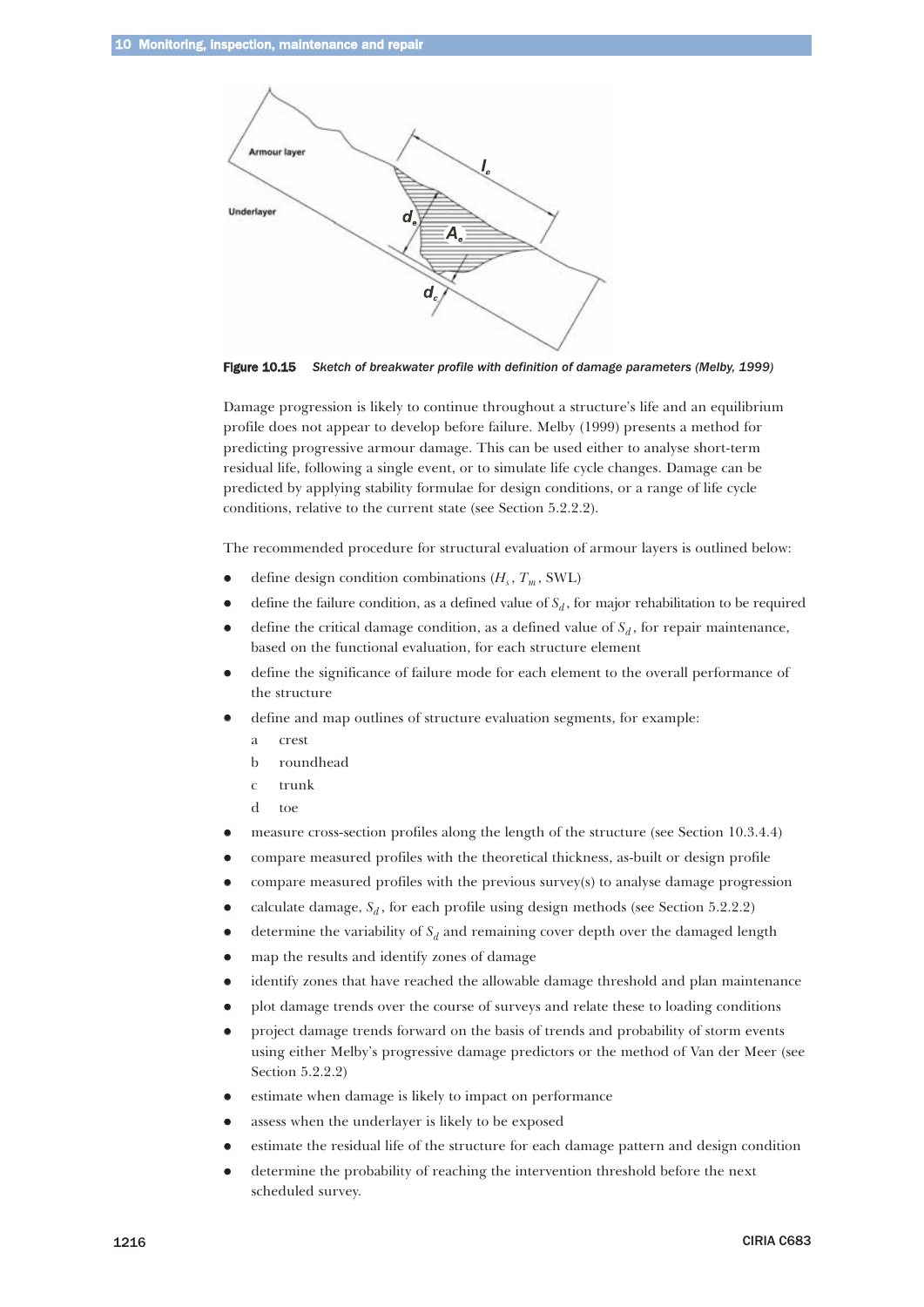#### <span id="page-40-0"></span>*10.4.3.1 Standard damage descriptions*

To assist with the numerical evaluation of armour condition, some standard subjective descriptions derived from visual inspections are presented both below and in Table 10.13 (USACE, 2003).

#### **Breach/loss of crest elevation**

A *breach* is a depression (or gap) in the crest of a rubble mound structure that extends to or below the bottom of the armour layer. It is caused by armour displacement. To be defined as a *breach* the gap must extend across the full width of the crest. Loss of crest elevation is primarily caused by settlement either of the structure or of the foundation, both of which result in a reduced structure height.

#### **Core (or underlayer) exposure/core loss**

When the underlayer or the core are clearly visible through gaps between the primary armour stones this is termed *core exposure*. Core loss occurs when underlayer or core is removed from the structure by waves passing through openings or gaps in the armour layer. Movement and separation of armourstones often result in the exposure of the underlayer or core material.

#### **Armourstone loss**

- $\bullet$  *Displacement* is most likely to occur near the still water line where dynamic wave and uplift forces are greatest. Localised loss of armourstone (up to four or five stones in length) is typically like a pocket in the armour layer at the waterline where the displaced stones have moved downslope to the toe of the structure. (If the area extends further than four or five armour stones, use the rating for *slope defects* given below.)
- $\bullet$  *Settling* may take place along or transverse to the slope. Causes include consolidation or settlement of underlayer stone, the core or foundation soils.
- $\bullet$ *Bridging* is a form of armourstone loss that may apply to the side slopes or the crest of a rubble mound structure. It occurs when the underlying layers settle but the top armour layer remains in position at or near its original elevation. This leaves a *bridge* over the resulting cavity much like an arch.

#### **Loss of armourstone contact or interlock**

Armourstone *contact* is the edge-to-edge, edge-to-surface, or surface-to-surface contact between adjacent armour units, particularly large armour stones. *Interlock* refers to physical containment by adjacent armour units. Certain types of concrete armour units are designed to permit part of one unit to nest with its neighbours. In this arrangement, one or more additional units would have to move significantly to free any given unit from the matrix. Any special armour unit placement should be stated in the inspection notes.

#### **Armourstone quality defects**

This rating category deals with structural damage to the armour units or pieces of armourstone. It is not a rating of potential armour durability, but rather a reflection of how much damage or deterioration has already occurred. Four kinds of armourstone quality defects are defined below.

- $\bullet$  *Rounding* of armour stones, rip-rap, or concrete armour units with angular edges is caused by cyclic small movements or by abrasion that wear edges into smoother, rounded contours. This reduces the overall stability of the armour layer by decreasing the effectiveness of edge-to-edge or edge-to-surface contact between units and making it easier for them to move.
- $\bullet$  *Spalling* is the loss of material from the surface of the armour unit. Spalling can be caused by mechanical impacts between units, stress concentrations at edges or points of

3

4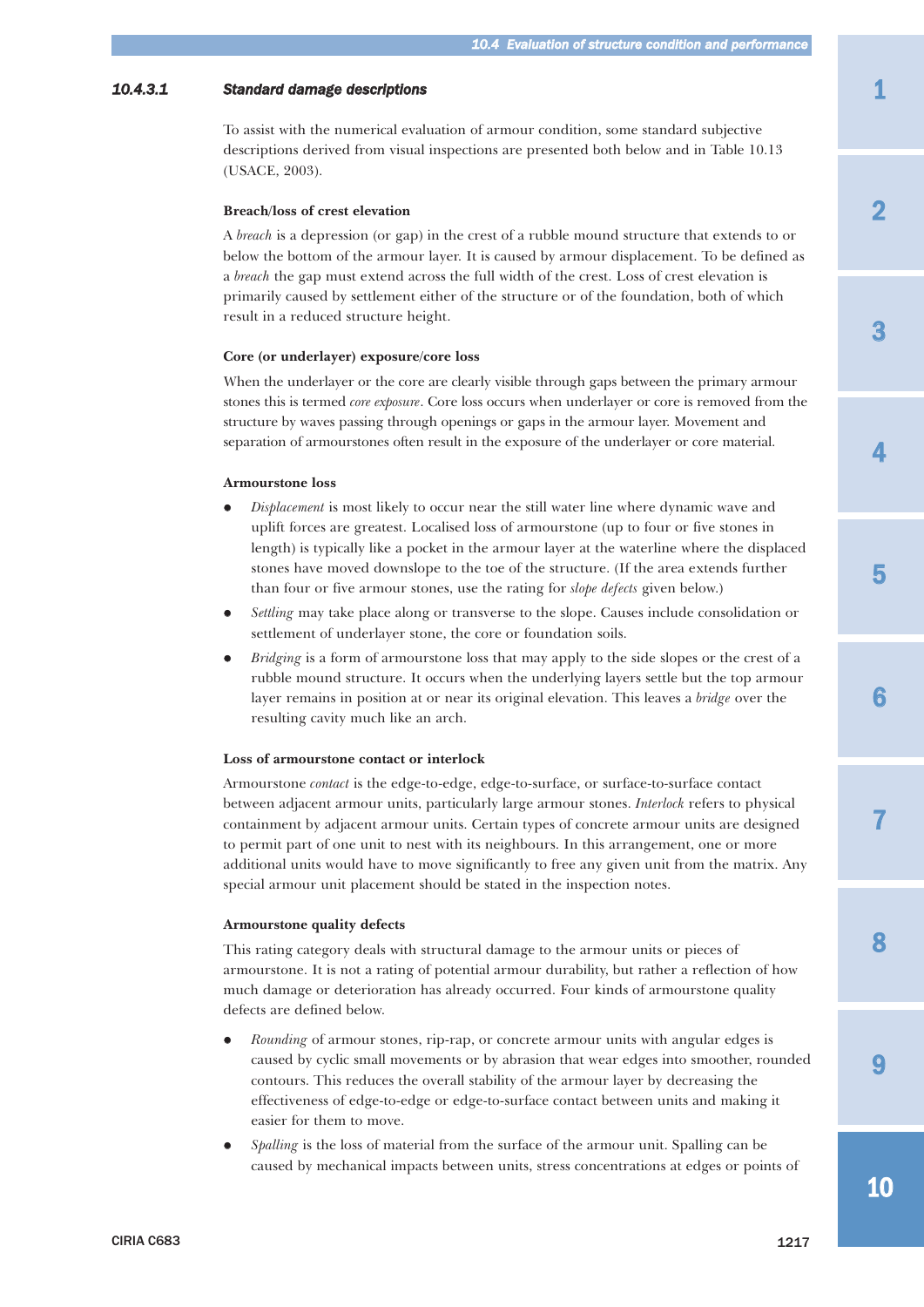armour units, deterioration of both rock and concrete by chemical reactions in seawater, freeze-thaw cycles, ice abrasion, or other causes.

- <span id="page-41-0"></span> $\bullet$  *Cracking* is defined by visible fractures in the surface of either armourstones or concrete armour units. Cracks may be superficial or may penetrate deep into the body of the armour unit. Cracking is potentially most serious in slender concrete armour units.
- $\bullet$  *Fracturing* occurs where cracks progress to the stage that the armour unit breaks into at least two major pieces. Fracturing has serious consequences for armour layer stability and brings a risk of imminent and catastrophic failure.

#### **Slope defects**

When loss of armour units or settlement occurs over a large enough area to change the shape or angle of the side slope this constitutes a slope defect. Slope defects occur when many adjacent armour units (or underlayer stones) appear to settle or slide as if they are a single mass. There are two forms of slope defect.

- $\bullet$ *Slope steepening* is a localised process where the sloping surface appears steeper than originally designed or constructed. Steepening is evidence of a failure in progress on the slope of a rubble mound structure.
- $\bullet$  *Sliding* is a general loss of the armour layer directly down the slope. Unlike slope steepening, this problem is usually caused by more serious failures at the toe of the structure. Slope failure can be caused by severe toe scour, such as can occur at a tidal inlet with strong currents, or by failure within weak, cohesive soils when soil shear strength is exceeded.

| Structural rating<br>(typical associated<br>maintenance) | <b>Description</b>                                                                                                                                                                                                                                                                                                                                                                                                                                                                                                                |
|----------------------------------------------------------|-----------------------------------------------------------------------------------------------------------------------------------------------------------------------------------------------------------------------------------------------------------------------------------------------------------------------------------------------------------------------------------------------------------------------------------------------------------------------------------------------------------------------------------|
| Minor or no<br>damage (no action)                        | At most, slight movement of armourstones in a few isolated spots<br>Movement has left a depression no larger than $\frac{1}{4}$ of one armour stone (or unit)<br>diameter<br>Armourstone movement has caused some waviness along the slope surface with<br>depressions less than 3/4 of the armour layer thickness<br>Any bridging is over a void less than $\frac{1}{2}$ of the armourstone diameter. Underlayer may<br>be seen in places, but no material has been lost                                                         |
| Moderate damage<br>(repair)                              | Some loss of armourstone in spots, leaving voids or depressions about the size of<br>an armour unit; units surrounding the void may be rocking or gradually moving out of<br>place<br>Underlayer or core might be seen at these spots, but armourstone position still<br>prevents loss of this material<br>Bridging to a diameter of an armour stone may be visible in several places<br>Armour units have been lost or displaced in some portions of the reach length<br>Voids are just large enough to allow loss of underlayer |
| Major damage<br>(rehabilitation)                         | Armour units have been fully displaced or lost<br>Voids are large enough to allow underlayer and core loss with ease<br>Armour units have been fully displaced or lost<br>Loss of underlayer material is evident<br>Armour units are gone or fully displaced. Structure is unravelling                                                                                                                                                                                                                                            |

Table 10.13 *Descriptive rating guidance for armour loss (based on USACE, 2003)*

#### 10.4.4 Management options

Having completed the evaluations, structure managers should decide to opt for one or more of the maintenance actions (see Section 10.5). The options may be briefly listed as:

 $\bullet$ do no repair or replacement work and await next planned monitoring report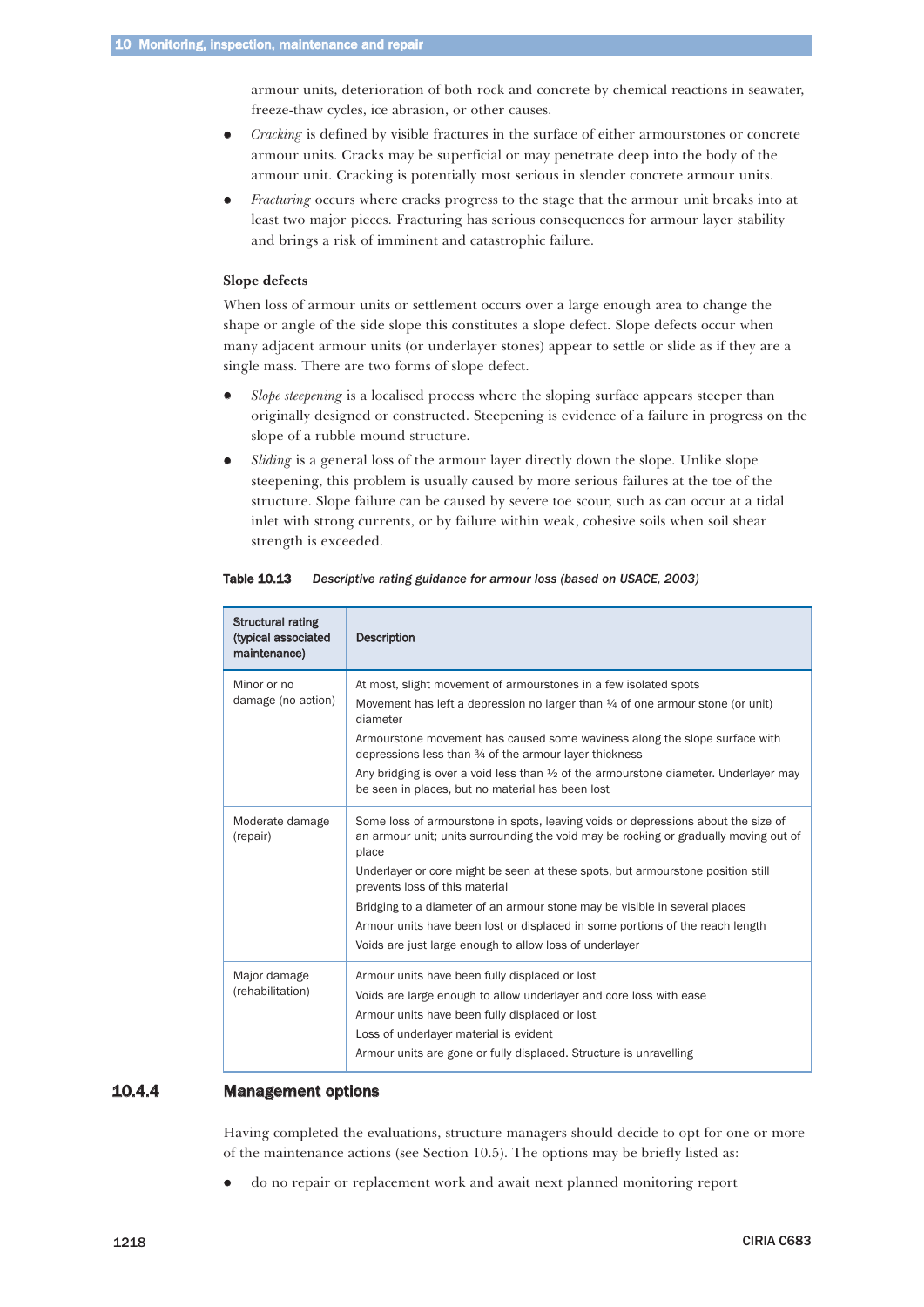1

2

3

4

5

- $\bullet$  do no repair or replacement work but instigate additional future monitoring of structure state and/or environmental conditions
- $\bullet$ carry out further detailed inspection before making a decision
- $\bullet$ undertake temporary or *emergency* repair or replacement works
- $\bullet$ undertake permanent repair or replacement works
- $\bullet$ instigate development of a new (rehabilitated or replacement) structure
- $\bullet$ instigate abandonment or removal of the structure.

Usual indications that a structure needs some type of repair or rehabilitation are summarised in USACE (2003) as when:

- $\bullet$ damage has occurred from storms or other events such as vessel impacts or earthquakes
- $\bullet$  periodic condition inspections indicate progressive deterioration to the point where functionality is jeopardised
- $\bullet$ performance monitoring indicates the structure is not functioning as planned
- $\bullet$ the structure is suffering chronic damage from underestimation of design loads
- $\bullet$  the intended structure function is modified to provide new or enhanced service that was not originally in the design.

The decisions made in response to a monitoring report should be set against the performance and failure criteria that have been established at the design stage and with relation to the life cycle management policy (see Section 2.4.1). Performance and failure criteria can change as technical understanding develops and as the requirements for the function of a structure alter as a result of changes in use or safety standards. Data from the armour condition evaluation and the functional evaluation are used together with the project life cycle plan to produce recommendations for maintenance or additional inspection. Outputs from the armour damage evaluation and the functional requirements will provide a matrix of performance thresholds, measured damage and, possibly, prediction of further damage. One of the hardest questions to answer is, "When should a structure or coastal project be repaired or rehabilitated?". This, of course, depends on what functions are served by the project and how critical the structure is relative to other structures in need of repair. If any of the minimum performance thresholds, linked to life cycle cost plans, have been exceeded, then maintenance should be conducted. The following procedures are included in the decision-making process:

- $\bullet$ review the life cycle management plan and amend if appropriate
- $\bullet$ review previously established functional performance criteria and amend if appropriate
- $\bullet$  compare armour condition evaluation results with the performance thresholds:
	- determine risk of failure (probability)
	- determine probability of risk of damage to infrastructure
	- define acceptable risks (Section 2.3.3.2)
- $\bullet$  compare damage evaluation with performance trigger levels (Section 10.4.2.2) to identify the requirement for one of the following:
	- modified monitoring frequency
	- maintenance repair
	- rehabilitation
- $\bullet$ predict useful residual life
- $\bullet$  if trigger levels have been exceeded, plan maintenance works:
	- use damage evaluation to identify location and extent of required repairs
	- examine possible damage repair methods (Section 10.5)
- $\bullet$  review the costs of required maintenance:
	- compare costs with available budget and revise works programme or budget if necessary

10

 $\mathbf Q$ 

8

7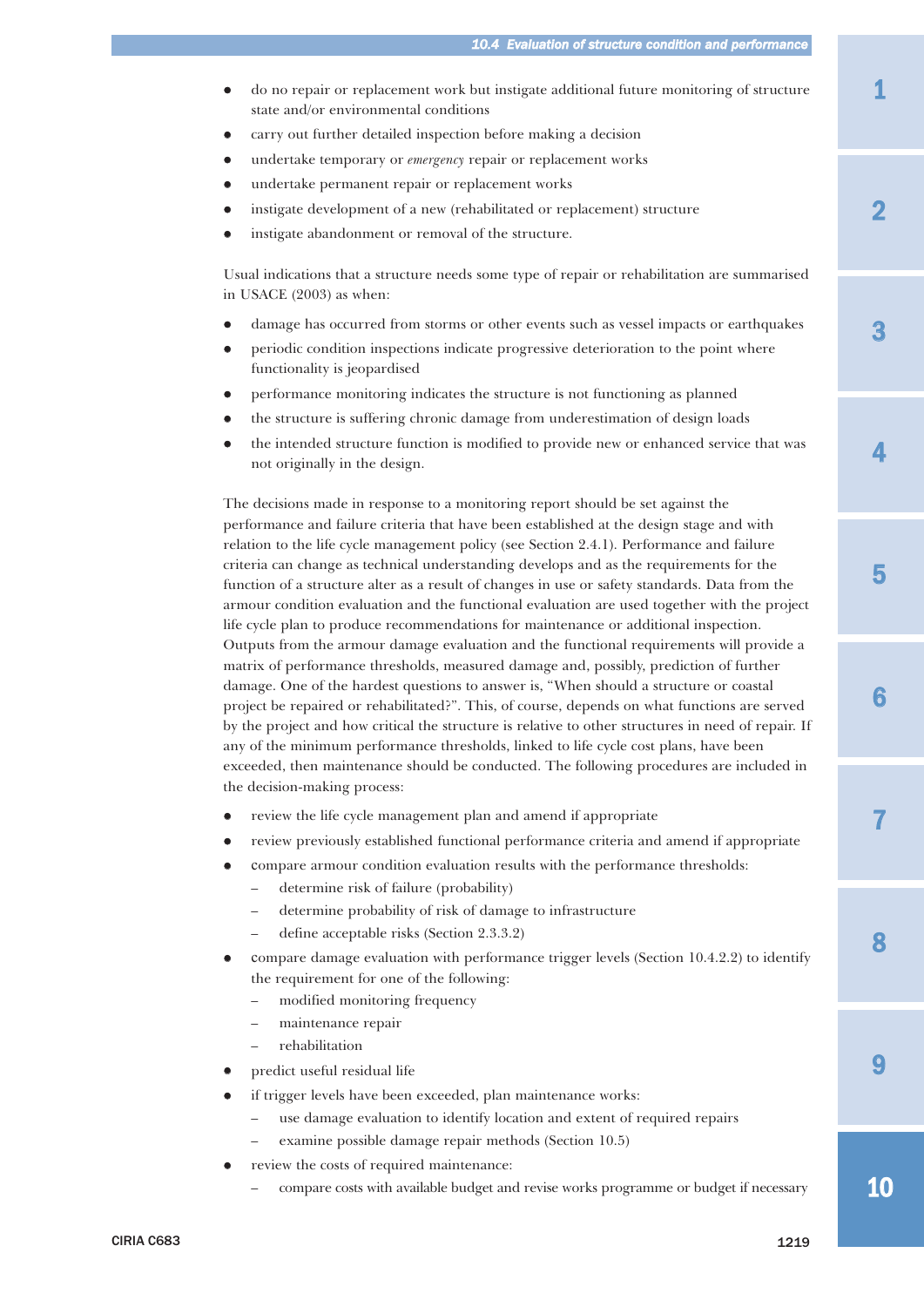- review the implications of deferring maintenance if the budget restricts repairs
- revise advanced budget planning
- <span id="page-43-0"></span> $\bullet$  prioritise the maintenance programme:
	- critical repairs must be completed immediately
	- intervene where risk of failure or further damage is highest
	- intervene on those elements of structures that are likely to be damaged first
	- structures serving vital functions have a high likelihood of being repaired quickly, whereas less critical structures may continue in a damaged or deteriorated condition for many years until funding is available
	- less critical repairs, where loss of functionality is not great and additional damage is unlikely to occur, can be planned to suit budget requirements.

# 10.5 MAINTENANCE, REPAIR AND REHABILITATION

#### 10.5.1 General maintenance considerations

Generic maintenance guidance on structure repair and rehabilitation is less well developed than for new project construction. This is because damage or deterioration is often localised and specific to the particular structure, which may require innovative approaches. This section provides generic guidance applicable to all rock structures.

# *10.5.1.1 Changes to design conditions*

The actual design parameters (waves, water levels, storm frequency) are usually unchanged from the time of original construction to the time when repairs are needed. There may be exceptions where exposure to the wave climate has been altered (by construction of an offshore breakwater, for example) or where bathymetry has changed (eg growth of an ebbshoal bar, profile deepening or steepening, toe erosion, sea level change). More reliable estimates of the design parameters may be available than for original construction or during the previous repair/rehabilitation. For example, several years of wave measurements may enhance wave climate statistics. These are often influenced by data for major storms thought to have caused damage.

Designers of repairs and rehabilitations should draw on whatever available knowledge exists about past project performance, including performance of similar structures. Monitoring data collected before damage occurs can be crucial to understanding why the structure was damaged and how to prevent a recurrence. New regulations or environmental restrictions may now apply that did not exist at the time of original construction. Consequently, it may not be feasible to repair or rehabilitate the structure with the same construction methods or materials. Similarly, design standards may have changed or may have been implemented for certain types of structures or structural components. For older structures, the original environmental forcing design criteria may be less significant, because the environmental forcing was probably not well characterised.

### *10.5.1.2 Basic principles of repair planning*

Every repair or rehabilitation is unique. However, the general guidelines listed below apply to many structures.

**Review the original design criteria**, plans and specifications and identify the designer's main considerations. As-built drawings are especially important, because they document what was actually constructed, and identify any changes dictated by local conditions that were not identified during design.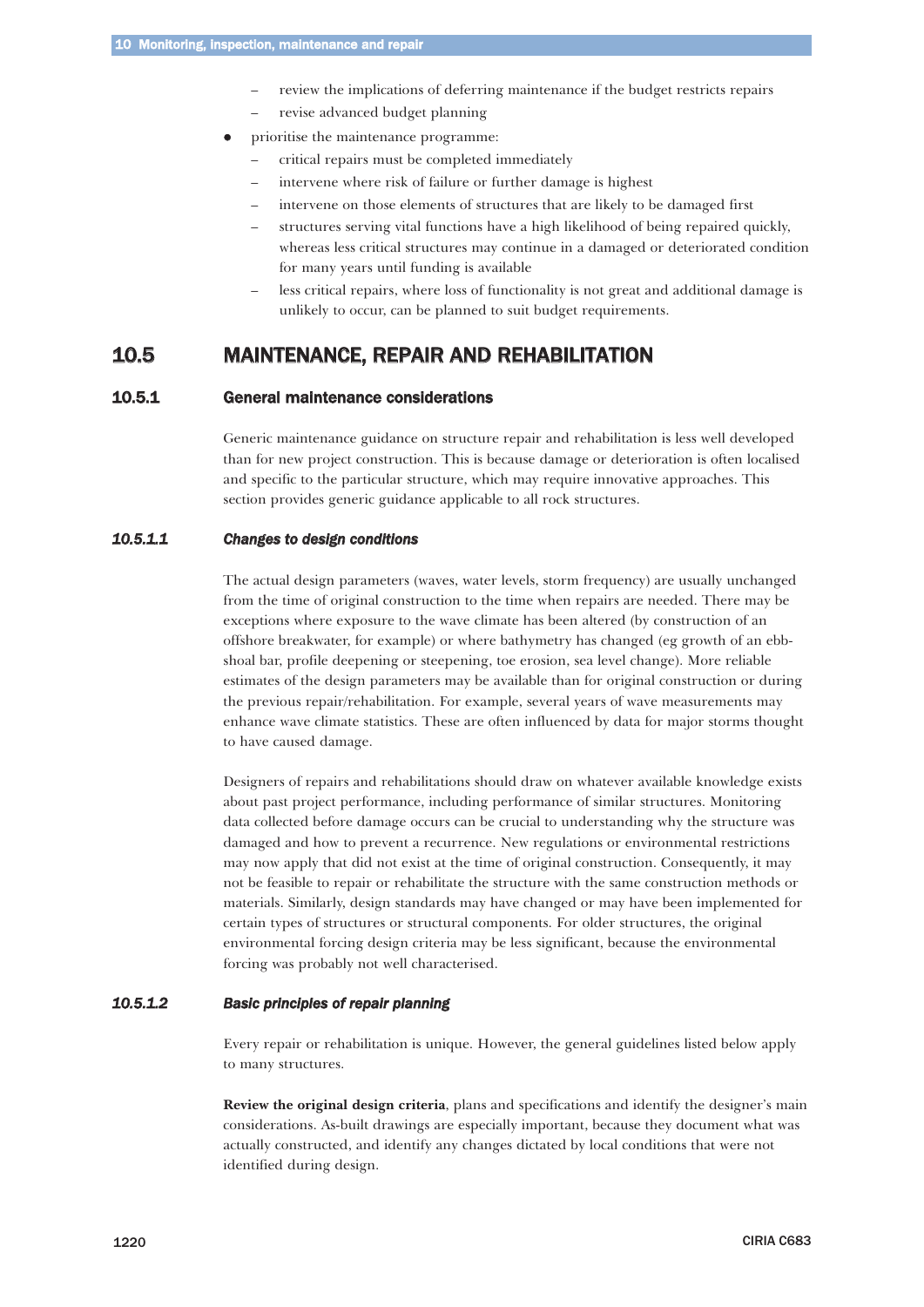<span id="page-44-0"></span>**Determine the cause of the problem.** It may be obvious, such as a major storm, but sometimes the cause will not be so easily determined. For example, armour units might be lost through extreme events, by breakage of units into smaller pieces, or by slumping of the entire armour layer. Monitoring data will often provide valuable information. Examine the failure modes for the structure type and determine how the structure sustained damage. Remember that damage or failure may have been caused by a combination of circumstances rather than any single factor. If the true cause of damage is not identified, there is a risk of future damage occurring in the same manner. The structure's past history, as captured through condition monitoring, will provide details of repairs or modifications completed and the various repair methods that have been used.

If damage can be attributed to a single storm or series of storms, **estimate the severity of the events** by using available data and observations. Accurate estimates are critical in designing a repair that will withstand future events of similar strength.

**Investigate the present structure** relative to the as-built plans and locate discrepancies. This may help isolate problem areas as well as identify regions where future problems might develop.

**Devise a solution for the problem.** If possible, propose several solutions and prepare cost estimates for each. Costs associated with testing or optimising the final design should be included. For large repairs or rehabilitation, physical modelling will be a small fraction of the total cost, and the modelling should more than pay for itself by helping to optimise the design. For smaller structures, potential cost savings may not justify extensive laboratory testing.

**Design a repair** that solves the problem without extensive modification. If a structure has to be extensively modified to achieve functionality then it may have been poorly designed initially and perhaps should be completely reappraised by the designer. It is generally uneconomic to under-design a structure in such a way that the underlayer or core will be exposed when damage occurs. In this situation repairs are similar to a major rehabilitation and consequently are expensive. Economic maintenance procedures are gradually confined to repairs to the armour layer. In cases where low-grade, or sub-size material has been used in construction, expectations of damage and subsequent regular repair may be integral to the design and management process. The main considerations then become availability of (and access to) materials and plant.

#### *10.5.1.3 Reuse and supply of materials*

There are three options for armour supply for maintenance.

- 1 Reuse of existing armourstone.
- 2 Use of new armourstone.
- 3 Improved stability of present armourstone.

Since armourstone is reusable, repair work may only involve retrieving dislodged stones and placing them back into the face of the structure, where access is possible. The repair will need to ensure good interlocking, to reduce the possibility of damage recurring. In other situations new armourstone will be required for repairs. If provision for suitable access has been made at the design stage, and if it is economic, the armourstone can be imported as required. However, it is very expensive to import small quantities of additional armourstone, particularly if the source is remote. If it is apparent at the design and construction stage that access for haulage trucks will be difficult or impossible after construction, consideration should be given to stockpiling spare material at the site as part of the main initial construction operation (see Chapters 6, 7, 8 and 9). This armourstone can be placed in

10

9

8

7

6

1

3

2

4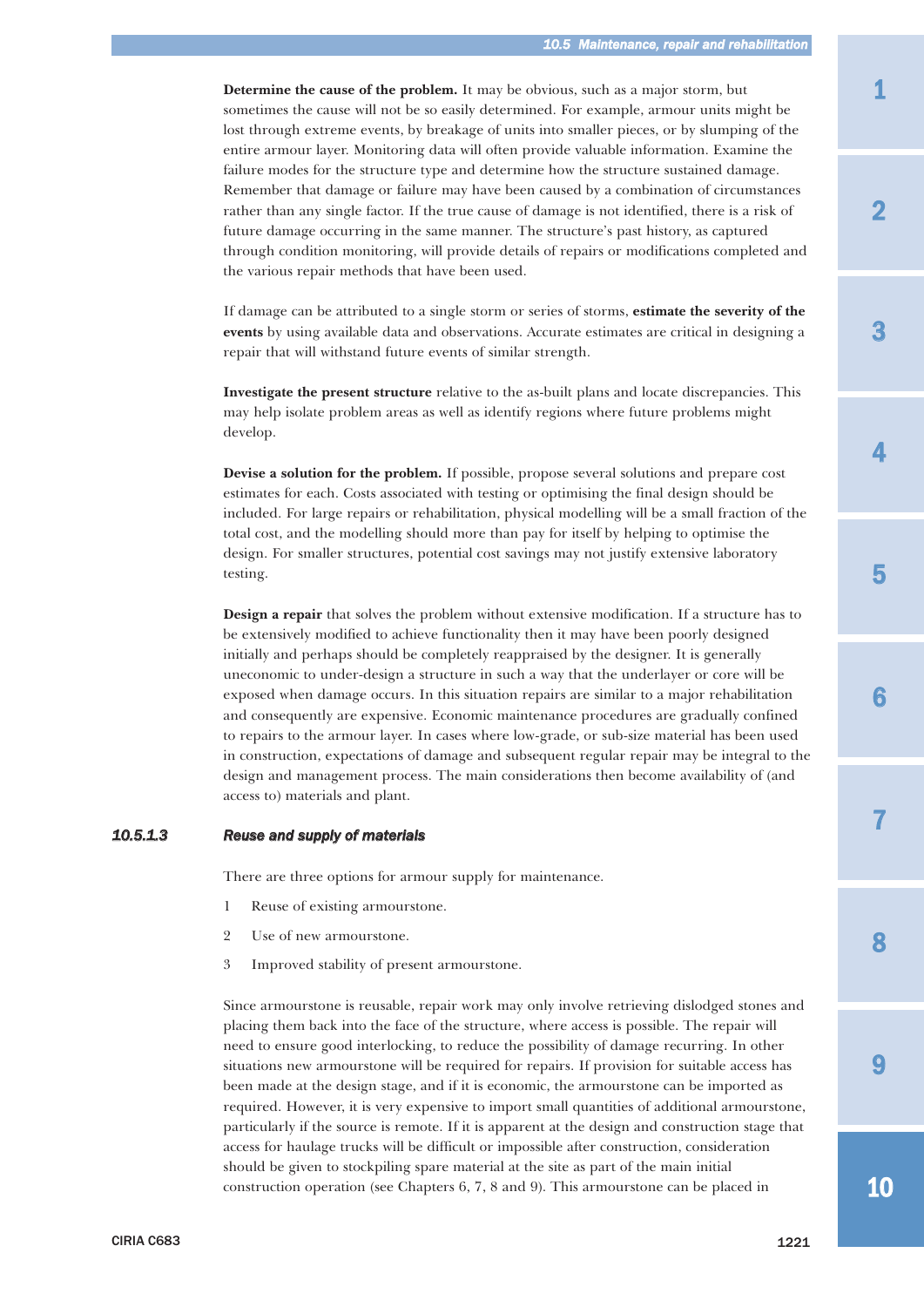<span id="page-45-0"></span>stockpiles, buried beneath fine material or used to mark access roads. Occasionally armourstone can be stored under water, eg close to the neck of a breakwater. Availability of materials and construction plant need to be taken into account. For example, a local quarry that produced the original armourstone may not be in operation and there might not be any other local suppliers of adequate armourstone. This may mean that concrete armour units have to be used instead of quarried rock.

# *10.5.1.4 Access and plant*

Access for repair plant to, along and around the structure for repairs is crucial and should be considered when detailing or dimensioning new rock structures.

- $\bullet$  Access for initial construction is often gained along the core or underlayer of a partly completed structure or by purpose-built and expensive temporary works. Once construction is complete these forms of access will no longer be available for repair works, which reduces the options for equipment and site access for repairs. For example, the original structure might have been constructed from an access road on top of the structure crest, whereas the repair might have to be accomplished from floating plant.
- $\bullet$  Since previous work on the structure took place, development of the surrounding area may have significantly altered access to the site for construction and storing materials. This will influence the design by limiting construction sequence options.
- $\bullet$  Concrete crown walls are sometimes included, partly to make provision for future maintenance. However, they are only of value in this regard if it can be guaranteed that they will not be damaged by storms.

Land-based equipment commonly used for repair of armour layers is listed in Table 10.14 together with comments on suitability and potential access constraints (see also Sections 9.3.2 and 9.3.3). Handling attachments are discussed in Table 10.15. For repair work, the *positive pick-up* and placing capability of a fixed-arm grapple often makes this the favoured attachment. This is because the grapple tends to allow more rapid working by enabling stones to be picked up easily from a stockpile or from a position already in the structure. It can also be used to push stones into position. Specialist floating plant may be required for maintenance of some structures; the techniques are similar to those described in Sections 9.3.4 and 9.3.5.

| Method                                     | <b>Access</b>                                                                                                                       |
|--------------------------------------------|-------------------------------------------------------------------------------------------------------------------------------------|
| Tracked hydraulic excavator                | Suitable on soft beaches; also used to track over heavy<br>armourstone on crest of structure with aid of an<br>experienced banksman |
| Wheeled hydraulic excavator                | Only suitable where hard access is available, the stones are<br>relatively small and short reach required                           |
| Crawler crane                              | Suitable for remote areas of a structure where hard access<br>is available above water                                              |
| Jack-up on pontoon with crane or excavator | Suitable for sites that do not dry and where access is not<br>available along the structure                                         |

Table 10.14 *Construction equipment for land-based repair of armourstone layers*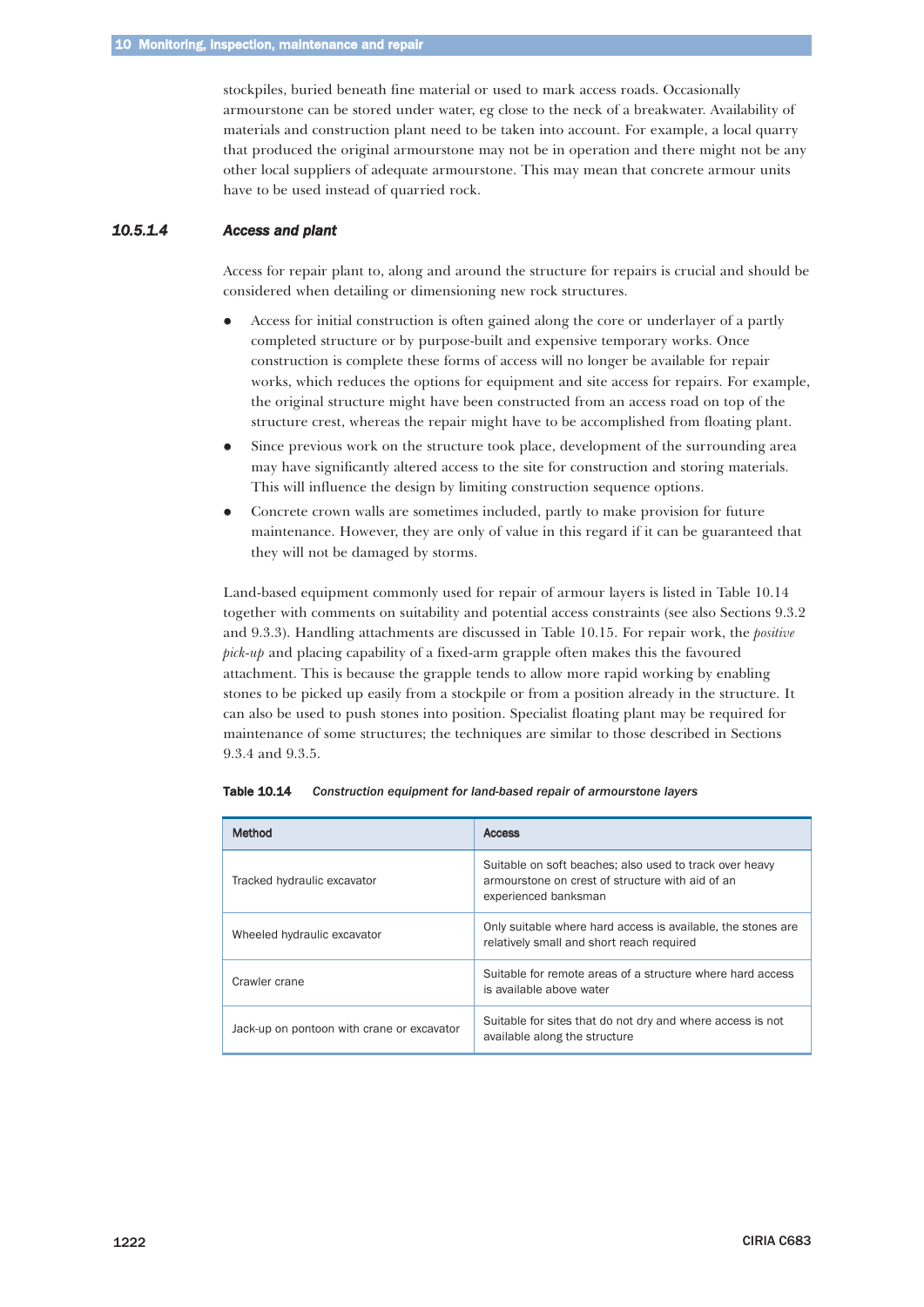| <b>Handling attachment</b> | Comment                                                                                                                          |
|----------------------------|----------------------------------------------------------------------------------------------------------------------------------|
| <b>Bucket</b>              | Positive pick-up and placing; limitations on placing and moving; tendency<br>to drop stones; better with armourstone $<$ 2 t     |
| Orange-peel grab           | Non-positive pick-up and placing; difficult to pick up individual stones<br>from face                                            |
| Grapple grab               | As above, for handling. Often the favoured attachment for placement of<br>armourstone; attachment slower on crane than excavator |
| Buckets and skips          | Applicable to areas where importing heavy armourstone is difficult.<br>limited control                                           |
| Chains and lifting eyes    | Suitable where armourstone does not have to be moved far across<br>the structure                                                 |

#### <span id="page-46-0"></span>Table 10.15 *Construction handling attachments for land based repair of armourstone layers*

# 10.5.2 Repair and rehabilitation of rock-armoured structures

Maintenance is considered in two main categories (USACE, 2003):

- $\bullet$  **repair** – making good portions of a structure that have been damaged by waves, winds, currents, surges, impacts or seismic activity
- $\bullet$  **rehabilitation or strengthening** – renovation of deteriorated structure components to original condition or upgrading the structure to withstand greater design loads.

Repairs of rubble mound structures generally consist of rebuilding the rock structure or replacing the armourstone with new material. In some cases repair can be achieved with concrete or asphalt grout. The following considerations distinguish the design of repairs to rubble mound structures from the design of new structures:

- $\bullet$  repairs are made to an existing rubble mound structure that may have been damaged by storm action, resulting in either a lower crest or shallower slopes than originally built
- $\bullet$ original armour may be mixed with underlayer armourstone
- $\bullet$ changing armour slope to suit design parameters is difficult
- $\bullet$ embedding and securing a new armour slope toe is more difficult than new construction
- $\bullet$  transitions between the repair section and the existing undamaged slope must be accomplished without creating weaknesses in the armour layer
- $\bullet$  repairs to armour slopes may involve mixing of sizes and types (overlaying armourstone with concrete armour units, for example)
- $\bullet$  to begin repairs, it is usually necessary to remove part or all of a damaged armour slope and in some instances broken armour units must be removed. This will temporarily expose the underlayer, and during the repair it may be necessary to remove material from the site or stockpile it for reuse
- $\bullet$  spot repairs to isolated damage on armour slopes require substantial mobilisation of equipment, and might have to be postponed in the absence of economical methods
- $\bullet$  concrete and bitumen injection may be used for repairs, particularly if the existing armourstone size is considered to be too small for stability and larger armourstone is not readily available.

Depending on the extent of damage or deterioration on a rubble mound structure, repair options range from minor re-dressing of the primary armour layer to complete replacement of the structure. Pope (1992) listed the common options for repairing rubble mound structures shown in Table 10.16.

2

3

4

5

10

 $\mathbf Q$ 

8

7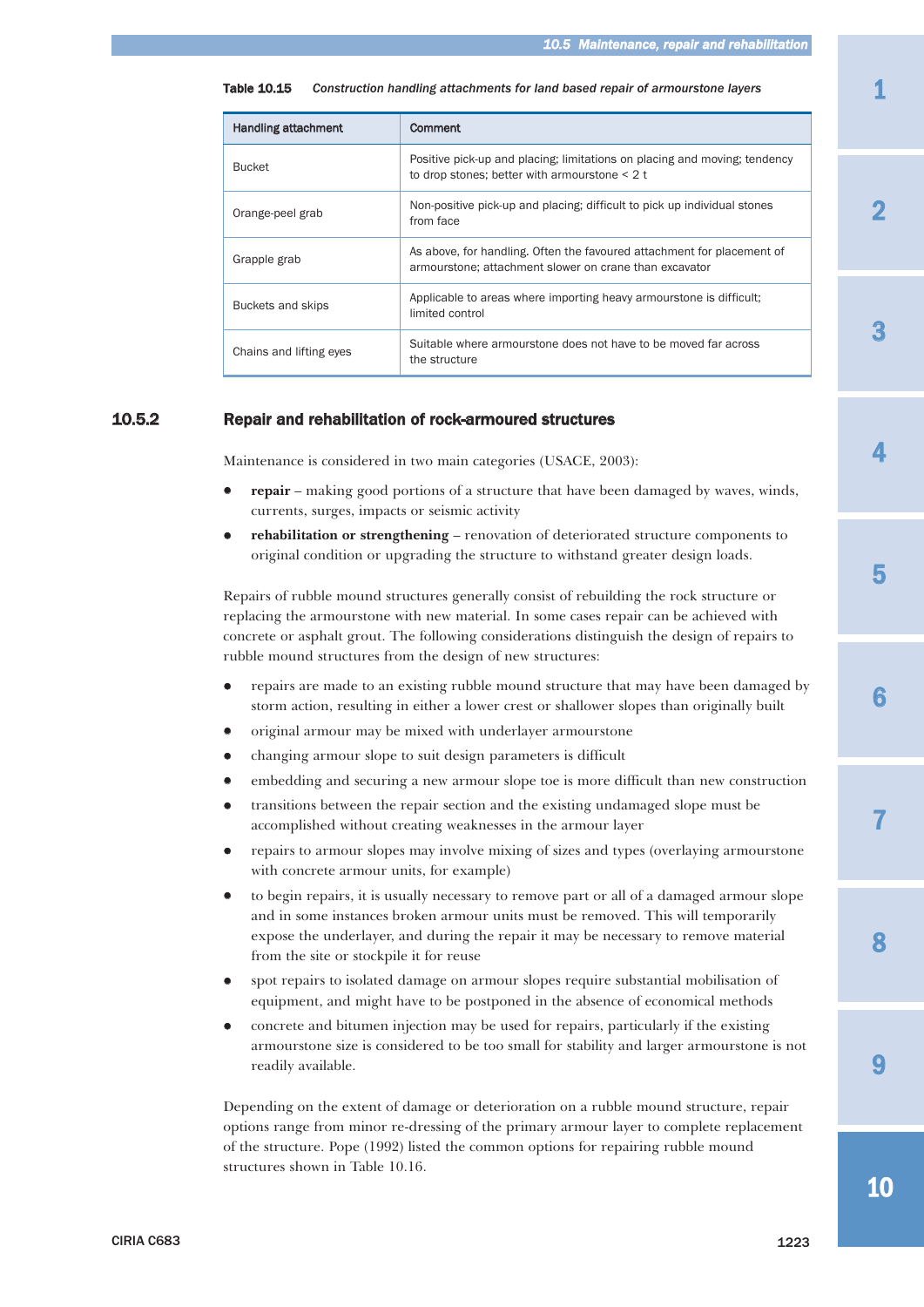<span id="page-47-0"></span>Table 10.16 *Options for repairing rubble mound structures (based on Pope, 1992)*

| Problem area<br>Options (coastal structures) |                                                                                                                                                                                                                      | Options (river and canal structures)                                                                                                                                                                                                                                                                                                 |  |  |
|----------------------------------------------|----------------------------------------------------------------------------------------------------------------------------------------------------------------------------------------------------------------------|--------------------------------------------------------------------------------------------------------------------------------------------------------------------------------------------------------------------------------------------------------------------------------------------------------------------------------------|--|--|
| Slope and crest<br>repair                    | Chinking (adjustment of the<br>۰<br>armour surface by plugging with<br>smaller material), resurfacing<br>Addition of armourstone<br>Layer reconstruction<br>Raising the crest<br>٠<br>Burial of existing armourstone | Chinking, resurfacing, addition of similar or<br>dissimilar armourstone to fill holes above<br>water<br>Screw race erosion has to be repaired by<br>dumping a larger stone size on top of the<br>eroded bank line<br>Cut bushes and trees regularly<br>Small erosion not repaired but the<br>permitted maximum ship speed is lowered |  |  |
| Toe and foundation<br>repair                 | Reconstruction of the toe<br>٠<br>Scour apron<br>٠<br>Addition of a berm or toe trench                                                                                                                               | New fascine mattress loaded with coarse<br>stones or light armourstone                                                                                                                                                                                                                                                               |  |  |
| Core repair or void<br>sealing               | Precast concrete blocks<br>٠<br>Filter cloth (geotextile)<br>٠<br>Grout                                                                                                                                              | Filter and subsoil reconstruction                                                                                                                                                                                                                                                                                                    |  |  |
| Failure damage                               | Replacement of original structure<br>٠<br>Complete removal of existing<br>structure                                                                                                                                  | Replace original structure<br>Entirely remove existing structure                                                                                                                                                                                                                                                                     |  |  |

#### 10.5.3 Repair

# *10.5.3.1 Armour layer*

There are four general categories of armour layer repair:

- $\bullet$ spot replacement of broken or dislodged armour stones or concrete armour units
- $\bullet$ overlaying existing armour layers
- $\bullet$ replacing armour layers
- $\bullet$ rebuilding the structure.

Design guidance for armour layer repairs is sparse and common sense rules of thumb are often applied, taking into account the unique aspects of each repair. Past repair experience on the same or similar structures provides valuable design input (USACE, 2003).

# *10.5.3.2 Spot or localised replacement of broken or dislodged armourstone or concrete armour units*

When the primary armour layer has been damaged through displacement of individual armour units, and when the percentage of displaced units is below 5 per cent, it is often possible to repair the armour layer by replacing dislodged units with units of similar type and size (Groeneveld *et al*, 1985). It is acceptable practice to reuse displaced stones or units supplemented with new ones, provided that the old units are still sound and have not been broken into smaller pieces. If damage occurred as a result of forcing conditions that were similar to the design event this may be acceptable. If damage was caused by frequently occurring storm events, then repair with similar units may not provide adequate long-term protection (USACE, 2003).

Localised or *spot* replacement of dislodged armour stones or units is the least expensive of the repair options because it requires less time on site, material costs are lower and less rehandling of existing armour is needed; however, costs per unit replaced are very high because of the high mobilisation costs. Individual armour stones or units are generally dislodged in the vicinity of the still water line and repairs can be achieved using plant perched on the structure crest, if accessible, or by hydraulic machines that can gain access to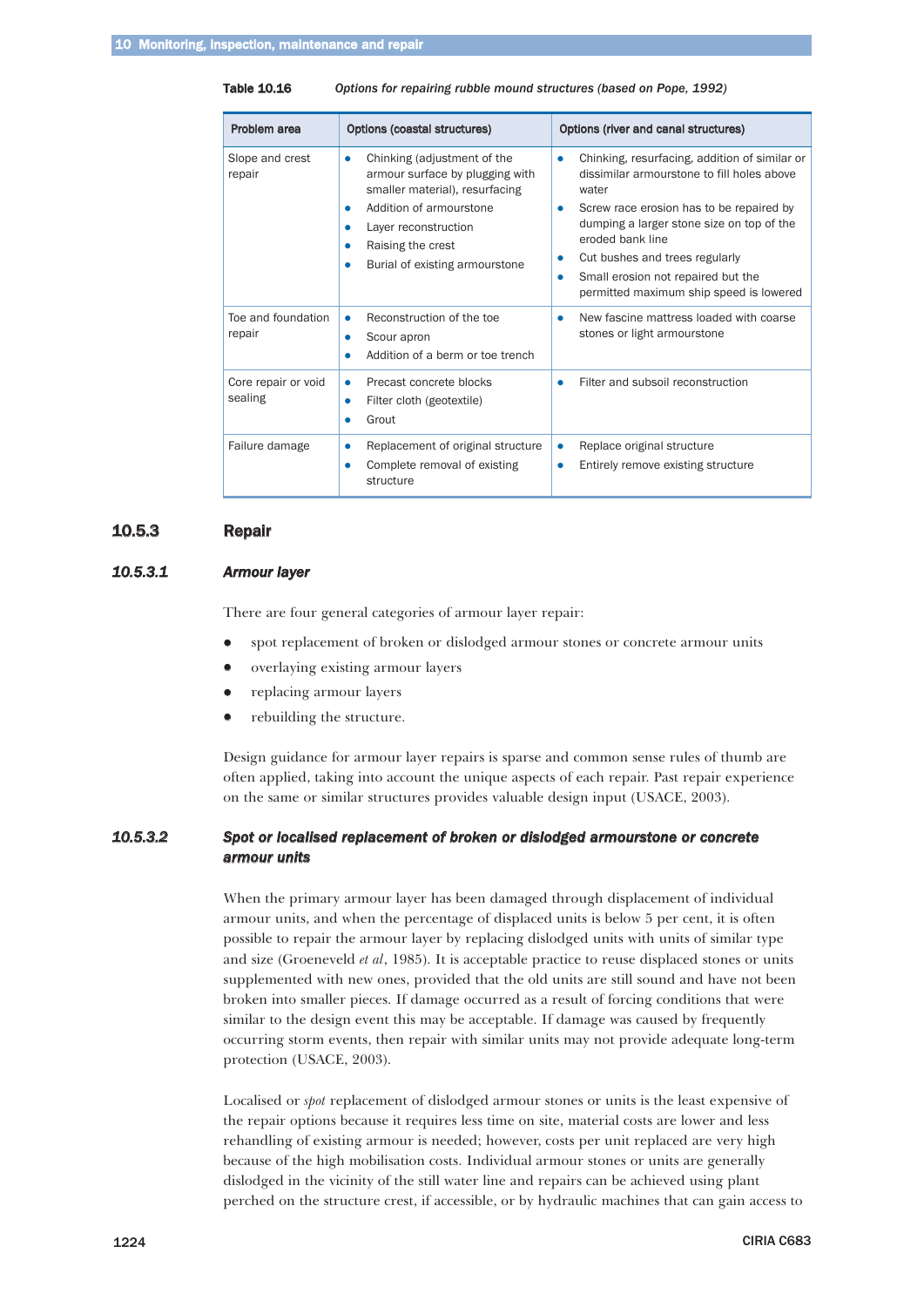the structure slope. Tracking of plant across large armourstone is difficult and is often limited to armourstone with an upper limit of about 6 t. Movements should be made with care, as excavator tracks may easily be damaged. For structures where crest access is unavailable or where building temporary construction roads is too expensive, repairs can be made from floating plant, but this is extremely expensive to mobilise unless plant is available locally.

Before repairs are started, loose armour stones or units should be removed from the damaged area. Voids above the still water level (SWL) are then filled with new armourstone. In practice, many units may need to be unpicked before a single armour stone can be replaced, making the process highly labour-intensive. Voids on either side of the SWL can be filled with new armourstone, and adjacent undisturbed armour stones reoriented to provide better interlocking. Local circumstances may dictate removal of a V-shaped section of the upper armour layer to facilitate such a repair while maintaining interlock, necessitating extensive removal of armour on a long slope. Alternatively, existing stones from the armour layer above the void can be used to fill the void, thereby progressively moving the void upslope to the crest, where new armour stones can be added (Ward and Markle, 1984).

This method helps ensure there is good contact between armour stones in the repaired area and in the slope above the repair. The main difficulties are obtaining armour stones of the right size and shape to repair the void, and maintaining good interlock when relaying the removed armour stones. This method also eliminates multiple handling of armourstone and the need to stockpile existing armour stones. Achieving armour interlock is critical for stability of the spot repair. If an existing damaged armour layer has good interlock in the undamaged portions, reseating or shifting those armour stones during spot repairs may introduce new weaknesses in the armour layer and reduce the armour stability. Similarly, to achieve a stable repair the new armour stones placed on the structure must be well seated to ensure maximum contact with surrounding stones (USACE, 2003).

Underwater spot repairs on slopes are extremely difficult to conduct. It is usually impractical to unpick the armour layer and rebuild to the design profile. Instead, armourstone is usually placed directly into and around the void area and interlock is achieved by making minor readjustment to the surrounding armourstone and adding more material. This often results in a localised variation to the design profile and in continued vulnerability. Spot repairs that require mobilisation of floating plant are very expensive and they are usually conducted only when there is considerable risk to structure stability or functionality.

The stability of interlocking concrete armour units is based on the interlock between adjacent units (USACE, 2003). Groeneveld *et al* (1985) recommend that, when repairing concrete armour unit layers, both damaged and undamaged units should be removed from the repair location all the way up the slope to the crest, and then replaced with undamaged units. This guarantees proper interlocking throughout the armoured slope. Turk and Melby (1997) suggest two methods for repairing concrete armour slopes:

- $\bullet$  the **spot repair method**, which is used to repair a small cluster of broken armour units. Broken units are removed from the slope and replaced with new units. Because there is little handling of adjacent undamaged units, care must be taken to achieve good interlocking of the new units with the existing ones. Concrete armour units cannot generally be repaired and should be replaced.
- $\bullet$  the **"***V-notch***" method** of repair, which is more extensive because armour is removed from the point of damage up the slope in a V-shape that widens as it approaches the structure crest. The notch is then filled in using either all new units or a combination of new and original armour units.

3

4

7

8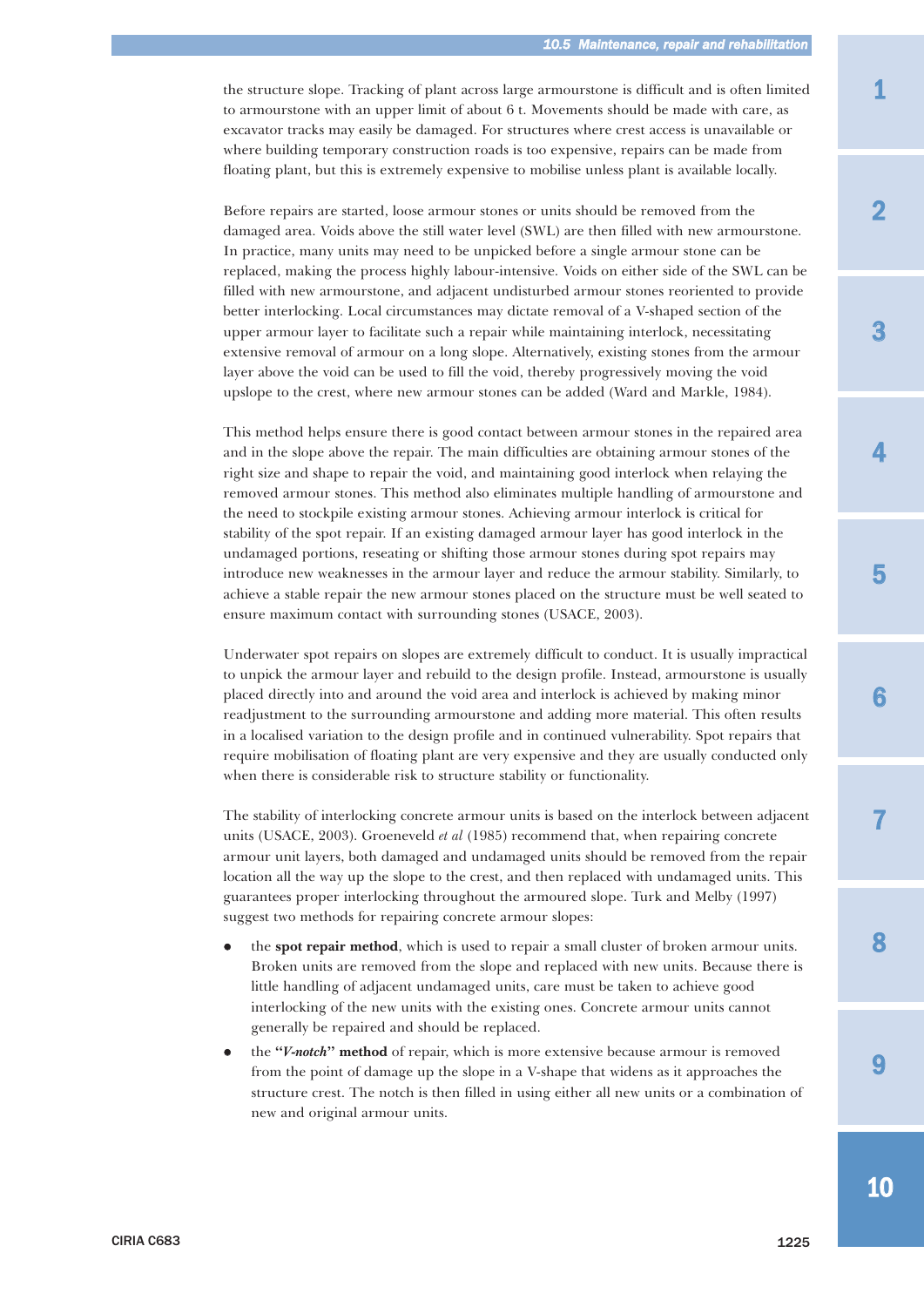#### <span id="page-49-0"></span>*10.5.3.3 Toes and berms*

The most effective way to repair a submerged berm crest is to add new material on top of the existing berm, which allows the berm to be restored to the design cross-section. If damage is minor and thought to be caused by exceedance of the design condition, the new material can be the same size or slightly larger than that placed originally. If the damage is severe, it may be necessary to redesign the berm using larger armour stones. It may be possible to place the new berm on the remnants of the damaged one, but this may require removal of some or all of the existing berm material. Scattered material may have to be removed if it interferes with navigation or other activities. Existing structures can be upgraded by adding a berm to reduce wave energy and increase stability of the primary armour layer. A berm can also decrease wave run-up and overtopping on structures that are not functioning as intended. Case histories of stability problems with armoured toes, as well as detailed design and repair guidance, are reported by Markle (1986). Toe stability is a major issue and often relates either to inadequate sizing and placement of armourstone at the toe, or to undermining of the toe berm by scour.

Toe instability caused by waves and currents scouring the bed adjacent to the structure toe is problematic. Additional toe material can be placed to rebuild a toe profile that has been degraded by materials falling into the scour hole, or a scour blanket can be constructed to protect the toe from damage by scour. A third, more expensive, solution is to excavate and reconstruct the structure toe. If this course is adopted, care must be taken not to initiate slope failure of the main armour layer during repair. It may be advantageous to reconstruct the damaged toe berm to a larger size than originally designed in order to reduce run-up and overtopping and to increase armour stability.

Some designs include provisions for scour protection, usually in the form of a rock apron extending some distance from the structure toe. Scour protection is more often added to a structure after monitoring has revealed that scour holes or trenches have been formed by currents, waves or a combination of both. For example, where scour has undermined the structure toe berm, the repair plan should include some type of scour protection to prevent recurrence. Prediction of scour is difficult, with past experience being the best gauge. There is little difference between designing scour protection as part of a structure repair or rehabilitation and designing the protection for a new structure. After scour has occurred, one of the main decisions is whether or not to fill in the scour hole before placing a protective armourstone blanket. If the scour hole is close to the structure toe and has relatively steep side slopes, there is a risk of the toe falling into the scour hole, either by armour slope failure or slip-circle failure. This presents a difficult design decision because no guidance exists for armour slope instability relative to scour hole side slopes adjacent to the structure toe. In addition, deep scour holes indicate strong local currents – filling in these scour holes may substantially increase currents and cause scour in adjacent, unprotected portions of the bed.

# *10.5.3.4 Void sealing*

Rubble mound structures have a degree of permeability that varies significantly with crosssection design. This permeability absorbs wave energy, reduces wave run-up and overtopping, decreases wave reflection and generally enhances armour layer stability. Where rock structures are placed within active littoral zones sand can flow through permeable rubble mounds and deposit in shoals on the lee side of the structure. Permeability of newly constructed rubble mound structures may decrease slightly as the structure settles and stones shift into the voids. Conversely, rubble mound permeability can increase over time if smaller core material is washed out of the structure by wave action or if portions of the armour layer suffer damage. Where structure permeability causes problems it may be possible to decrease it by *void sealing*, in which grout or a sealant is injected into the structure to fill the voids (USACE, 2003). Using techniques developed in civil and mining engineering, it is possible to fill interior voids of up to 1 m in diameter but, lacking long-term field experience in the aquatic environment, the longevity of grouts and sealants placed in rock structures is unknown.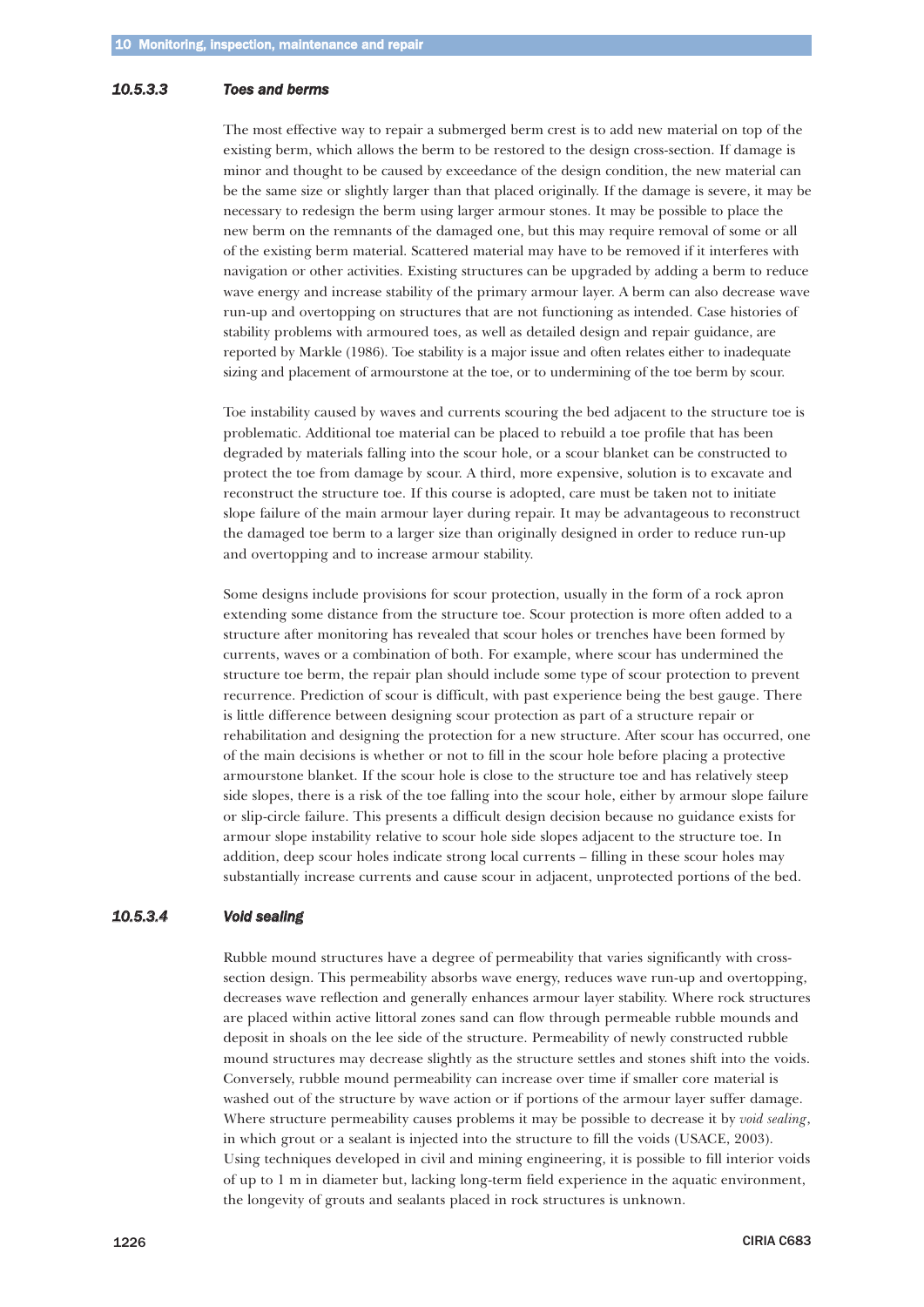### <span id="page-50-0"></span>10.5.4 Major rehabilitation and strengthening

#### *10.5.4.1 Overlaying damaged armour layers*

If widespread armour layer damage occurs that causes large sections of armour to be displaced or to slump, it may be feasible to repair the structure by adding an overlay consisting of similar or dissimilar units. Overlays can also be used to increase crest elevation to reduce overtopping or to flatten the armour slope for improved stability. Constructing an overlay is expensive because of the quantity of new armour required but is less expensive than replacing the armour layer completely.

The structure cross-section can be degraded when armour stones are dislodged, underlayer materials are lost, or toe failure and slumping of the slope armour occurs. In some cases the resulting structure cross-section will form at a lower crest elevation and with shallower side slopes than originally built. Overlay design requires an understanding of the cause of damage. If it results from armourstone instability, the overlay will need to consist of armour stones (or units) capable of resisting the wave loading; this implies overlaying armourstone that is larger than the original armour or placed at a flatter slope. Where sufficiently large stone is unavailable, concrete armour units are the only option (see Section 3.12 and Section 6.1).

Armourstone overlays need to be checked as described below.

#### **Single-layer armourstone overlays**

There are no established stability coefficients that can be used in stability formulae for singlelayer armourstone overlays placed on existing structures. It is inappropriate to use published stability coefficients intended either for two-layer armour layers or for single-layer new construction. Physical model tests should be used to optimise a stable one-layer overlay design. Wolf (1989) gives an overview of armour construction using a single layer of armourstone and provides general guidance on armourstone placement and stability, although this is not the same as an overlay.

#### **Two-layer armourstone overlays**

Most stability coefficients for armourstone are based on two-layer design, and these coefficients should be adequate for two-layer overlays provided sufficient care is taken to create a stable interface with the underlying existing armour slope. For large structures, physical model tests are warranted.

#### **Overlays using dissimilar armour units**

Typically, this refers to overlaying an existing rock-armoured structure with an armour layer composed of concrete armour units. The aim is to improve stability through better interlocking, greater mass (cubes), or a combination of both. Experiences based on the use of dissimilar armour units for repairs are reported by Carver (1989). In all cases design of the overlay was based on design guidance for new construction, evaluation of model tests of similar structures, site-specific model tests, engineering judgement or prototype experience.

#### **Armour interface with existing armour**

During placement, care is needed to maximise interlocking between the new armour layer and the existing armour layer beneath. Typically, the profile of the underlying armourstone will be irregular. In some places the new armour stones will be resting directly on existing armour, but elsewhere additional underlayer amourstone may be needed to restore the existing slope to a uniform grade. Construction of underwater portions of armour slopes is always difficult, but this difficulty is compounded when the existing slope is irregular. Care must be taken to ensure the underwater portion of the armour overlay is reasonably uniform and free of gaps.

10

 $\mathbf Q$ 

8

7

6

2

3

4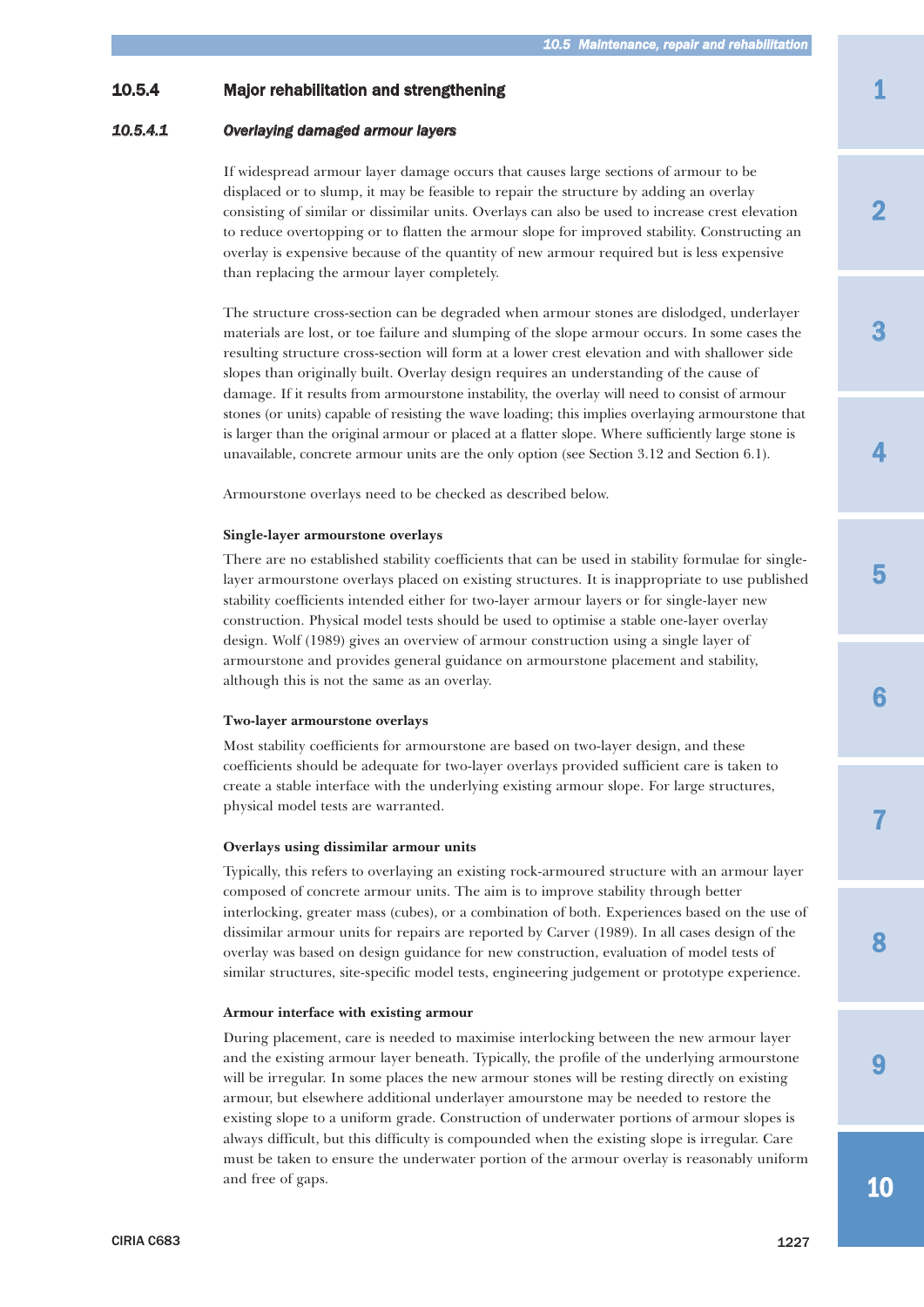#### <span id="page-51-0"></span>**Lee-side crest armour units**

If heavy overtopping of the new overlay or transmission through the structure is expected, care should be taken to securely key-in to the existing structure the lee-side crest armour units, as if these are lost the crest could unravel.

#### **Overlay toe**

The new overlay toe should be securely positioned and adequately protected, which may require construction of a new toe berm or excavation of a toe trench for a shallow-water structure. Difficulties arise where dislodged armour stones litter the toe area. Some of these displaced armour stones may need to be removed before work starts on construction of the new toe.

#### **Construction methods**

Constructing an overlay is similar to new construction in that armourstone placement begins at the toe and proceeds upslope. Where the existing slope is irregular, extra effort is needed to achieve good interlocking between the overlay and existing armour. In some cases it may be necessary to remove or relocate existing armour units.

#### **Geotechnical stability**

It is essential to make allowance for additional loads that were not considered during the original design.

#### **Hydrodynamic stability**

Higher structures might incur higher loads.

#### *10.5.4.2 Replacement of armour layer*

A more expensive alternative to constructing an overlay is to entirely replace or rebuild the armour layer over a portion of the structure. Where the original armourstone has proven to be inadequate either structurally or functionally the armour layer may have to be replaced. Replacement is also a possibility where there are excessive broken armour stones or units, undersized materials, excessive wave overtopping or excessive wave transmission. Rebuilding the armour layer is only advisable when it can be determined that damage was caused by something other than armour instability, such as faulty construction or seismic events.

Although very expensive, armour layer replacement or rebuilding is justified if the cost is projected to be less than future maintenance costs (based on past performance). Replacement armour layers should be designed using the guidance available for new construction (see Chapters 6, 7 and 8). The existing underlayer on which the new armour will be placed should be of a standard that will prevent loss of underlayer through voids in the primary armour. Construction of replacement armour layers requires removal of all existing armour units and their substitution by new armour units to the revised design. Construction typically begins at the toe and works up the slope.

Disposing of the original armour entails substantial expense. If possible, the old armour stones or units should be recycled to minimise handling costs. One option might be to place damaged and undersized armour stones or units at the toe of the structure, to create an elevated berm that serves as a base for the new armour layer. Broken pieces of armourstone or units (especially rounded concrete pieces) should generally not be used to fill in as underlayer material.

A construction plan should be devised for removing the existing armourstone over a section of the structure, then replacing the armour units starting with the toe and working upslope. Costs can be controlled through efficient stockpiling of armour units and minimising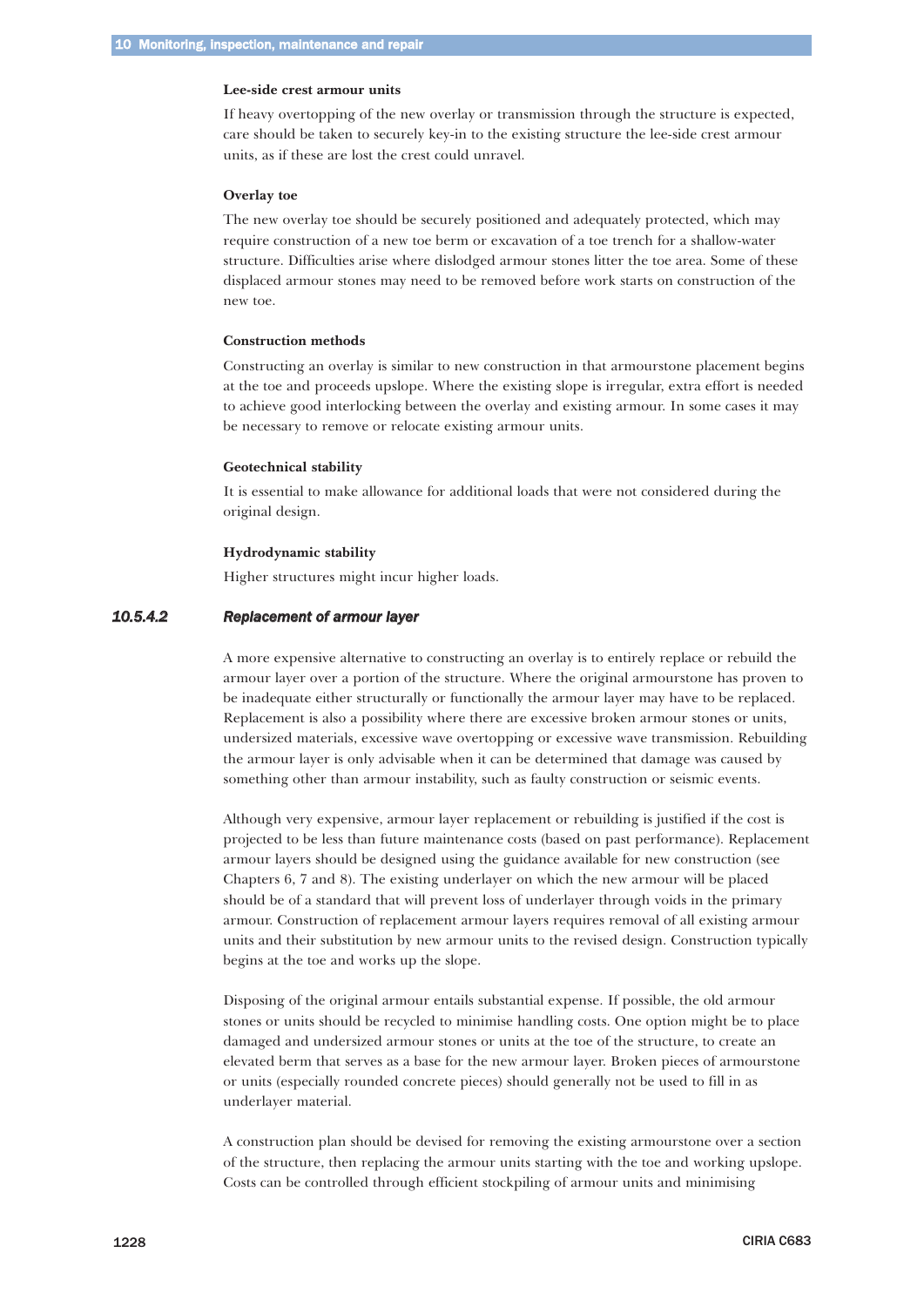<span id="page-52-0"></span>rehandling of armour. Armour layer rebuilding or replacing is similar to new construction, except that the core and underlayer already exist. It may be necessary to replace, add to or adjust portions of the underlayer to accept the new armour layer. The underlayer should be checked for correct thickness and compaction. If the new armour layer consists of much larger armour units, the armourstone grading in the underlayer may have to be increased to avoid loss of material through the voids. The slope of the new primary armour layer can be reduced, by placing additional underlayer armourstone on the existing slope.

### *10.5.4.3 Reconstruction of rock structures*

Structures that sustain catastrophic damage, where the integrity of the structure has been lost, or where repair can only be realised through a major redesign, will need to be entirely rebuilt. If the structure function requires reconstruction at the same location, it may be necessary to bury or completely remove the existing structure. Burial of an existing structure will probably result in a larger cross-section (Pope, 1992). In cases where the same functionality can be achieved by building a new structure adjacent to the damaged one, it may be possible to abandon the old structure. Design of replacement structures follows the same guidance as new construction.

If the new structure is to be placed over the remnants of the existing one, special attention is needed to prepare the existing structure to serve as the rubble base of the new construction. This may involve removing material, preparing a new toe and placing new bedding material. Removing materials from the old structure is a major expense and consideration should be given to the possible reuse of the material in the new construction.

#### 10.5.5 Armoured structure repair case histories

Repairs to rock- and concrete-armoured structures are widespread, but only limited documentation of maintenance activities is available worldwide. Lessons learned from previous work on the same or similar structures are a valuable source of ideas and methodologies that can be drawn on when a structure needs repair or maintenance. Nevertheless, each structure is unique in its location, exposure, construction and intended functionality, so it is important not to adopt a repair procedure without first carefully evaluating all these aspects. Inevitably those structures suffering high or regular damage are better documented in this respect.

Repair case histories describing various approaches are summarised in Boxes 10.8, 10.9, 10.10 and 10.11.

3

4

7

 $\mathbf Q$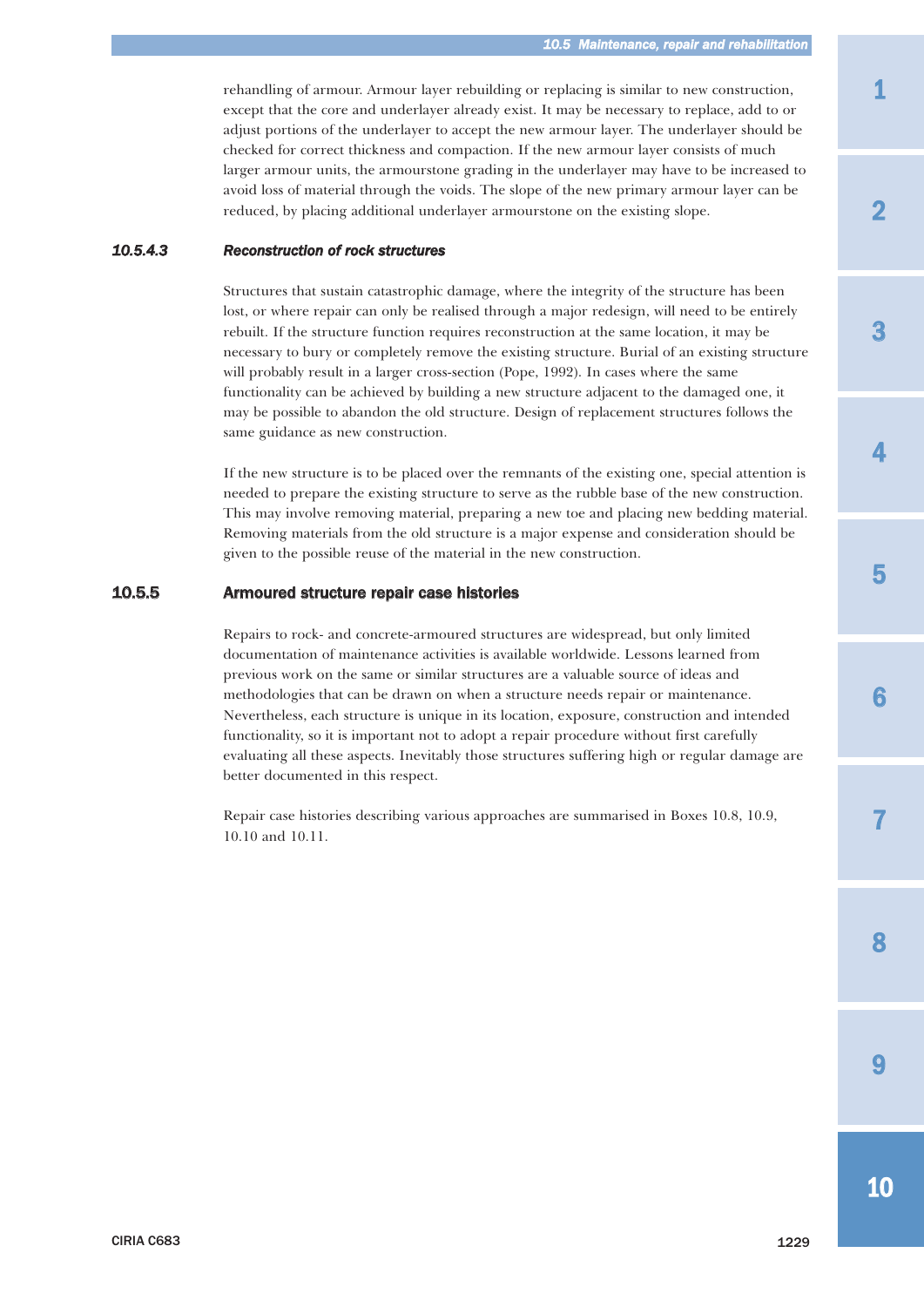#### Box 10.8 *Life cycle maintenance and management of low-cost structures*

Rock groynes were constructed in 1992 to replace life-expired timber groynes at the base of an unconsolidated sandy clay cliff in Christchurch Bay, UK (see Figures 10.16 and 10.17). To minimise the cost while maintaining the existing groyne positions and spacing, alternating long (80 m) and short (60 m) rock groynes were used to retain the required width of shingle beach. The groynes were designed to make use of locally available Purbeck limestone (of  $1-7$  t), which is readily available and relatively inexpensive, but does deteriorate in exposed coastal conditions. The crest width was designed to allow access for construction plant (armourstone is delivered by trucks, which reverse along the length of the groyne with smaller stones temporarily placed on the crest as kerbing for safety) and the side slopes at 1:2 are as steep as is practicable for stability. Concrete tripods were originally used to provide a stable toe, but were found to be unnecessary, so in structures constructed later selected larger armour stones were used as *toe stones*. The groynes were built directly on the thin sand beach (approximately 0.3 m thick at the head of the structures) and some material (particularly the concrete tripods) quickly settled.





*Low-cost groynes at Highcliffe (courtesy A P Bradbury)*



#### Figure 10.17

*Cross-section of rock groynes at Highcliffe*

The groynes are inspected every month and maintenance works (predominantly for public safety) cost approximately 0.5 per cent of the present value of capital works per year, which includes the importation of limited quantities of armourstone to compensate for deterioration. The performance is considered to be appropriate to the location and constraints. Experienced local authority engineers manage the monitoring and maintenance programme. To allow direct comparison between the costs and benefits of low-cost rock groynes with other project options, future values are discounted to present values (see Figure 10.18). UK guidance recommends that a discounted benefit cost analysis is examined over 50 years using an annual 3.5 per cent discount multiplier (Bradbury *et al*, 2004). For this, the economic evaluation should consider both capital costs and anticipated maintenance (life cycle) costs. Innovative structures demand a knowledge of the impacts and costs of relaxing conventional guidance and an understanding of the implications of simplified design. Because of the discount rates used in economic analysis, projects with lower capital cost and significant maintenance in latter years, are often of economic benefit. The example of life cycle costing and benefits of low-cost approaches demonstrates that over a 50-year design life, the low-cost non-standard rock groyne construction is expected to be more economical than conventional structures.

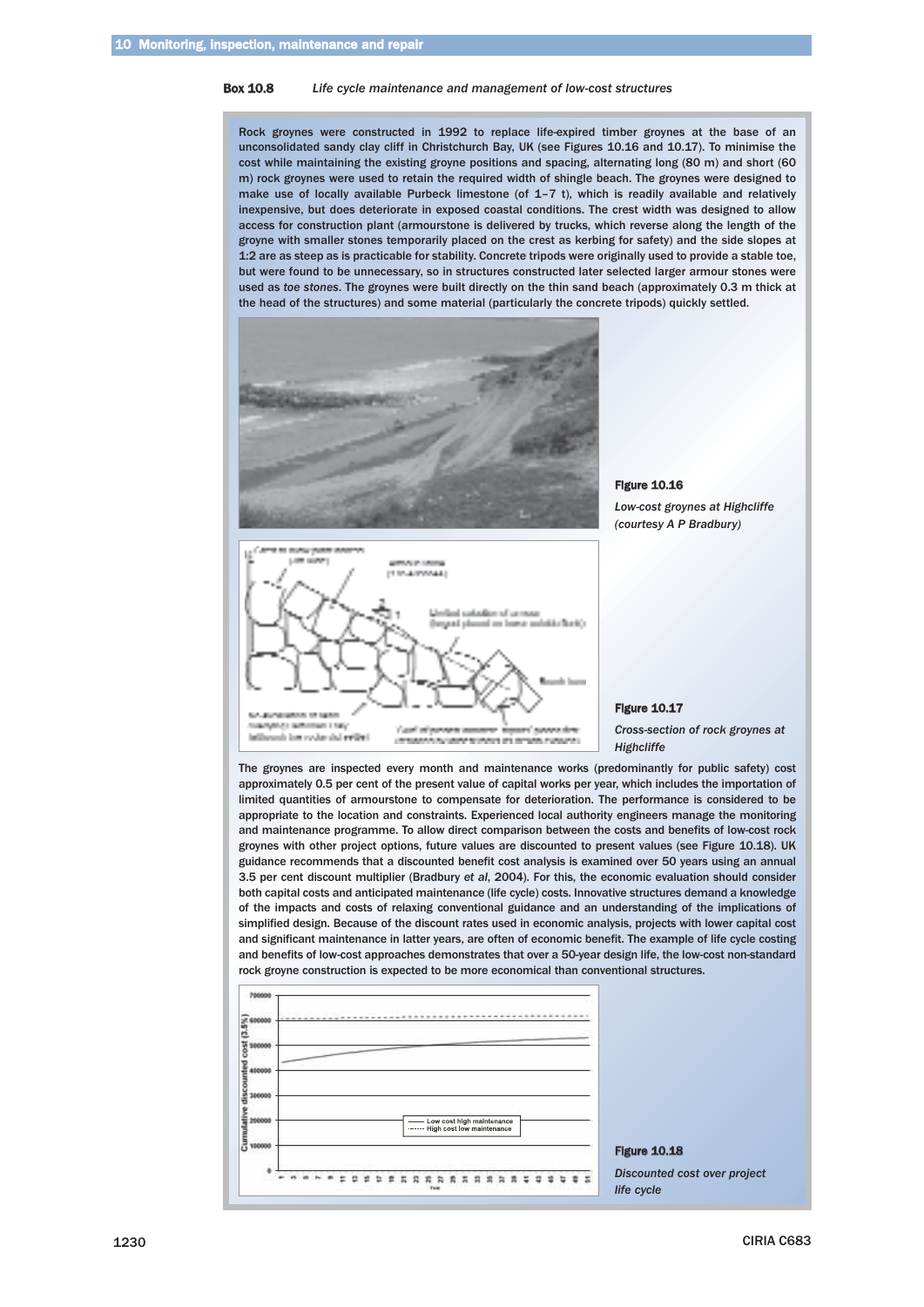#### Box 10.9 *Functional management of groynes in the River Waal*

The River Waal in the Netherlands contains about 800 groynes over a length of almost 100 km. Most of the groynes were built between 1900 and 1925, and have a mean length of 85 m, a mean height of 6 m and a mean width of 2.5 m. In many cases the upper half of the structure is of pitched stone and the lower half of armourstone. The management aim is to maintain them efficiently so that the groynes fulfil their function – providing sufficient water depth for navigation during low-discharge periods – at minimum cost. A maintenance plan describes timing, purpose and nature of maintenance measures. Systems analysis was applied to identify elements that are critical for failure (loss of functionality) and priority given to monitoring those elements. They can be selected by criteria such as the cost of maintaining the element, the cost of failure of the element and the timing and frequency of intervention. The critical elements that are predominant for failure are the groyne head and the groyne trunk (exposed to sliding due to scour) and the root of the groyne exposed to outflanking, ie development of a channel along the root of the groyne, causing it to become detached (see Figure 10.19).



Figure 10.19 *Longitudinal section of a groyne*

The groyne head can fail through steepening of the slope, which can cause the head to slide and the channel to become shallower, thereby impeding navigation. For an objective inspection of the critical elements, parameters need to be formulated to monitor the state of repair. The condition of the head is monitored by inspections and the parameter is the slope angle,  $\alpha$  (see Figure 10.19).

The maintenance and inspection plan contains the optimal schedule of all inspections, maintenance measures and replacements and the costs for a certain period. The inspection interval decreases as the condition of the element deteriorates, ie as the slope steepens. When the intervention level is reached the groyne head is maintained by dumping stones, or repairing or *washing in* of pitched stone (filling gaps between stones with gravel to maintain structural integrity and inter-stone friction). This maintenance is carried out at defined intervals. Table 10.17 summarises the maintenance and inspection plan and can be used to determine the required budget for a particular period.

#### Table 10.17 *Summary of maintenance and inspection plan*

| Element           | Inspection<br>parameter                          | Inspection<br>interval                            | Intervention level                                                                                  | <b>Measure</b>                                                                                            | Intervention<br>interval |
|-------------------|--------------------------------------------------|---------------------------------------------------|-----------------------------------------------------------------------------------------------------|-----------------------------------------------------------------------------------------------------------|--------------------------|
| Groyne<br>head    | Slope angle                                      | Two years<br>(or more if<br>no damage)            | Slope angle 1:1.5 in outer<br>bend<br>Slope angle 1:1 in inner<br>bend $>$ 4 m <sup>2</sup> damaged | Dumping stone;<br>repairing or<br>washing-in of<br>pitched stone                                          | 14 years                 |
| Groyne<br>trunk   | Slope angle                                      | Two years<br>(or more if<br>no damage)            | Slope angle 1:1.5 in outer<br>bend<br>Slope angle 1:1 in inner<br>bend $>$ 4 m <sup>2</sup> damaged | Dumping stone;<br>repairing or<br>washing-in of<br>pitched stone                                          | 14 years                 |
| Root of<br>groyne | Depth and<br>length of<br>outflanking<br>channel | Depends on<br>value of<br>inspection<br>parameter | Depth of channel $\leq 1$ m and<br>length $<$ 5 m<br>Depth of channel $> 1$ m and<br>length $>$ 5 m | Dumping stone;<br>washing-in of<br>pitched stone<br>Place timber<br>sheet-piling,<br>geotextile and stone | 56 years                 |

1

2

4

3

5



7

8

**0**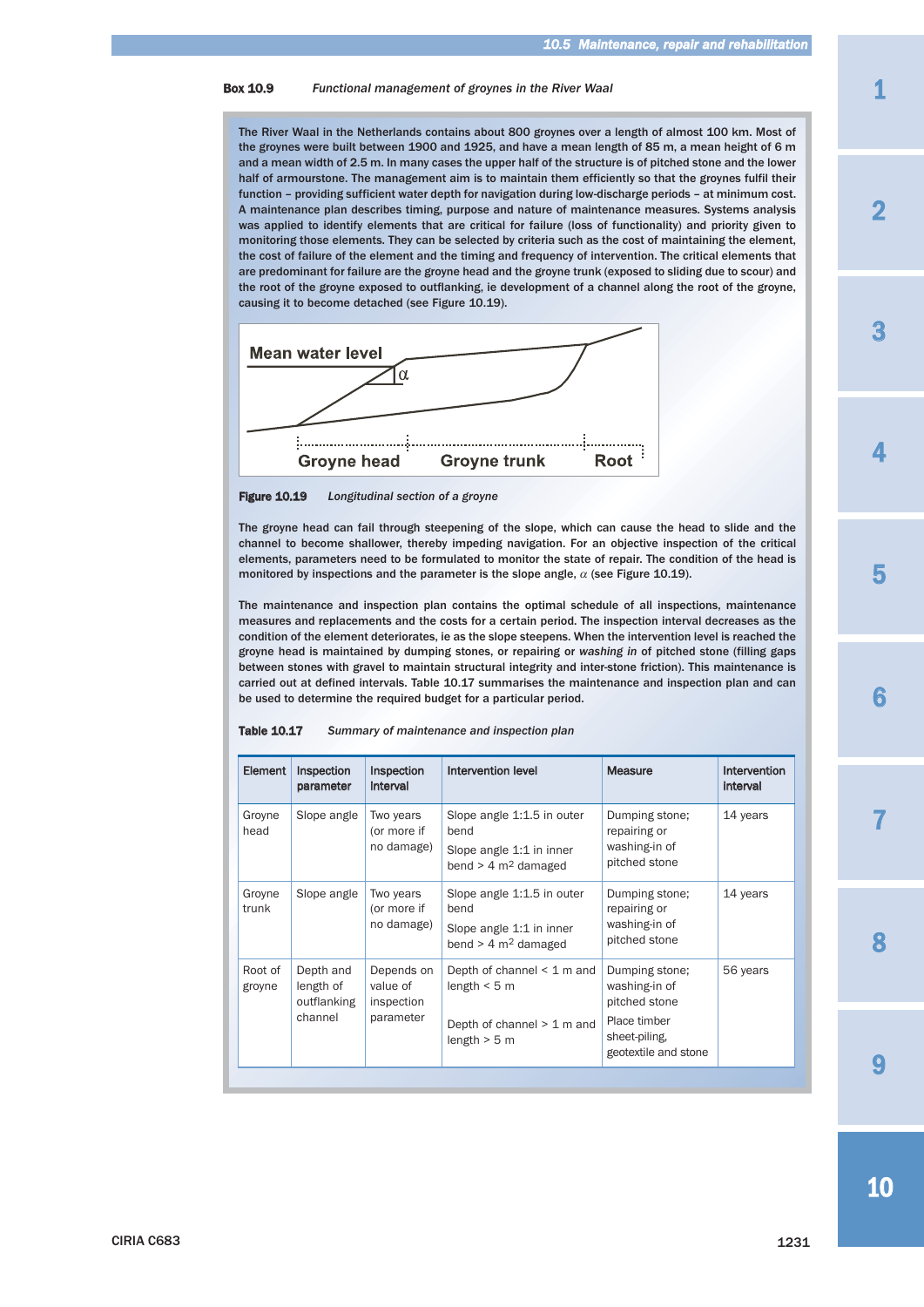#### Box 10.10 *Implementation of a master plan for the maintenance of the embankment protection on the developed River Rhône*

The multi-purpose development of the River Rhône between Lyon and the Mediterranean was carried out between the late 1940s and 1980. It required the installation of rip-rap to protect river embankments from loads due to hydraulic conditions (current and wave attack) and weather conditions (freeze-thaw). These conditions led to deterioration of the rip-rap, which has required increasing levels of maintenance. The control of the maintenance and repair budget, combined with the increased security requirement of the installations, drove Compagnie Nationale du Rhône (CNR) to undertake a comprehensive diagnostic study that delivered a master plan for embankment maintenance.

The studies were organised in two phases: an evaluation of the current state of embankments, including evaluation of the risks, and a post-analysis stability modelling to locate areas at risk of instability. The master plan includes an evaluation of various areas of banks:

- areas to be reinforced immediately
- $\bullet$ areas to be monitored
- areas without problem.

The actual size of the rip-rap protective layer that had been in place for 20–50 years was found to be inadequate for 94 of the 244 km of embankment analysed (Figure 10.20). Comparisons with design requirements, indicated problems related to currents, wind waves and ship waves. A major problem also arises from the in-service evolutionary geological properties of the rocks, such as gneiss or weatherable and frost-sensitive limestone. Both result in steady long-term degradation, and particularly fracture of the stones. This study resulted in development of an accelerated armourstone ageing test to improve diagnosis and prediction of armourstone evolution. The specifications for mechanical tests on rip-rap were refined and hydraulic calculation methods were improved with the aid of small-scale experiments including evaluation of bank protection on curves, and computation of the impacts of ship waves.

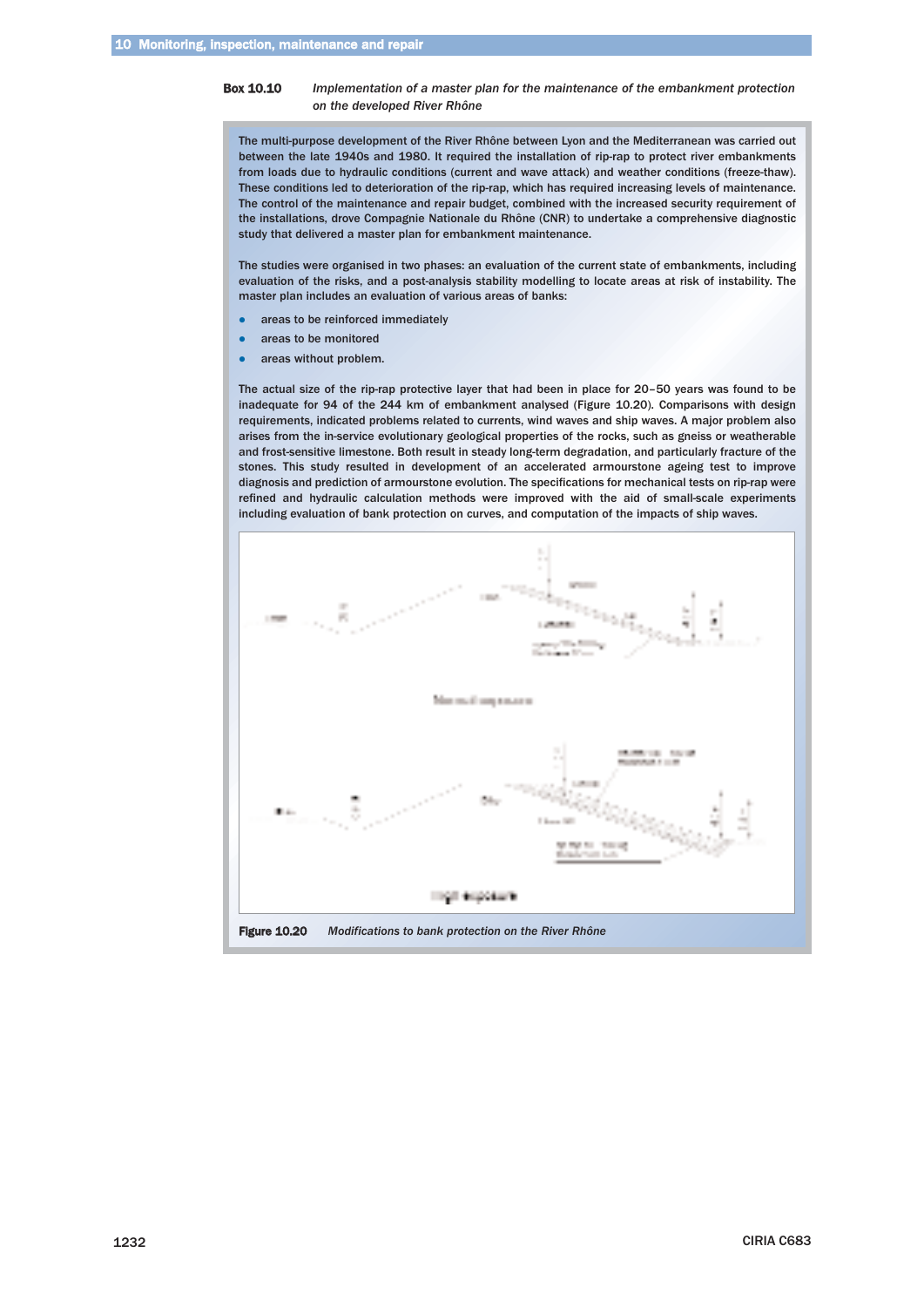#### Box 10.11 *Functional management of the breakwaters at IJmuiden*

The initial idea for the functional management of the breakwaters at IJmuiden (Netherlands) was to apply the 10-step system (see Table 10.2), but theory and practice do not always coincide. At the time of writing, the system analysis in step 6 has led to a demand for more research and analysis of structure behaviour before intervention levels, inspection strategy and plan can be determined. Maintenance of the structures over the past 35 years was evaluated and modified into a functional management model.

In the 1970s the breakwaters were extended to cope with increasing navigation intensity and larger ships on the navigation route. An innovative design was used for the new breakwaters, which incorporated a stone asphalt cover layer of more than 2 m on both seaward and harbour side slopes of the structure (see Figure 10.21). However, this layer is badly affected by wave attack on the breakwaters. Soon after construction large concrete cubes were placed on top of the asphalt layer to provide extra mass to prevent the asphalt from being pushed up from below by large wave pressures. The cubes were not stable under storm conditions and maintenance of the breakwaters since initial construction has been substantial. The main cost aspects were repair of the stone asphalt layer and replacement of displaced cubes. Another maintenance cost was the levelling of the crest units to form an accessible road.



Figure 10.21 *Modification after construction: adding concrete cubes*

The following conclusions were derived:

- $\bullet$ on a national level, the infrastructure system has the function of a main transport route
- $\bullet$ the breakwaters should at least maintain the functions they have performed until now
- $\bullet$  under extreme storm conditions the breakwaters act as low-crested structures and wave transmission is large. The crest should remain at its current height to maintain similar transmission behaviour
- the structure should be stable under severe storm conditions. While some damage is acceptable, the integrity of the structure should remain. Limits for acceptable damage are difficult to define
- damage to the structure will not directly influence its functioning with respect to the layout. Only a (large) breakthrough will change currents and wave transmission and will not be acceptable. Acceptable damage is established from required minimum maintenance and repair costs
- $\bullet$  the main parts of the breakwaters to be considered in a management plan are the asphalt slopes, the cubes on these slopes and the crest element
- $\bullet$  even 35 years after construction, the crest element has been very stable and hardly any settlement has occurred. The main problem since initial construction was the stability of the asphalt slopes and, after placement of extra cubes, the stability of these cubes. Until now the slopes and cubes have not met the target situation of a stable breakwater, at least from the point of view of limited maintenance
- $\bullet$  the problems regarding maintenance of the breakwaters require a change of maintenance strategy. An optimal strategy must be formulated to minimise maintenance costs and fulfil the functional requirements of the breakwaters, as described above. To identify an optimal strategy the most important causes of observed damage must be identified and alternatives to prevent damage must be developed. Only then will it be possible to describe how the functions of the breakwaters can most effectively be maintained through definition of inspection parameters, intervention levels, inspection strategy and the formulation of a maintenance and inspection plan
- $\bullet$  this conclusion also means that the development of the 10-step procedure given in Table 10.2 cannot be fulfilled until the technical research for a more stable structure has resulted in a solution. At this stage it is not possible to complete the management plan.

4

3

7

8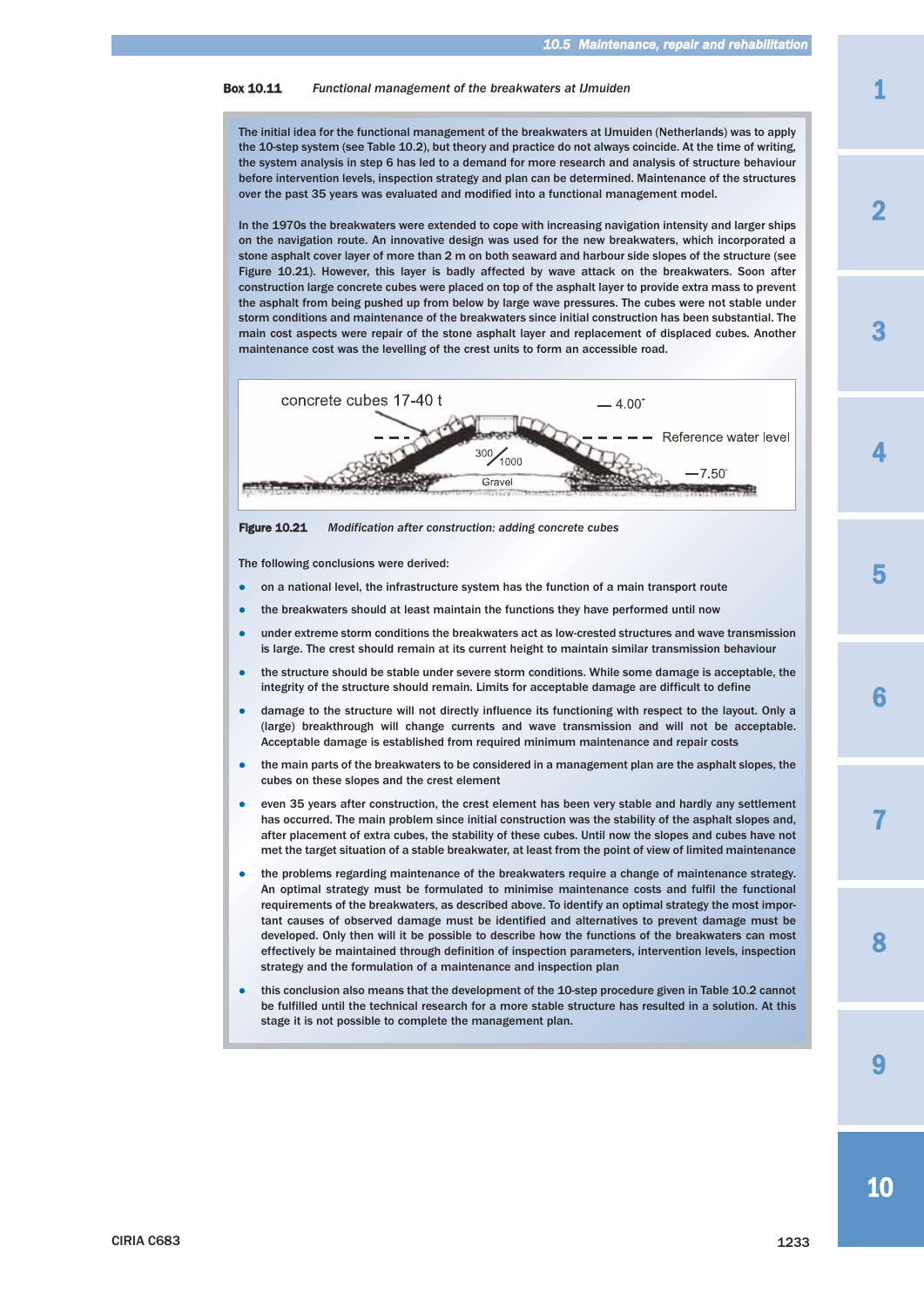# <span id="page-57-0"></span>10.6 REFERENCES

Allsop, N W H, Bradbury, A P, Poole, A B, Dibb, T E and Hughes, D W (1985). *Rock durability in a marine environment*. Report SR11, Hydraulics Research Ltd, Wallingford

Bradbury, A P, Crossman, M, Allsop, N W H, Segura Dominguez, S and Simm, J (2004). "Economical rock groynes – reducing lifecycle costs". In: J A Melby (ed), *Proc 4th int coastal structures conf, Portland, OR, 26–30 Aug 2003*. ASCE, Reston, VA, pp 728–739

Bradbury, A P and Allsop, N W H (1989). *Monitoring techniques for armoured coastal structures*. Report IT 343, Hydraulics Research Ltd, Wallingford

Carver, R D (1989). *Prototype experience with the use of dissimilar armour for repair and rehabilitation of rubble-mound coastal structures*. Technical Report REMR-CO-2, US Army Engineer Waterways Experiment Station, Vicksburg, MS

Cialone, M A (1984). *Monitoring rubble-mound coastal structures with photogrammetry*. Coastal Engineering Technical Note CETN III-21, US Army Engineer Waterways Experiment Station, Vicksburg, MS

De Quelerij, L and Van Hijum, E (1990). "Maintenance and monitoring of water retaining structures". In: Pilarczyk, K W (ed), *Coastal protection*. AA Balkema, Rotterdam, pp 369–401

Dyer, B and Millard, K (2002). "A generic framework for value management of environmental data in the context of ICZM". *J ocean and coastal management*, no 45, pp 59–75

Gerbert, J A and Clausner, J (1985). "Photogrammetric monitoring of dolos stability, Manasquan Inlet NJ". In: B L Edge (ed), *Proc 19th int conf coastal engg, Houston, 3–7 Sep 1984*. ASCE, New York

Groeneveld, R L, Mol, A and Nieuwenhuys, E H (1985). "Rehabilitation methods for damaged breakwaters". In: B L Edge (ed), *Proc 19th int conf coastal engg, Houston, 3–7 Sep 1984*. ASCE, New York, vol 3, pp 2467–2486

HR Wallingford (2003). *PAMS Phase 1 scoping study*. Tasks 1 & 2 Interim Report, HR Wallingford, Wallingford, 93 pp

Hughes, S A, Prickett, T L, Tubman, M W and Corson, W D (1995a). *Monitoring of the Yaquina Bay Entrance North Jetty at Newport, Oregon: summary and results*. Technical Report CERC-95-9, US Army Engineer Waterways Experiment Station, Vicksburg, MS

Hughes, S A, Peak, R C, Carver, R D, Francis, J D, and Bertrand, G M (1995b). "Investigation of damage at the Yaquina Bay North Jetty". *Proc case histories of the design, construction, and maintenance of rubble mound structures*. ASCE, New York, pp 227–249

Kendall, T R (1989). "Analysis of 42-ton dolos motions at Crescent City". In: B L Edge (ed), *Proc 21st int conf coastal engg, Malaga, 20–25 Jun 1988*. ASCE, New York, vol 3, pp 2129–2143

Kluger, J W (1983). "Monitoring of rubble mound breakwaters stability using a photographic survey method". In: B L Edge (ed), *Proc 18th int conf coastal engg, Cape Town, 14–19 Nov 1982*. ASCE, New York

Kluger, J W (1988). *Monitoring of 9t dolos test section on Table Bay harbour breakwater, November 1986 to July 1987*. CSIR report EMA-T 8810

Kucharski, W M and Clausner, J E (1989). *Side scan sonar for inspection of coastal structures*. REMR Technical Note CO-SE-1.4, US Army Engineer Waterways Experiment Station, Vicksburg, MS

Kucharski, W M and Clausner, J E (1990). *Underwater inspection of coastal structures using commercially available sonars*. REMR Technical Report CO-11, US Army Engineer Waterways Experiment Station, Vicksburg, MS

Markle, D G (1986). *Stability of rubble-mound breakwater and jetty toes: survey of field experience*. Technical Report REMR-CO-1, US Army Engineer Waterways Experiment Station, Vicksburg, MS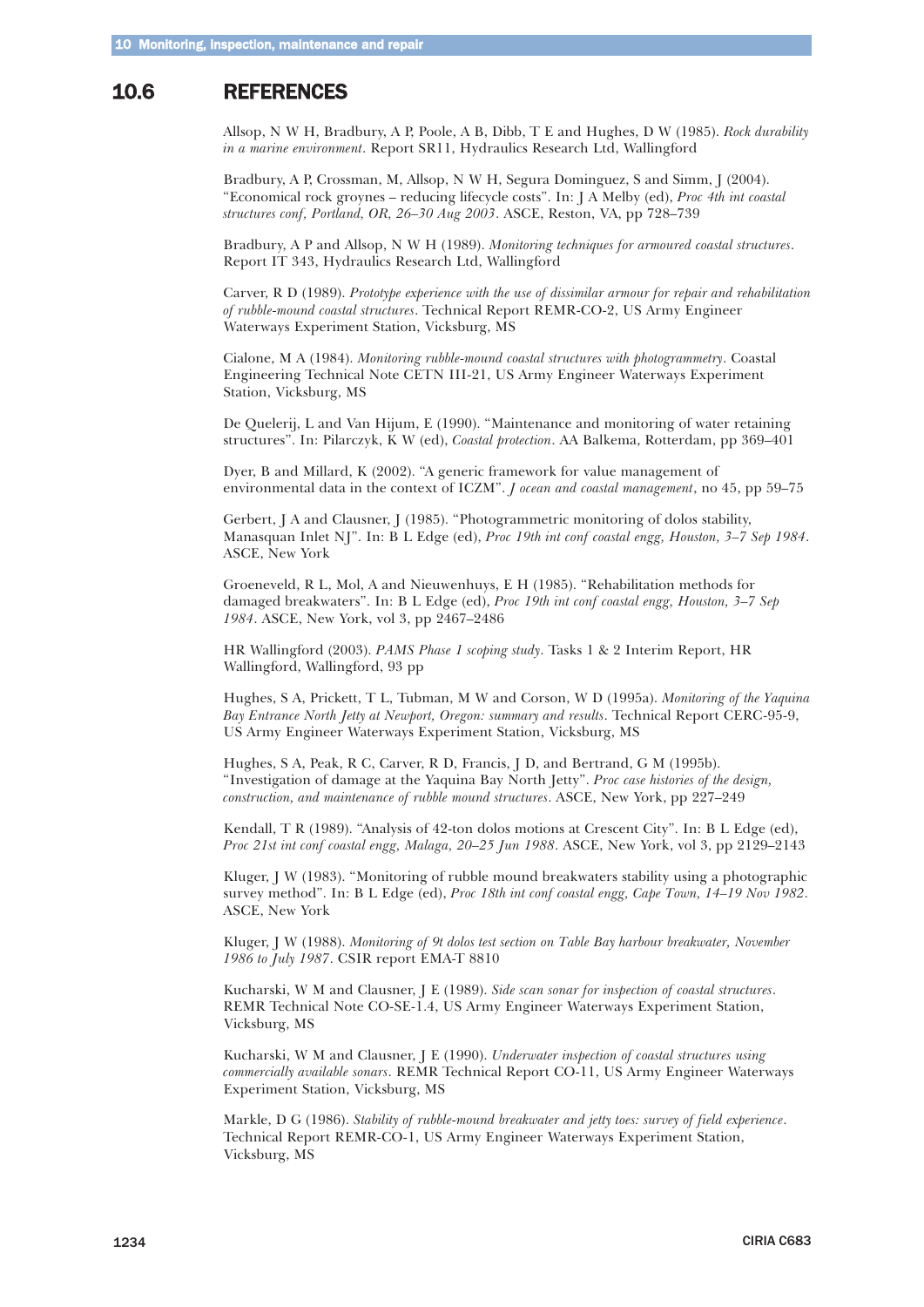1

3

2

4

5

Melby, J A (1999). *Damage progression on rubble mound breakwaters*. Technical Report CHL-99- 17, US Army Engineer Waterways Experiment Station, Vicksburg, MS

Melby, J A and Kobayashi, N (1998). "Progression and variability of damage on rubble mound breakwaters". *J Waterway, Port, Coastal and Ocean Engg*, vol 124, Nov/Dec, pp 286-294

Melby, J A and Kobayashi, N (2000). "Damage progression and variability on breakwater trunks". In: I Losada (ed), *Proc 3rd int coastal structures conf, Santander, 7–10 Jun 1999*. AA Balkema, Rotterdam

Morang, A, Larson, R and Gorman, L (1997). "Monitoring the coastal environment, Part III: geophysical and research methods." *J coastal research*, vol 13, no 4, pp 1064–1085

Nale, D K (1983). "Photogrammetric mapping and monitoring of the Manasquan inlet and dolosse". *Proc AGSM-ASP fall convention, Salt Lake City*

Oliver, J, Plotkin, D, Lesnik, J and Pirie, D (1997). "Condition and performance rating system for breakwaters and jetties". In: B L Edge (ed), *Proc 25th int conf coastal engg, Orlando, FL, 2–6 Sep 1996*. ASCE, New York, vol 2, pp 1852–1861

Oliver, J, Plotkin, D, Lesnik, J and Pirie, D (1998). *Condition and performance rating procedures for rubble breakwaters and jetties*. Technical Report REMR-OM-24, US Army Construction Engineering Research Laboratory, Champaign, IL

Parsons, L E and Lillycrop, W J (1988). *The SHOALS system – a comprehensive surveying tool*. Coastal Engineering Technical Note CETN VI-31, US Army Engineer Waterways Experiment Station, Vicksburg, MS

PIANC (1998). *Life cycle management of port structures – general principles*. PTC II–WG 31, PIANC, Brussels

PIANC (2004). *Inspection, maintenance and repair of maritime structures*. Marcom–WG 17, PIANC, Brussels

Poole, A B, Fookes, P G, Dibb, T E and Hughes, D W (1983). "Durability of rock in breakwaters". *Proc conf breakwaters '83 – design and construction, London*, pp 31–42

Pope, J (1992). "Our ageing coastal infrastructure", *Proc coastal engg practice '92*. ASCE, New York, pp 1055–1068

Posford Haskoning (2002). *Operations and maintenance concerted action*. EA R&D Technical Report W5A-059/TR/3, Posford Haskoning, Bristol

Prickett, T L (1996). *Coastal structure underwater inspection technologies*. Coastal Engineering Technical Note CETN III-62, US Army Engineer Waterways Experiment Station, Vicksburg, MS

Prickett, T L (1998). *Coastal structure inspection technologies: investigation of multibeam sonars for coastal structure surveys*. REMR Technical Report CO-19, US Army Engineer Waterways Experiment Station, Vicksburg, MS

Rotterdam Public Works Engineering Department, Port of Rotterdam, VBKO and IADC (2001). *Construction and survey accuracies for the execution of dredging and stone dumping works*. Rotterdam

Thomas, J (1985). *Diver inspection of coastal structures*. REMR Technical Note CO-SE-1.1, US Army Engineer Waterways Experiment Station, Vicksburg, MS

Tomlinson, B, Olliver, G and Cooke, R (2001). "Emerging acoustic techniques for monitoring the condition and performance of underwater structures – as applied to Peterhead Breakwater". *Proc breakwater coastal structures and coastlines*. Thomas Telford, pp 345–357

Turk, G F and Melby, J A (1997). *Preliminary 3-D testing of Core-Loc*™ *as a repair concrete armour unit for dolos-armoured breakwater slopes*. Technical Report REMR-CO-18, US Army Engineer Waterways Experiment Station, Vicksburg, MS

USACE (2003). *Coastal engineering manual* [*CEM*] Engineer Manual 1110-2-1100, US Army Corps of Engineers, CHL-ERDC, WES, Vicksburg, MS

10

 $\mathbf Q$ 

8

7